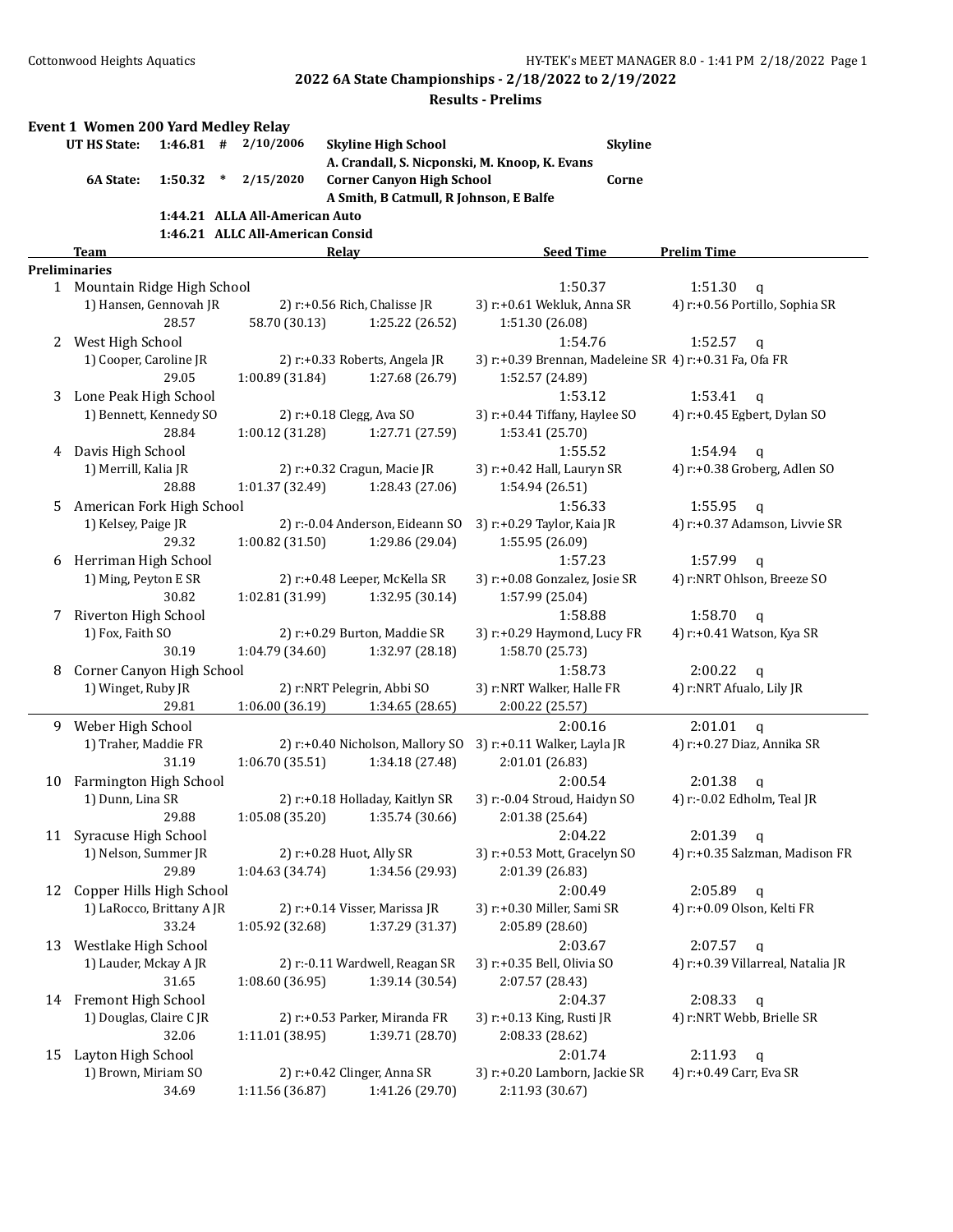**Results - Prelims**

### **Preliminaries ... (Event 1 Women 200 Yard Medley Relay)**

|       | Team                                                                           | Relay                                          |                                                    | <b>Seed Time</b>                                                       | <b>Prelim Time</b>                                                |
|-------|--------------------------------------------------------------------------------|------------------------------------------------|----------------------------------------------------|------------------------------------------------------------------------|-------------------------------------------------------------------|
|       | Skyridge High School<br>Early take-off swimmer #3                              |                                                |                                                    | 1:54.27                                                                | DQ 1:52.82                                                        |
|       | 1) Cannon, Dani SO<br>28.64                                                    | 2) r:+0.32 Clark, Anya SO<br>59.88 (31.24)     | 1:27.61 (27.73)                                    | 3) r:-0.09 Pollmann, Kate JR<br>DQ 1:52.82 (25.21)                     | 4) r:+0.30 Andrist, Katelyn SR                                    |
|       | Kearns High School<br>Early take-off swimmer #3                                |                                                |                                                    | 1:56.49                                                                | DQ 1:56.89                                                        |
|       | 1) Nash, Ayrie M FR<br>30.07                                                   | 2) r:+0.26 Plaudis, Ella SO<br>1:04.36 (34.29) | 1:32.02 (27.66)                                    | 3) r:-0.01 Young, Mehlissa FR<br>DQ 1:56.89 (24.87)                    | 4) r:+0.05 Horne, Jamie SR                                        |
| $---$ | <b>Bingham High School</b><br>Early take-off swimmer #3                        |                                                |                                                    | 2:00.42                                                                | DQ 2:00.02                                                        |
|       | 1) Hymas, Natalie JR<br>30.64                                                  | 1:04.06 (33.42)                                | 2) r:+0.15 Whipple, Ashtyn SR<br>1:34.18 (30.12)   | DQ 2:00.02 (25.84)                                                     | 3) r:-0.11 Christensen, Sienna SR 4) r:+0.33 Reidhead, Katelyn SR |
|       | Cyprus High School<br>Early take-off swimmer #2                                |                                                |                                                    | 2:03.17                                                                | DQ 2:00.98                                                        |
|       | 1) Johnson, Hanah SR<br>31.52                                                  | 1:06.63(35.11)                                 | 2) r:-0.03 Fullmer, Madison SR<br>1:35.01 (28.38)  | 3) r:-0.13 Leon, Adriana SR<br>DQ 2:00.98 (25.97)                      | 4) r:+0.14 Pilcher, Rori SR                                       |
| ---   | Pleasant Grove High School<br>Early take-off swimmer #3                        |                                                |                                                    | 2:04.37                                                                | DQ 2:07.60                                                        |
|       | 1) Hall, Robyn SO<br>32.90                                                     | 2) r:+0.16 Apo, Sariah SR<br>1:09.22 (36.32)   | 1:39.61 (30.39)                                    | 3) r:-0.06 Brough, Callie SO<br>DQ 2:07.60 (27.99)                     | 4) r:+0.09 Bishop, Paige JR                                       |
|       | <b>Event 2 Men 200 Yard Medley Relay</b><br><b>UT HS State:</b><br>$1:34.63$ # | 2/15/2020                                      | <b>Olympus High School</b>                         | <b>Olympus</b>                                                         |                                                                   |
|       |                                                                                |                                                |                                                    | R. Garstang, A Turney, E VanBrocklin, B Sink                           |                                                                   |
|       | 6A State:<br>1:35.05<br>$\ast$                                                 | 2/8/2018                                       | <b>Lone Peak High School</b>                       | Lone                                                                   |                                                                   |
|       |                                                                                |                                                | J Ries, J Tiffany, B Tiffany, J Mickelson          |                                                                        |                                                                   |
|       |                                                                                | 1:33.21 ALLA All-American Auto                 |                                                    |                                                                        |                                                                   |
|       |                                                                                |                                                |                                                    |                                                                        |                                                                   |
|       |                                                                                | 1:34.74 ALLC All-American Consid               |                                                    |                                                                        |                                                                   |
|       | Team                                                                           | <b>Relay</b>                                   |                                                    | <b>Seed Time</b>                                                       | <b>Prelim Time</b>                                                |
|       | <b>Preliminaries</b>                                                           |                                                |                                                    |                                                                        |                                                                   |
|       | 1 Corner Canyon High School                                                    |                                                |                                                    | 1:40.61                                                                | 1:39.47<br>q                                                      |
|       | 1) Barlow, Jaxon SR                                                            |                                                | 2) r:+0.23 Spencer, Konnor SO                      | 3) r:+0.24 Spencer, Karson JR                                          | 4) r:+0.23 McNeill, Ryan JR                                       |
|       | 26.04                                                                          | 54.58 (28.54)                                  | 1:17.42 (22.84)                                    | 1:39.47 (22.05)                                                        |                                                                   |
| 2     | Hunter High School                                                             |                                                |                                                    | 1:41.57                                                                | 1:40.23<br>$\mathbf q$                                            |
|       | 1) Nunez-lanza, Angel A SR<br>23.93                                            | 52.70 (28.77)                                  | 2) r:+0.22 Johnson, Kaleb JR<br>1:17.92 (25.22)    | 3) r:+0.16 Hopkins, Weston SR<br>1:40.23 (22.31)                       | 4) r:+0.32 Elliott, Wesley SR                                     |
| 3     | Kearns High School<br>1) Biesinger, Frederick SO                               |                                                | 2) r:+0.26 Biesinger, Joseph SR                    | 1:42.10<br>3) r:+0.46 Christenot, Roman SR 4) r:+0.08 Bunker, Bryan SO | 1:40.45<br>$\mathbf q$                                            |
| 4     | 27.29                                                                          | 53.67 (26.38)                                  | 1:17.90 (24.23)                                    | 1:40.45 (22.55)                                                        |                                                                   |
|       | Skyridge High School<br>1) Stowers, Spencer JR<br>24.99                        | 2) r:+0.29 Ogden, Wade SO<br>52.83 (27.84)     | 1:18.10 (25.27)                                    | 1:40.90<br>3) r:+0.10 Burr, Lincoln SO<br>1:40.80 (22.70)              | 1:40.80<br>$\mathbf q$<br>4) r:+0.35 Hemmert, Mason FR            |
| 5.    | Westlake High School                                                           |                                                |                                                    | 1:42.11                                                                | 1:41.41<br>$\mathbf q$                                            |
|       | 1) Blackwood, Brandyn N JR<br>25.20                                            | 55.31 (30.11)                                  | 2) r:+0.32 Torgerson, Skylar JR<br>1:18.49 (23.18) | 3) r:+0.29 Barney, Cameron SR<br>1:41.41 (22.92)                       | 4) r:-0.40 Buchanan, Wyatt SR                                     |
| 6     | Davis High School                                                              |                                                |                                                    | 1:43.73                                                                | 1:42.96<br>$\mathbf q$                                            |
|       | 1) Carlson, Sam JR<br>25.92                                                    | 2) r:+0.34 Iverson, Matt SR<br>55.25 (29.33)   | 1:19.32 (24.07)                                    | 3) r:+0.21 Deller, Luke SR<br>1:42.96 (23.64)                          | 4) r:+0.47 Edwards, Jake JR                                       |
|       | 7 Herriman High School                                                         |                                                |                                                    | 1:43.30                                                                | 1:43.68<br>$\mathbf q$                                            |
|       | 1) Moes, Drew C SO                                                             | 2) r:+0.31 Miller, Connor JR                   |                                                    | 3) r:+0.25 Stapley, Norman SR                                          | 4) r:+0.15 Andrews, Carson JR                                     |
|       | 26.66                                                                          | 56.92 (30.26)                                  | 1:21.26 (24.34)                                    | 1:43.68 (22.42)                                                        |                                                                   |
| 8     | American Fork High School<br>1) James, Truman FR                               |                                                | 2) r:+0.35 Edwards, Nick SR                        | 1:44.61<br>3) r:+0.34 Wynn, Caleb SR                                   | 1:45.11<br>q<br>4) r:+0.14 Hill, Hunter JR                        |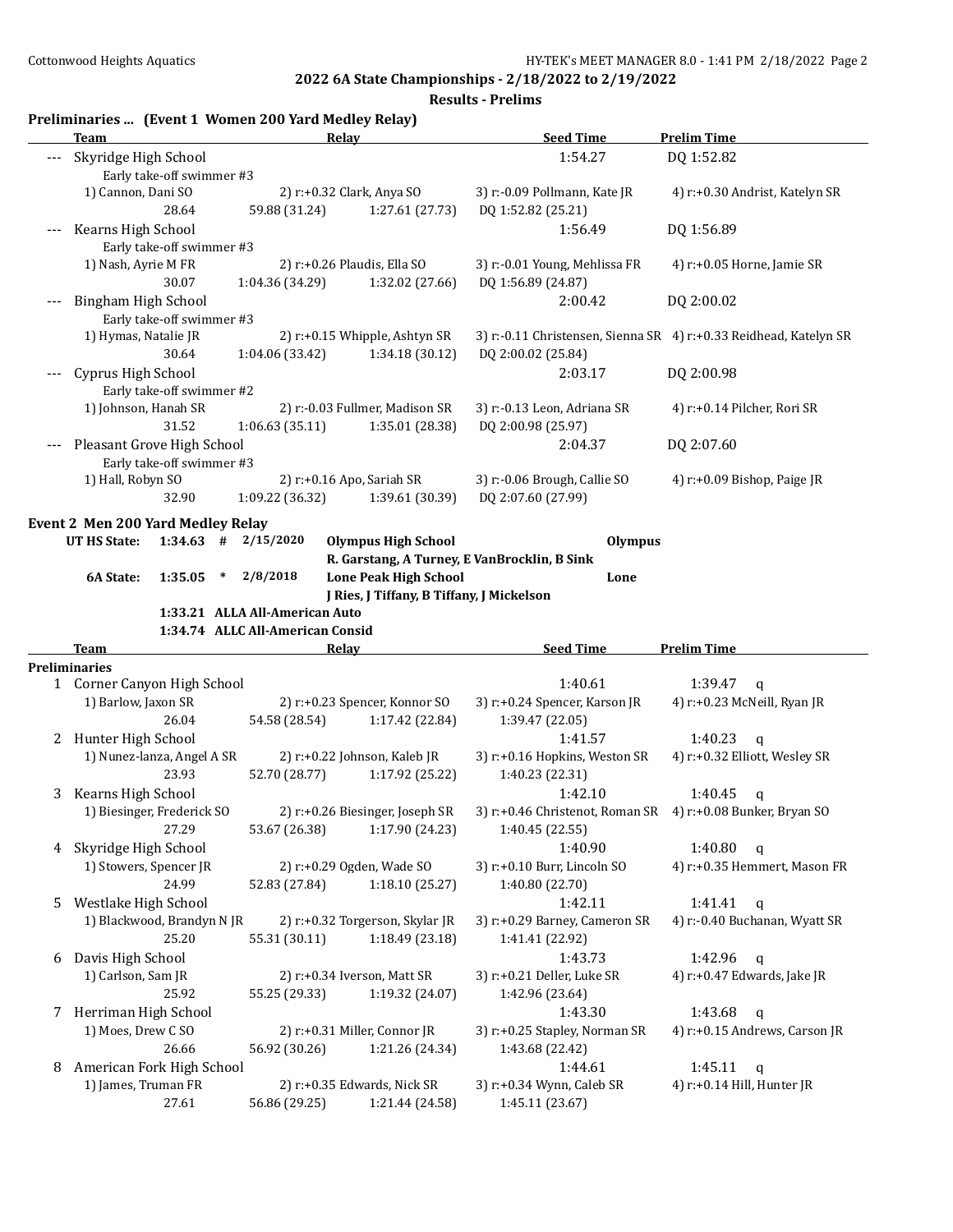**Results - Prelims**

# **Preliminaries ... (Event 2 Men 200 Yard Medley Relay)**

|    | <b>Team</b>                                        | <b>Relay</b>                     |                                |                                                           |                                    |
|----|----------------------------------------------------|----------------------------------|--------------------------------|-----------------------------------------------------------|------------------------------------|
| 9  | Pleasant Grove High School                         |                                  |                                | 1:47.31                                                   | 1:45.53<br>$\mathbf{q}$            |
|    | 1) Falabella, Luca FR                              |                                  | 2) r:+0.43 Smith, Austin SO    | 3) r:+0.40 Harris, Nathaniel JR                           | 4) r:+0.11 Milner, Ryan JR         |
|    | 28.63                                              | 58.26 (29.63)                    | 1:22.97 (24.71)                | 1:45.53 (22.56)                                           |                                    |
| 10 | Riverton High School                               |                                  |                                | 1:45.50                                                   | 1:45.92<br>$\mathsf{q}$            |
|    | 1) Buckley, Braxton SO                             |                                  | 2) r:+0.03 Janzen, Andrew JR   | 3) r:+0.24 Smith, Easton SR                               | 4) r:+0.23 Van Leeuwen, Cade SR    |
|    | 28.71                                              | 58.63 (29.92)                    | 1:22.94 (24.31)                | 1:45.92 (22.98)                                           |                                    |
|    | 11 Lone Peak High School                           |                                  |                                | 1:45.70                                                   | 1:46.52<br>$\mathsf{q}$            |
|    | 1) Johnson, Tate FR                                |                                  | 2) r:+0.52 Long, Carter SO     | 3) r:+0.34 Topham, Noah SR                                | 4) r:+0.36 Haney, Jack FR          |
|    | 27.74                                              | 57.76 (30.02)                    | 1:23.21(25.45)                 | 1:46.52 (23.31)                                           |                                    |
| 12 | Farmington High School                             |                                  |                                | 1:47.22                                                   | 1:46.64<br>$\mathsf{q}$            |
|    | 1) Moon, Ezra SO                                   |                                  | 2) r:+0.22 Draxler, Mason JR   | 3) r:+0.23 Norseth, PJ SR                                 | 4) r:+0.32 Lyman, John JR          |
|    | 29.57                                              | 57.34 (27.77)                    | 1:23.05 (25.71)                | 1:46.64 (23.59)                                           |                                    |
| 13 | Bingham High School                                |                                  |                                | 1:46.69                                                   | 1:47.20<br>$\mathsf{q}$            |
|    | 1) Bennett, Neil JR                                |                                  | 2) r:+0.06 Rock, Tyler JR      | 3) r:+0.25 Sorensen, Mitchell JR                          | 4) r:+0.15 Sorensen, Caleb FR      |
|    | 26.62                                              | 55.94 (29.32)                    | 1:22.59 (26.65)                | 1:47.20 (24.61)                                           |                                    |
| 14 | Mountain Ridge High School                         |                                  |                                | 1:46.61                                                   | 1:47.22<br>$\mathsf{q}$            |
|    | 1) Atnip, Andrew T SR                              |                                  | 2) r:+0.33 Scott, Breckstan JR | 3) r:+0.08 Jackson, Brady SO                              | 4) r:+0.10 Rapp, Tyler SR          |
|    | 27.59                                              | 57.79 (30.20)                    | 1:23.33 (25.54)                | 1:47.22 (23.89)                                           |                                    |
| 15 | Syracuse High School                               |                                  |                                | 1:44.81                                                   | 1:48.07<br>$\mathbf q$             |
|    | 1) Burton, Collin JR                               |                                  | 2) r:+0.27 Price, Sam SO       | 3) r:+0.21 Jorgensen, Tavis SR                            | 4) r:+0.13 Thorne, Ben JR          |
|    | 26.61                                              | 57.24 (30.63)                    | 1:24.26 (27.02)                | 1:48.07 (23.81)                                           |                                    |
| 16 | West High School                                   |                                  |                                | 1:44.12                                                   | 1:52.17<br>$\mathbf{q}$            |
|    | 1) Gerton, Kai SO                                  |                                  | 2) r:+0.50 Skeen, Tyler SR     | 3) r:+0.20 Ramirez, Ianroy FR                             | 4) r:+0.43 Choe, Moongyu SR        |
|    | 28.60                                              | 58.54 (29.94)                    | 1:27.74 (29.20)                | 1:52.17 (24.43)                                           |                                    |
| 17 | Layton High School                                 |                                  |                                | 1:48.92                                                   | 1:56.58                            |
|    | 1) Gerrish, Carter JR                              |                                  | 2) r:+0.12 Sparrow, Ayden SR   | 3) r:+0.31 Ross, William SO                               | 4) r:+0.32 Harris, Cayden SR       |
|    | 30.24                                              | 1:00.52 (30.28)                  | 1:30.18 (29.66)                | 1:56.58 (26.40)                                           |                                    |
|    | Cyprus High School                                 |                                  |                                | 1:43.01                                                   | DQ 1:43.15                         |
|    | Early take-off swimmer #4                          |                                  |                                |                                                           |                                    |
|    | 1) Shaw, Andrew SR                                 |                                  |                                | 2) r:+0.45 Wesemann, Sohnnie SR 3) r:+0.39 Smith, Koen SO | 4) r:+0.27 Johnson, Kade SO        |
|    | 27.33                                              | 54.55 (27.22)                    | 1:20.01 (25.46)                | DQ 1:43.15 (23.14)                                        |                                    |
|    | Fremont High School                                |                                  |                                | 1:47.20                                                   | DQ 1:47.75                         |
|    | Early take-off swimmer #4                          |                                  |                                |                                                           |                                    |
|    | 1) Hill, Cooper CJR                                |                                  | 2) r:+0.23 Doxey, Jack JR      | 3) r:+0.19 Chase, Samuel SR                               | 4) r:-0.08 Harris, Caden SR        |
|    | 27.16                                              | 58.42 (31.26)                    | 1:24.41 (25.99)                | DQ 1:47.75 (23.34)                                        |                                    |
|    | Weber High School                                  |                                  |                                | 1:48.38                                                   | DQ 1:48.84                         |
|    | Early take-off swimmer #4<br>1) Anderson, Dylan JR |                                  | 2) r:+0.38 Davenport, Isaac JR | 3) r:+0.21 Nguyen, Darren SR                              | 4) r:-0.06 Christophersen, Jeff SR |
|    | 30.03                                              | 58.64 (28.61)                    | 1:25.20 (26.56)                | DQ 1:48.84 (23.64)                                        |                                    |
|    |                                                    |                                  |                                |                                                           |                                    |
|    | <b>Event 3 Women 200 Yard Freestyle</b>            |                                  |                                |                                                           |                                    |
|    | <b>UT HS State:</b><br>$1:50.32$ #                 | 2/11/2011                        | <b>Amanda A Barrett</b>        | <b>Brighton</b>                                           |                                    |
|    | $1:56.27$ *<br>6A State:                           | 2/19/2021                        | <b>Katelyn Andrist</b>         | <b>Skyridge</b>                                           |                                    |
|    |                                                    | 1:48.74 ALLA All-American Auto   |                                |                                                           |                                    |
|    | Name                                               | 1:50.57 ALLC All-American Consid |                                | <b>Seed Time</b>                                          | <b>Prelim Time</b>                 |
|    | <b>Preliminaries</b>                               | Yr School                        |                                |                                                           |                                    |
|    | 1 Andrist, Katelyn                                 |                                  | SR Skyridge High School        | 1:53.95                                                   | $1:52.24*$ q                       |
|    | $r: +0.70$ 26.57                                   | 55.08 (28.51)                    | 1:23.59 (28.51)                | 1:52.24 (28.65)                                           |                                    |
| 2. | Brewer, Emme                                       |                                  | SO Lone Peak High School       | 2:00.35                                                   | 1:58.42<br>q                       |
|    | $r: +0.71$ 27.25                                   | 57.27 (30.02)                    | 1:27.94 (30.67)                | 1:58.42 (30.48)                                           |                                    |
| 3  | Tiffany, Haylee                                    |                                  | SO Lone Peak High School       | 2:00.31                                                   | 1:59.93<br>q                       |
|    | $r: +0.75$ 27.17                                   | 57.14 (29.97)                    | 1:28.77 (31.63)                | 1:59.93 (31.16)                                           |                                    |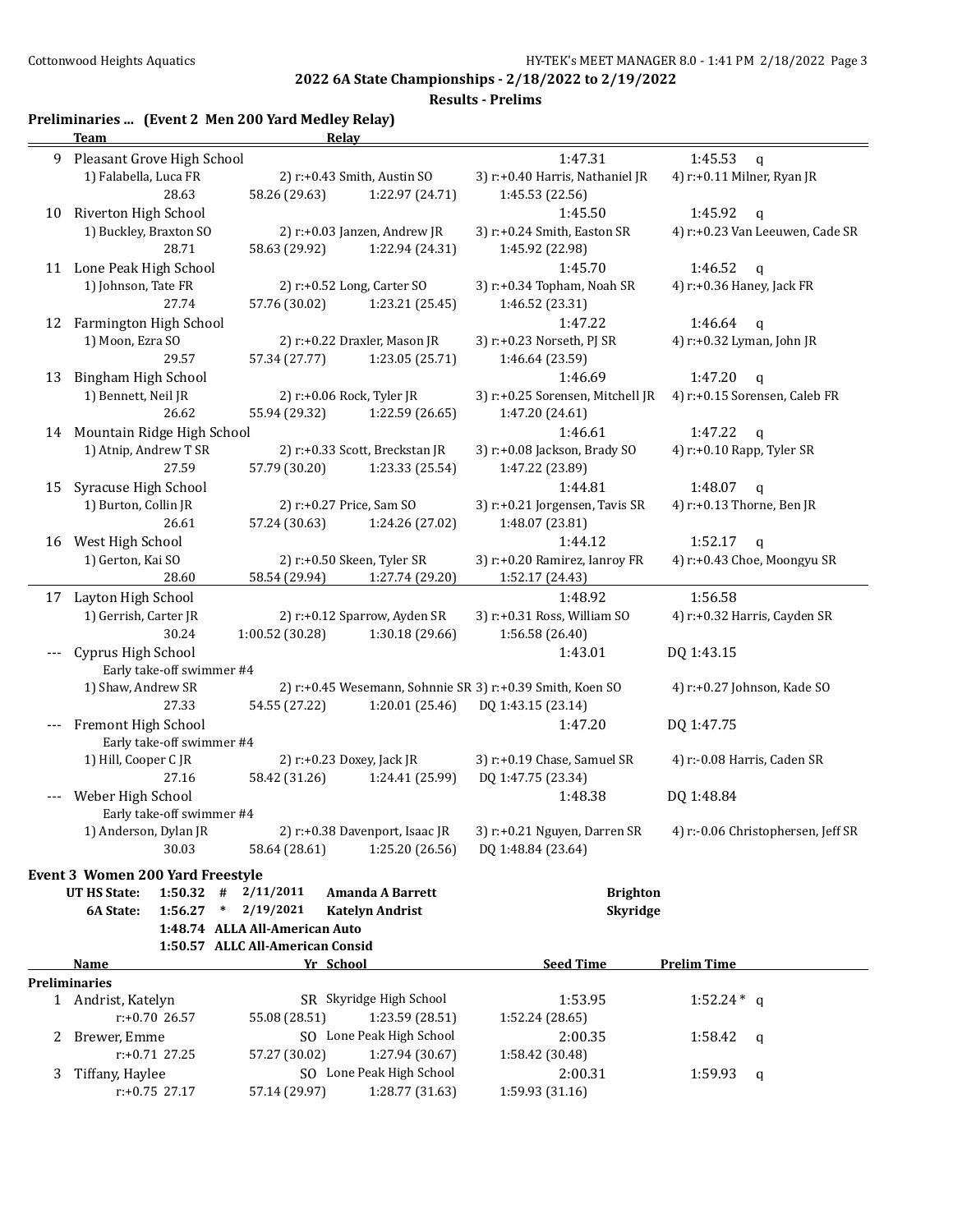#### **Results - Prelims**

## **Preliminaries ... (Event 3 Women 200 Yard Freestyle)**

|     | <u>Name</u>          | Yr School                           | <b>Seed Time</b> | <b>Prelim Time</b> |             |
|-----|----------------------|-------------------------------------|------------------|--------------------|-------------|
|     | 4 Robinson, Isabella | FR Lone Peak High School            | 2:08.89          | 2:01.85            | q           |
|     | $r: +0.74$ 28.15     | 58.87 (30.72)<br>1:29.81 (30.94)    | 2:01.85 (32.04)  |                    |             |
| 5   | Updike, Jade M       | SR Copper Hills High School         | 2:02.67          | 2:02.17            | q           |
|     | $r: +0.68$ 27.57     | 57.88 (30.31)<br>1:29.97 (32.09)    | 2:02.17 (32.20)  |                    |             |
| 6   | Rasband, Chloe       | SO Layton High School               | 2:02.15          | 2:02.45            | $\mathbf q$ |
|     | $r: +0.70$ 28.15     | 59.28 (31.13)<br>1:31.40 (32.12)    | 2:02.45 (31.05)  |                    |             |
| 7   | Afualo, Lily A       | JR Corner Canyon High School        | 2:03.70          | 2:02.88            | q           |
|     | r:+0.58 28.58        | 59.48 (30.90)<br>1:31.16 (31.68)    | 2:02.88 (31.72)  |                    |             |
| 8   | Clegg, Shelby        | SO American Fork High School        | 2:03.94          | 2:03.10            | q           |
|     | $r: +0.84$ 28.48     | 59.74 (31.26)<br>1:31.63 (31.89)    | 2:03.10 (31.47)  |                    |             |
| 9.  | Kelsey, Paige        | JR American Fork High School        | 2:04.54          | 2:03.51            | $\mathbf q$ |
|     | r:+0.73 29.11        | 1:00.40 (31.29)<br>1:32.18 (31.78)  | 2:03.51 (31.33)  |                    |             |
| 10  | Larsen, Hallie A     | SO Westlake High School             | 2:05.92          | 2:03.56            | q           |
|     | r:+0.69 28.38        | 58.99 (30.61)<br>1:31.04(32.05)     | 2:03.56 (32.52)  |                    |             |
| 11  | Winget, Ruby         | <b>IR</b> Corner Canyon High School | 2:03.91          | 2:04.05            | q           |
|     | r:+0.72 28.27        | 59.63 (31.36)<br>1:31.36 (31.73)    | 2:04.05 (32.69)  |                    |             |
| 12  | Young, Mehlissa N    | FR Kearns High School               | 2:03.92          | 2:04.09            | q           |
|     | $r: +0.75$ 29.16     | 1:00.71 (31.55)<br>1:32.71 (32.00)  | 2:04.09 (31.38)  |                    |             |
| 13  | Topham, Sophie       | FR Lone Peak High School            | 2:07.46          | 2:04.28            | q           |
|     | r:+0.64 28.24        | 59.79 (31.55)<br>1:31.89 (32.10)    | 2:04.28 (32.39)  |                    |             |
|     | 14 Johnson, Molly    | SO West High School                 | 2:07.43          | 2:05.89            | q           |
|     | r:+0.71 28.92        | 1:00.86 (31.94)<br>1:33.29 (32.43)  | 2:05.89 (32.60)  |                    |             |
|     | 15 Wayman, Abigail   | JR Weber High School                | 2:07.25          | 2:06.14            | q           |
|     | r:+0.79 29.21        | 1:01.80 (32.59)<br>1:34.63 (32.83)  | 2:06.14 (31.51)  |                    |             |
| 16  | Rodgers, Anita V     | JR Kearns High School               | 2:07.98          | 2:07.53            | q           |
|     | r:+0.75 29.49        | 1:01.72 (32.23)<br>1:34.75 (33.03)  | 2:07.53 (32.78)  |                    |             |
|     | 17 Bryce, Isabel     | SO American Fork High School        | 2:11.18          | 2:08.75            |             |
|     | $r: +0.83$ 30.13     | 1:02.65 (32.52)<br>1:35.85 (33.20)  | 2:08.75 (32.90)  |                    |             |
| 18  | Atherley, Bayli C    | JR Copper Hills High School         | 2:08.30          | 2:09.02            |             |
|     | r:+0.84 29.49        | 1:02.09 (32.60)<br>1:35.26 (33.17)  | 2:09.02 (33.76)  |                    |             |
|     | 19 Davis, Olivia     | JR American Fork High School        | 2:11.22          | 2:09.31            |             |
|     | $r: +0.75$ 30.32     | 1:03.55 (33.23)<br>1:37.20 (33.65)  | 2:09.31 (32.11)  |                    |             |
| 20  | Mertens, Breanna     | SR Davis High School                | 2:08.52          | 2:09.42            |             |
|     | r:+0.81 29.92        | 1:03.43 (33.51)<br>1:36.67 (33.24)  | 2:09.42 (32.75)  |                    |             |
|     | 21 Hale, Micah       | SO Layton High School               | 2:07.29          | 2:09.53            |             |
|     | $r: +0.78$ 29.15     | 1:01.83(32.68)<br>1:35.59 (33.76)   | 2:09.53 (33.94)  |                    |             |
|     | 22 Huff, Alyssa      | SO Skyridge High School             | 2:12.65          | 2:09.86            |             |
|     | r:+0.73 29.08        | 1:02.02 (32.94)<br>1:36.26 (34.24)  | 2:09.86 (33.60)  |                    |             |
| 23. | Ming, Ava L          | SO Herriman High School             | 2:06.67          | 2:10.27            |             |
|     | r:+0.71 29.23        | 1:36.26 (34.36)<br>1:01.90 (32.67)  | 2:10.27 (34.01)  |                    |             |
|     | 24 Mott, Gracelyn    | SO Syracuse High School             | 2:09.46          | 2:10.59            |             |
|     | r:+0.72 30.37        | 1:36.88 (33.70)<br>1:03.18 (32.81)  | 2:10.59 (33.71)  |                    |             |
| 25  | Christensen, Sadie   | SO Kearns High School               | 2:14.06          | 2:10.69            |             |
|     | r:+0.72 30.01        | 1:37.16 (34.18)<br>1:02.98 (32.97)  | 2:10.69 (33.53)  |                    |             |
| 26  | Goates, Aubrey J     | JR Bingham High School              | 2:13.07          | 2:11.24            |             |
|     | $r: +0.74$ 30.44     | 1:38.02 (34.15)<br>1:03.87 (33.43)  | 2:11.24 (33.22)  |                    |             |
| 27  | Nelson, Summer       | JR Syracuse High School             | 2:06.78          | 2:11.50            |             |
|     | r:+0.74 29.71        | 1:02.76 (33.05)<br>1:37.15 (34.39)  | 2:11.50 (34.35)  |                    |             |
| 28  | Miller, Sami L       | SR Copper Hills High School         | 2:11.61          | 2:13.07            |             |
|     | $r: +0.64$ 30.61     | 1:38.75 (34.95)<br>1:03.80 (33.19)  | 2:13.07 (34.32)  |                    |             |
| 29. | Anderson, Shaye R    | JR Bingham High School              | 2:11.92          | 2:13.15            |             |
|     | r:+0.75 29.81        | 1:03.93 (34.12)<br>1:38.64 (34.71)  | 2:13.15 (34.51)  |                    |             |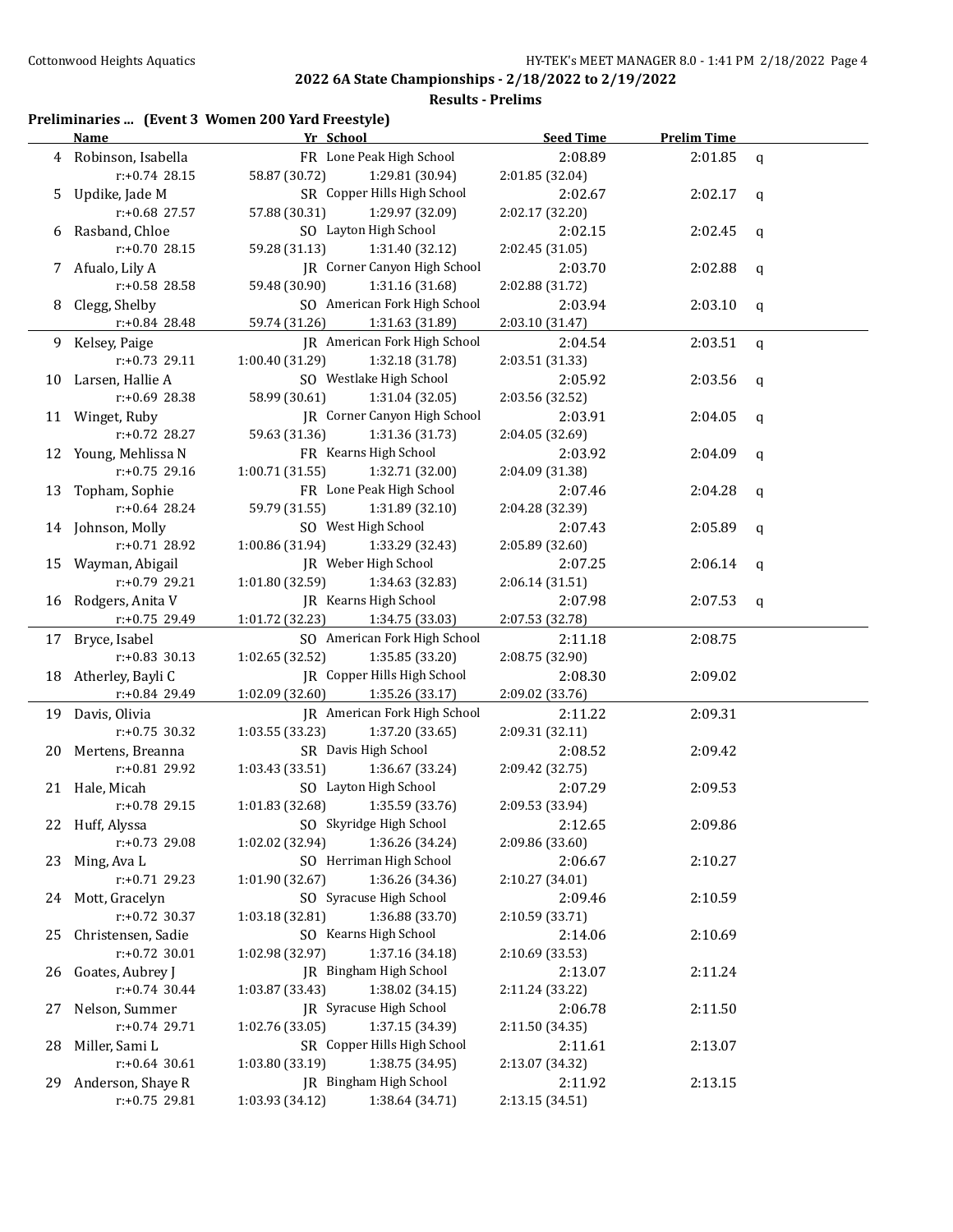|    | Name                               |                                  | Yr School                     | <b>Seed Time</b> | <b>Prelim Time</b> |              |
|----|------------------------------------|----------------------------------|-------------------------------|------------------|--------------------|--------------|
|    | 30 Childs, Myah R                  |                                  | SR Mountain Ridge High School | 2:12.00          | 2:13.85            |              |
|    | r:+0.75 29.50                      | 1:03.19 (33.69)                  | 1:38.53 (35.34)               | 2:13.85 (35.32)  |                    |              |
|    | 31 Nye, Kamryn                     |                                  | SR Weber High School          | 2:12.60          | 2:14.36            |              |
|    | $r: +0.86$ 30.07                   | 1:03.78 (33.71)                  | 1:39.47 (35.69)               | 2:14.36 (34.89)  |                    |              |
|    | 32 Pecoraro, Sophie                |                                  | SR Bingham High School        | 2:13.08          | 2:15.66            |              |
|    | $r: +0.75$ 30.88                   | 1:05.34 (34.46)                  | 1:40.47 (35.13)               | 2:15.66 (35.19)  |                    |              |
|    |                                    |                                  |                               |                  |                    |              |
|    | Event 4 Men 200 Yard Freestyle     |                                  |                               |                  |                    |              |
|    | <b>UT HS State:</b>                | $1:38.39$ # $2/20/2021$          | <b>Tanner Nelson</b>          | <b>Bigham</b>    |                    |              |
|    | 6A State:                          | $1:38.39$ * $2/20/2021$          | <b>Tanner Nelson</b>          |                  | BHS -CO            |              |
|    |                                    | 1:38.40 ALLA All-American Auto   |                               |                  |                    |              |
|    |                                    | 1:40.13 ALLC All-American Consid |                               |                  |                    |              |
|    | Name                               |                                  | Yr School                     | <b>Seed Time</b> | <b>Prelim Time</b> |              |
|    | <b>Preliminaries</b>               |                                  |                               |                  |                    |              |
|    | 1 Dvorteskiy, Yan                  |                                  | SR West High School           | 1:44.19          | 1:42.96            | q            |
|    | r:+0.78 24.17                      | 50.27 (26.10)                    | 1:16.61 (26.34)               | 1:42.96 (26.35)  |                    |              |
|    | 2 Smith, Easton                    |                                  | SR Riverton High School       | 1:45.93          | 1:46.59            | q            |
|    | r:+0.72 24.28                      | 50.54 (26.26)                    | 1:18.20 (27.66)               | 1:46.59 (28.39)  |                    |              |
| 3  | Miller, Davis                      |                                  | SO American Fork High School  | 1:48.15          | 1:47.29            | q            |
|    | $r: +0.79$ 24.35                   | 51.50 (27.15)                    | 1:19.48 (27.98)               | 1:47.29 (27.81)  |                    |              |
| 4  | Ehat, Cole                         |                                  | SO American Fork High School  | 1:49.66          | 1:47.69            | q            |
|    | $r: +0.71$ 24.48                   | 51.80 (27.32)                    | 1:20.01 (28.21)               | 1:47.69 (27.68)  |                    |              |
| 5. | Murray, Ethan B                    |                                  | SR Herriman High School       | 1:48.90          | 1:49.20            | $\mathbf q$  |
|    | $r: +0.64$ 24.92                   | 52.02 (27.10)                    | 1:20.43 (28.41)               | 1:49.20 (28.77)  |                    |              |
| 6  | Moir, Nate                         |                                  | SO Skyridge High School       | 1:51.56          | 1:49.34            | q            |
|    | $r: +0.77$ 24.81                   | 52.21 (27.40)                    | 1:20.63 (28.42)               | 1:49.34 (28.71)  |                    |              |
| 7  | Lawes, Corbin D                    |                                  | SO Hunter High School         | 1:49.19          | 1:49.94            | $\mathbf q$  |
|    | $r: +0.61$ 25.22                   | 53.16 (27.94)                    | 1:21.76 (28.60)               | 1:49.94 (28.18)  |                    |              |
| 8  | Voshell, Gavin                     |                                  | FR Syracuse High School       | 1:51.42          | 1:50.42            | $\mathbf{q}$ |
|    | r:+0.68 25.09                      | 52.18 (27.09)                    | 1:20.92 (28.74)               | 1:50.42 (29.50)  |                    |              |
|    |                                    |                                  | SR Kearns High School         |                  |                    |              |
| 9  | Christenot, Roman<br>r:+0.80 24.52 |                                  |                               | 1:51.75          | 1:50.90            | $\mathbf q$  |
|    |                                    | 51.84 (27.32)                    | 1:21.25 (29.41)               | 1:50.90 (29.65)  |                    |              |
| 10 | Dutton, Nathan                     |                                  | SO Lone Peak High School      | 1:53.94          | 1:50.91            | $\mathbf q$  |
|    | $r: +0.71$ 25.91                   | 53.64 (27.73)                    | 1:22.19 (28.55)               | 1:50.91 (28.72)  |                    |              |
|    | 11 Shaw, Andrew                    |                                  | SR Cyprus High School         | 1:51.85          | 1:51.48            | q            |
|    | $r: +0.67$ 25.59                   | 53.49 (27.90)                    | 1:22.43 (28.94)               | 1:51.48 (29.05)  |                    |              |
|    | 12 Hopkins, Weston                 |                                  | SR Hunter High School         | 1:53.87          | $1:51.57$ q        |              |
|    | r:+0.70 25.77                      | 53.88 (28.11)                    | 1:22.97 (29.09)               | 1:51.57 (28.60)  |                    |              |
| 13 | Feser, Micah                       |                                  | JR Layton High School         | 1:52.69          | 1:52.07            | q            |
|    | $r: +0.75$ 25.38                   | 53.22 (27.84)                    | 1:22.14 (28.92)               | 1:52.07 (29.93)  |                    |              |
|    | 14 Hemmert, Mason                  |                                  | FR Skyridge High School       | 1:52.18          | 1:52.34            | q            |
|    | r:+0.70 25.89                      | 54.39 (28.50)                    | 1:23.37 (28.98)               | 1:52.34 (28.97)  |                    |              |
| 15 | Smith, Brandon                     |                                  | JR Corner Canyon High School  | 1:54.20          | 1:52.45            | q            |
|    | $r: +0.63$ 25.51                   | 53.35 (27.84)                    | 1:22.49 (29.14)               | 1:52.45 (29.96)  |                    |              |
| 16 | Crane, Noah R                      |                                  | SO Kearns High School         | 1:54.12          | 1:52.57            | q            |
|    | r:+0.71 25.98                      | 54.38 (28.40)                    | 1:23.39 (29.01)               | 1:52.57 (29.18)  |                    |              |
| 17 | Barker, Garrett                    |                                  | SO Davis High School          | 1:52.63          | 1:52.71            |              |
|    | $r: +0.82$ 26.04                   | 54.47 (28.43)                    | 1:23.80 (29.33)               | 1:52.71 (28.91)  |                    |              |
| 18 | Petersen, Max                      |                                  | SR American Fork High School  | 1:53.89          | 1:53.78            |              |
|    | r:+0.80 26.58                      | 54.84 (28.26)                    | 1:24.29 (29.45)               | 1:53.78 (29.49)  |                    |              |
| 19 | Evans, Logan E                     |                                  | SR Fremont High School        | 1:53.06          | 1:53.97            |              |
|    | r:+0.67 25.95                      | 54.59 (28.64)                    | 1:24.65 (30.06)               | 1:53.97 (29.32)  |                    |              |
|    |                                    |                                  |                               |                  |                    |              |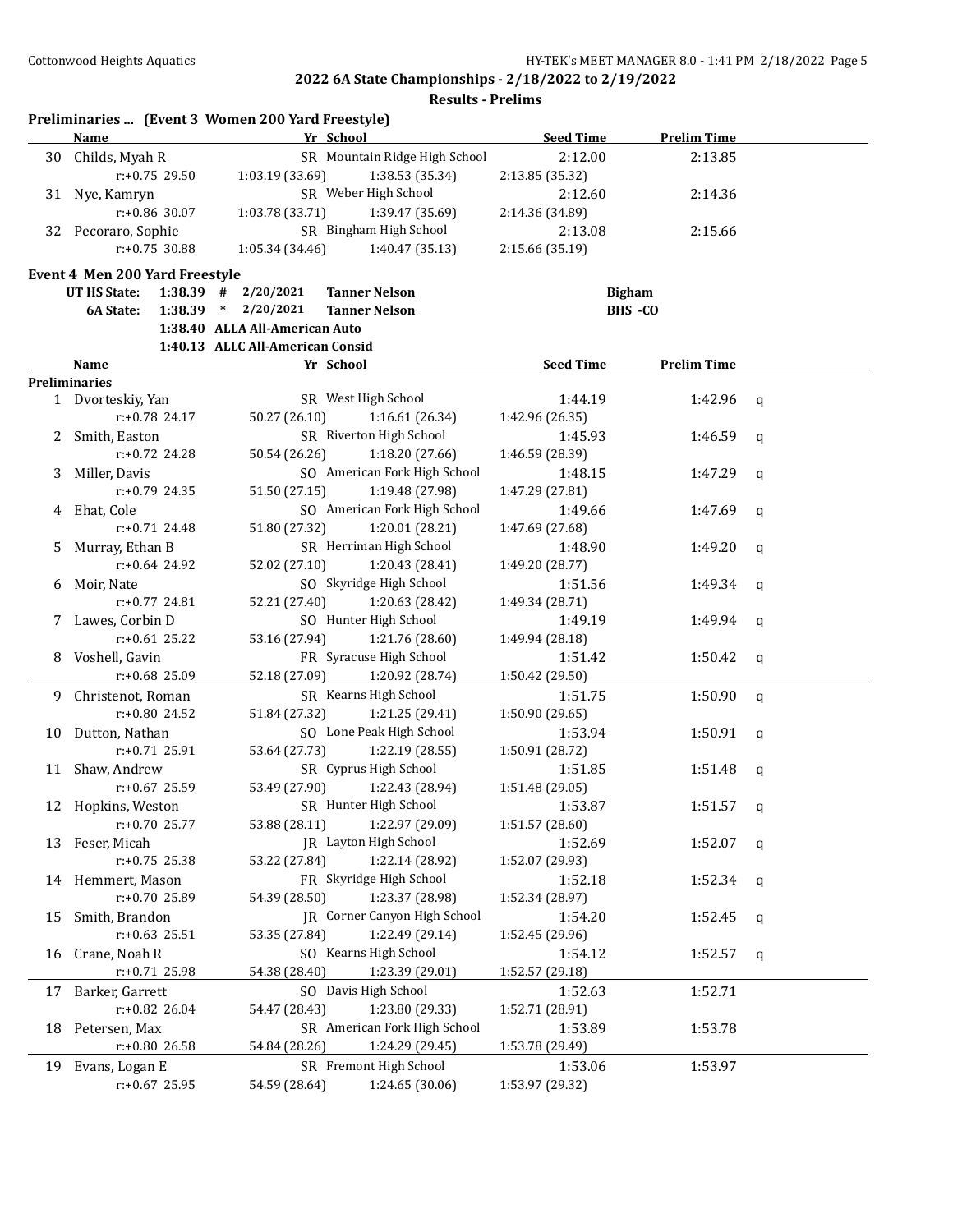**Results - Prelims**

# **Preliminaries ... (Event 4 Men 200 Yard Freestyle)**

|    | <b>Name</b>                                |                                  | Yr School                                      | <b>Seed Time</b>                 | <b>Prelim Time</b> |              |
|----|--------------------------------------------|----------------------------------|------------------------------------------------|----------------------------------|--------------------|--------------|
|    | 20 Smith, Rocky                            |                                  | IR Corner Canyon High School                   | 1:55.39                          | 1:54.06            |              |
|    | $r: +0.76$ 26.42                           | 55.06 (28.64)                    | 1:24.42 (29.36)                                | 1:54.06 (29.64)                  |                    |              |
|    | 21 Grant, Dylan                            |                                  | JR Davis High School                           | 1:56.23                          | 1:54.09            |              |
|    | $r: +0.78$ 26.73                           | 55.21 (28.48)                    | 1:24.21 (29.00)                                | 1:54.09 (29.88)                  |                    |              |
|    | 22 Contreras, Rico                         |                                  | SR West High School                            | 1:56.12                          | 1:55.03            |              |
|    | r:+0.78 25.87                              | 54.72 (28.85)                    | 1:24.79 (30.07)                                | 1:55.03 (30.24)                  |                    |              |
|    | 23 Hoyal, David                            |                                  | SO Lone Peak High School                       | 1:57.01                          | 1:55.32            |              |
|    | $r: +0.33$ 26.50                           | 55.36 (28.86)                    | 1:25.70 (30.34)                                | 1:55.32 (29.62)                  |                    |              |
|    | *24 Haney, Jack                            |                                  | FR Lone Peak High School                       | 1:56.59                          | 1:55.57            |              |
|    | $r: +0.64$ 26.20                           | 55.70 (29.50)                    | 1:26.12 (30.42)                                | 1:55.57 (29.45)                  |                    |              |
|    | *24 Lillian, James                         |                                  | SO Corner Canyon High School                   | 1:55.97                          | 1:55.57            |              |
|    | $r: +0.61$ 26.24                           | 54.99 (28.75)                    | 1:24.63 (29.64)                                | 1:55.57 (30.94)                  |                    |              |
|    | 26 Hymas, Lincoln                          |                                  | FR Bingham High School                         | 1:57.17                          | 1:55.86            |              |
|    | $r: +0.59$ 26.38                           | 56.03 (29.65)                    | 1:26.30 (30.27)                                | 1:55.86 (29.56)                  |                    |              |
|    | 27 Portillo, Soren                         |                                  | JR Syracuse High School                        | 1:56.70                          | 1:56.67            |              |
|    | $r: +0.55$ 26.38                           | 55.66 (29.28)                    | 1:25.94 (30.28)                                | 1:56.67 (30.73)                  |                    |              |
|    | 28 Olson, Kylan L                          |                                  | SR Copper Hills High School                    | 1:54.62                          | 1:57.44            |              |
|    | $r: +0.65$ 26.54                           | 56.44 (29.90)                    | 1:27.39 (30.95)                                | 1:57.44 (30.05)                  |                    |              |
|    | 29 Powell, Evan                            |                                  | JR Weber High School                           | 1:57.57                          | 1:58.24            |              |
|    | $r: +0.62$ 27.99                           | 57.93 (29.94)                    | 1:28.59 (30.66)                                | 1:58.24 (29.65)                  |                    |              |
| 30 | Cooper, Cade                               |                                  | SR Riverton High School                        | 1:57.33                          | 1:58.50            |              |
|    | 27.68                                      | 57.93 (30.25)                    | 1:28.61 (30.68)                                | 1:58.50 (29.89)                  |                    |              |
|    | 31 Schraedel, Joseph                       |                                  | SR Farmington High School                      | 1:57.15                          | 1:58.60            |              |
|    | 27.22                                      | 56.92 (29.70)                    | 1:27.72 (30.80)                                | 1:58.60 (30.88)                  |                    |              |
|    | 32 Sorensen, Mitchell                      |                                  | JR Bingham High School                         | 1:57.53                          | 2:01.33            |              |
|    | $r: +0.63$ 26.89                           | 57.38 (30.49)                    | 1:29.37 (31.99)                                | 2:01.33 (31.96)                  |                    |              |
|    |                                            |                                  |                                                |                                  |                    |              |
|    | Event 5 Women 200 Yard IM                  |                                  |                                                |                                  |                    |              |
|    | UT HS State:<br>$2:03.41$ #<br>$2:06.34$ * | 2/9/2019                         | <b>Rachel E Butler</b>                         | <b>Brighton</b><br><b>Kearns</b> |                    |              |
|    | 6A State:                                  |                                  | <b>Lily Plaudis</b>                            |                                  |                    |              |
|    |                                            | 2/9/2019                         |                                                |                                  |                    |              |
|    |                                            | 2:01.51 ALLA All-American Auto   |                                                |                                  |                    |              |
|    |                                            | 2:03.64 ALLC All-American Consid |                                                |                                  |                    |              |
|    | Name                                       |                                  | Yr School                                      | <b>Seed Time</b>                 | <b>Prelim Time</b> |              |
|    | <b>Preliminaries</b>                       |                                  |                                                |                                  |                    |              |
|    | 1 Bennett, Taylor                          |                                  | FR Lone Peak High School                       | 2:12.86                          | 2:11.22            | q            |
|    | $r: +0.67$ 28.60                           | 1:02.13(33.53)                   | 1:40.30 (38.17)                                | 2:11.22 (30.92)                  |                    |              |
|    | 2 Wilson, Grace                            |                                  | FR Lone Peak High School                       | 2:15.70                          | 2:14.79            | q            |
|    | 28.74                                      | 1:02.29 (33.55)                  | 1:43.27 (40.98)                                | 2:14.79 (31.52)                  |                    |              |
| 3  | Hyde, Lily                                 |                                  | SO Pleasant Grove High School                  | 2:17.35                          | 2:15.54            | q            |
|    | r:+0.59 28.70                              | 1:01.72 (33.02)                  | 1:44.01 (42.29)                                | 2:15.54 (31.53)                  |                    |              |
| 4  | Brennan, Madeleine                         |                                  | SR West High School                            | 2:19.23                          | 2:15.56            | q            |
|    | r:+0.73 29.72                              | 1:05.34 (35.62)                  | 1:44.45 (39.11)                                | 2:15.56 (31.11)                  |                    |              |
| 5  | Anderson, Eideann                          |                                  | SO American Fork High School                   | 2:18.46                          | 2:16.15            | $\mathsf{q}$ |
|    | $r: +0.62$ 30.47                           | 1:04.84 (34.37)                  | 1:42.71 (37.87)                                | 2:16.15 (33.44)                  |                    |              |
| 6  | Edholm, Teal M                             |                                  | <b>IR</b> Farmington High School               | 2:19.48                          | 2:19.19            | q            |
|    | r:+0.76 29.38                              | 1:04.71 (35.33)                  | 1:46.68 (41.97)                                | 2:19.19 (32.51)                  |                    |              |
| 7  | Cooper, Caroline                           |                                  | JR West High School                            | 2:22.45                          | 2:19.38            | q            |
|    | $r: +0.71$ 28.67                           | 1:02.77 (34.10)                  | 1:46.26 (43.49)                                | 2:19.38 (33.12)                  |                    |              |
| 8  | Roberts, Angela F                          |                                  | JR West High School                            | 2:21.27                          | 2:22.09            | $\mathbf q$  |
|    | $r: +0.75$ 30.58                           | 1:07.38 (36.80)                  | 1:48.06 (40.68)                                | 2:22.09 (34.03)                  |                    |              |
| 9. | Riddle, Katelyn<br>$r: +0.77$ 30.24        | 1:06.27 (36.03)                  | SR Copper Hills High School<br>1:49.98 (43.71) | 2:21.67<br>2:22.19 (32.21)       | 2:22.19            | $\mathbf{q}$ |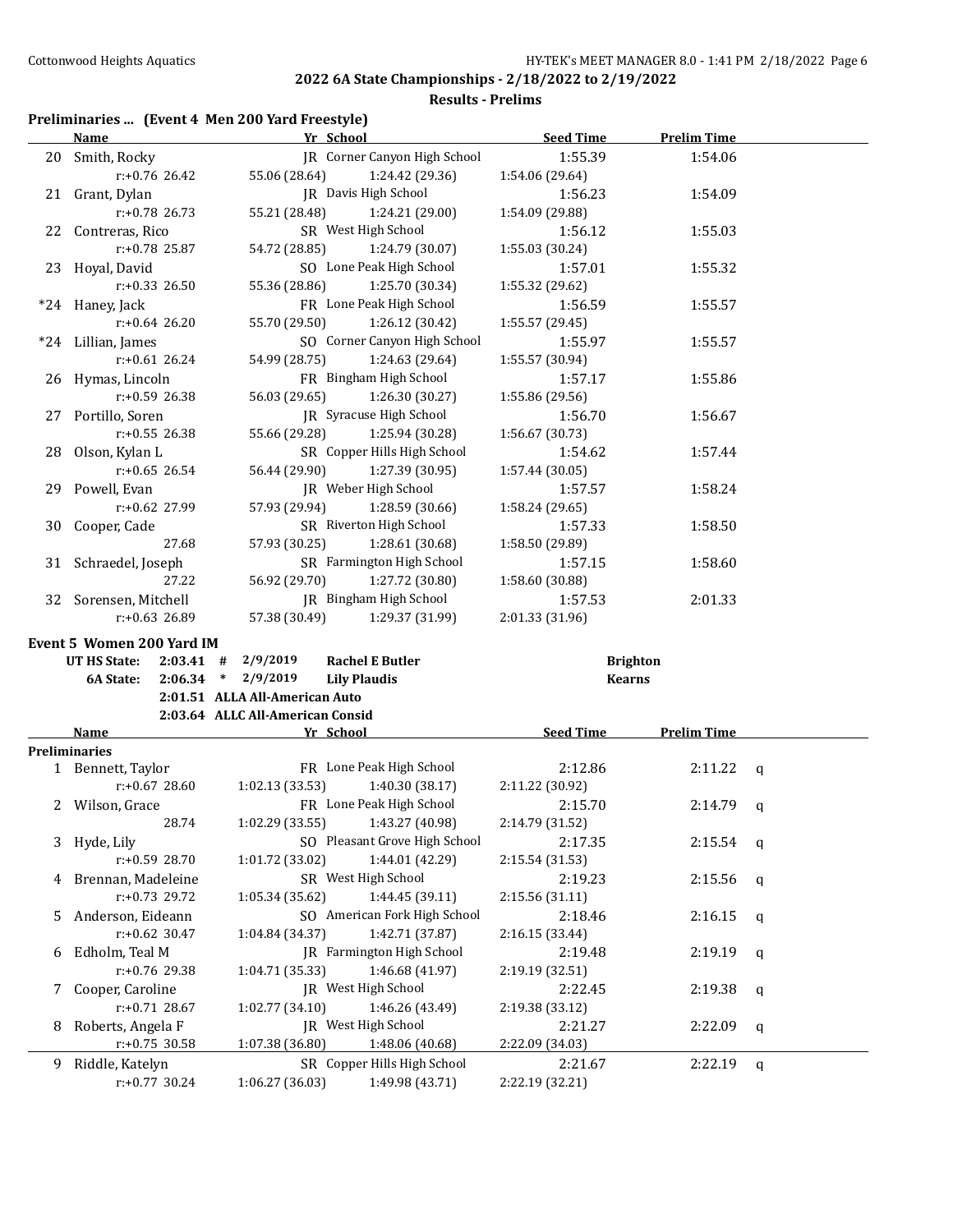**Results - Prelims**

## **Preliminaries ... (Event 5 Women 200 Yard IM)**

|    | Name                        | Yr School                         |                               | <b>Seed Time</b> | <b>Prelim Time</b> |              |
|----|-----------------------------|-----------------------------------|-------------------------------|------------------|--------------------|--------------|
|    | 10 Taylor, Kaia             |                                   | JR American Fork High School  | 2:23.75          | $2:22.33$ q        |              |
|    | r:+0.73 29.78               | $1:06.52(36.74)$ $1:48.90(42.38)$ |                               | 2:22.33 (33.43)  |                    |              |
|    | 11 Harding, Emma            |                                   | JR American Fork High School  | 2:27.66          | $2:22.38$ q        |              |
|    | r:+0.69 31.09               | 1:07.98 (36.89)                   | 1:50.33 (42.35)               | 2:22.38 (32.05)  |                    |              |
|    | 12 Merrill, Kalia           |                                   | JR Davis High School          | 2:18.33          | 2:24.00            | $\mathbf{q}$ |
|    | r:+0.78 30.88               | 1:06.18 (35.30)                   | 1:48.57 (42.39)               | 2:24.00 (35.43)  |                    |              |
|    | 13 Watson, Kya              |                                   | SR Riverton High School       | 2:24.27          | 2:25.27            | $\mathbf{q}$ |
|    | $r: +0.65$ 30.91            | 1:07.82 (36.91)                   | 1:51.38 (43.56)               | 2:25.27 (33.89)  |                    |              |
|    | 14 Johnson, Hanah           |                                   | SR Cyprus High School         | 2:26.31          | 2:27.93            | $\mathbf{q}$ |
|    | $r: +0.66$ 31.66            | 1:10.73 (39.07)                   | 1:51.99 (41.26)               | 2:27.93 (35.94)  |                    |              |
|    | 15 Plaudis, Ella            |                                   | SO Kearns High School         | 2:26.82          | $2:28.54$ q        |              |
|    | $r: +0.63$ 31.59            | 1:09.34 (37.75)                   | 1:52.29 (42.95)               | 2:28.54 (36.25)  |                    |              |
|    | 16 Thomas, Alisha           |                                   | SO Lone Peak High School      | 2:30.59          | 2:29.25            | q            |
|    | r:+0.96 32.95               | 1:13.46 (40.51) 1:54.92 (41.46)   |                               | 2:29.25 (34.33)  |                    |              |
|    | 17 Christensen, Sienna      |                                   | SR Bingham High School        | 2:29.49          | 2:29.29            |              |
|    | r:+0.76 31.70               | 1:07.55(35.85)                    | 1:53.46 (45.91)               | 2:29.29 (35.83)  |                    |              |
|    | 18 Pollmann, Kate           |                                   | JR Skyridge High School       | 2:28.93          | 2:30.28            |              |
|    | r:+0.78 29.74               | 1:06.94 (37.20) 1:54.60 (47.66)   |                               | 2:30.28 (35.68)  |                    |              |
|    | 19 Fotheringham, Anna       |                                   | SO West Jordan High School    | 2:30.64          | 2:31.07            |              |
|    | $r: +0.63$ 31.67            | 1:09.56 (37.89)                   | 1:54.88 (45.32)               | 2:31.07 (36.19)  |                    |              |
|    | 20 Ribes Monterroso, Andrea |                                   | SR Kearns High School         | 2:31.99          | 2:32.03            |              |
|    | $r: +0.75$ 32.08            | 1:07.59(35.51)                    | 1:55.00 (47.41)               | 2:32.03 (37.03)  |                    |              |
|    | 21 Harris, Baylie           |                                   | SR Layton High School         | 2:30.69          | 2:32.65            |              |
|    | $r: +0.76$ 31.85            | 1:11.74 (39.89)                   | 1:56.50 (44.76)               | 2:32.65 (36.15)  |                    |              |
|    | 22 Walker, Halle            |                                   | FR Corner Canyon High School  | 2:31.17          | 2:33.35            |              |
|    | $r: +0.53$ 32.49            | 1:13.73 (41.24)                   | 1:57.92 (44.19)               | 2:33.35 (35.43)  |                    |              |
|    | 23 LaRocco, Brittany A      |                                   | JR Copper Hills High School   | 2:34.19          | 2:33.66            |              |
|    | $r: +0.78$ 32.85            | 1:11.27 (38.42)                   | 1:57.17 (45.90)               | 2:33.66 (36.49)  |                    |              |
|    | 24 Allen, Allie             |                                   | SO Davis High School          | 2:32.51          | 2:34.94            |              |
|    | $r: +0.74$ 35.63            | 1:13.22 (37.59)                   | 2:00.48 (47.26)               | 2:34.94 (34.46)  |                    |              |
|    | 25 Traher, Maddie           |                                   | FR Weber High School          | 2:31.65          | 2:36.37            |              |
|    | $r: +0.84$ 33.85            | 1:10.61(36.76)                    | 1:58.81 (48.20)               | 2:36.37 (37.56)  |                    |              |
|    | 26 Hansen, Madison          |                                   | JR Clearfield High School     | 2:33.92          | 2:36.47            |              |
|    | $r: +0.75$ 34.40            | 1:13.99 (39.59)                   | 2:00.32 (46.33)               | 2:36.47 (36.15)  |                    |              |
|    | 27 Hall, Robyn              |                                   | SO Pleasant Grove High School | 2:36.31          | 2:36.84            |              |
|    | $r: +0.65$ 31.07            | 1:09.67(38.60)                    | 1:57.32 (47.65)               | 2:36.84 (39.52)  |                    |              |
|    | 28 Gonzalez, Josie V        |                                   | SR Herriman High School       | 2:36.87          | 2:36.98            |              |
|    | $r: +0.71$ 31.40            | 1:09.89 (38.49)                   | 1:58.15 (48.26)               | 2:36.98 (38.83)  |                    |              |
| 29 | Tiffner, Susan G            |                                   | FR Fremont High School        | 2:34.66          | 2:37.04            |              |
|    | r:+0.69 32.19               | 1:10.76 (38.57)                   | 2:00.44 (49.68)               | 2:37.04 (36.60)  |                    |              |
| 30 | Tye, Tori                   |                                   | SR Taylorsville High School   | 2:36.48          | 2:37.38            |              |
|    | r:+0.72 33.74               | 1:14.53 (40.79)                   | 2:01.72 (47.19)               | 2:37.38 (35.66)  |                    |              |
| 31 | Favero, Ava                 |                                   | SO Lone Peak High School      | 2:36.76          | 2:38.24            |              |
|    | r:+0.73 31.74               | 1:11.13 (39.39)                   | 2:00.38 (49.25)               | 2:38.24 (37.86)  |                    |              |
| 32 | Nicholson, Mallory          |                                   | SO Weber High School          | 2:35.06          | 2:39.12            |              |
|    | r:+0.68 35.56               | 1:16.66 (41.10)                   | 2:01.53 (44.87)               | 2:39.12 (37.59)  |                    |              |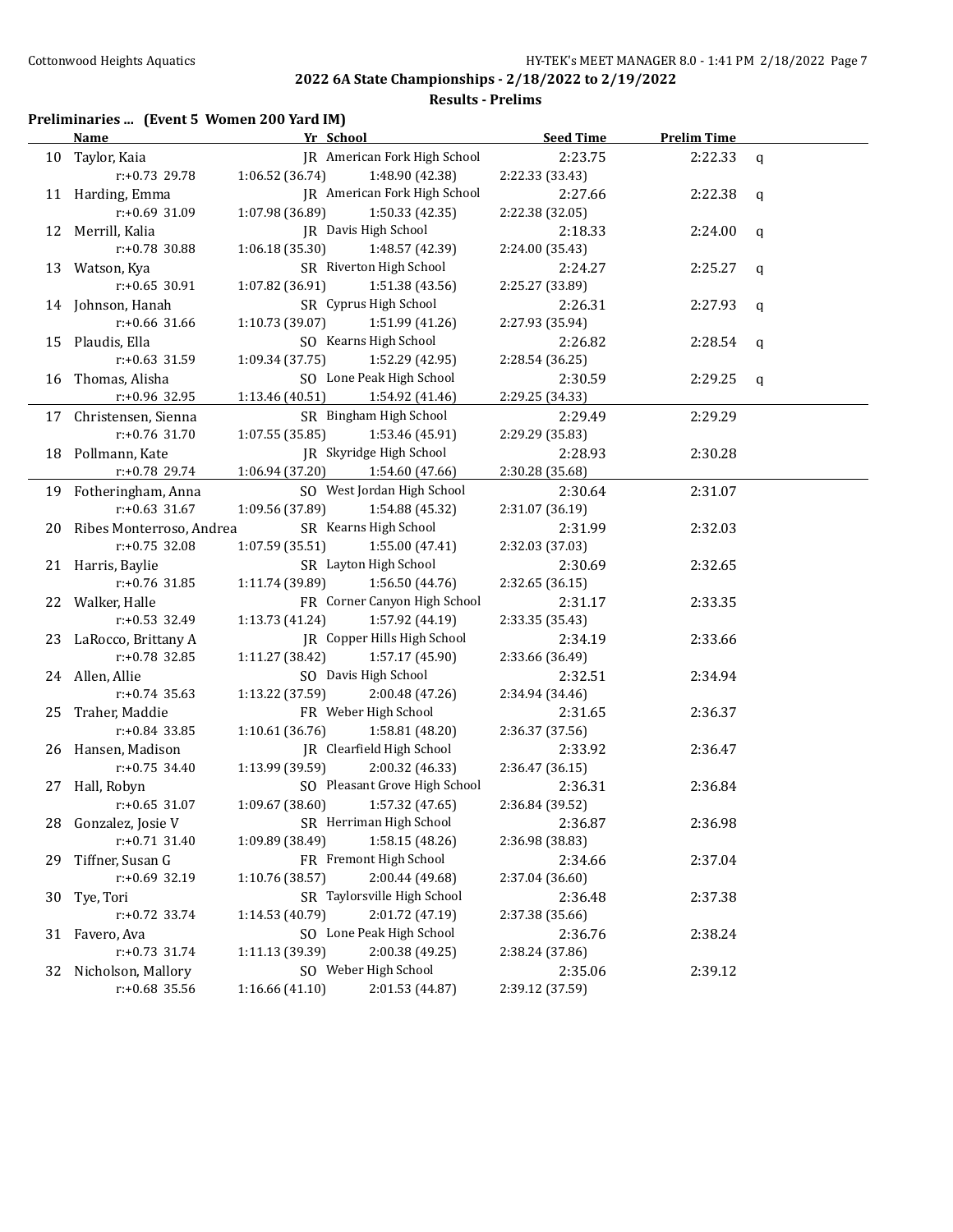|    | Event 6 Men 200 Yard IM        |                                                                                 |                  |                    |              |
|----|--------------------------------|---------------------------------------------------------------------------------|------------------|--------------------|--------------|
|    | <b>UT HS State:</b><br>1:48.75 | 2/9/2019<br>#<br><b>Jordan R Tiffany</b>                                        | <b>Lone Peak</b> |                    |              |
|    | 6A State:<br>1:48.75           | 2/9/2019<br><b>Jordan R Tiffany</b><br>$\ast$<br>1:49.57 ALLA All-American Auto | <b>Lone Peak</b> |                    |              |
|    |                                | 1:51.57 ALLC All-American Consid                                                |                  |                    |              |
|    | Name                           | Yr School                                                                       | <b>Seed Time</b> | <b>Prelim Time</b> |              |
|    | <b>Preliminaries</b>           |                                                                                 |                  |                    |              |
|    | 1 Day, Jes                     | JR American Fork High School                                                    | 1:58.95          | 1:57.15            | $\mathsf{q}$ |
|    | r:+0.78 25.05                  | 54.32 (29.27)<br>1:29.71 (35.39)                                                | 1:57.15 (27.44)  |                    |              |
|    | 2 Biesinger, Joseph P          | SR Kearns High School                                                           | 2:03.62          | 1:58.61            | q            |
|    | $r: +0.61$ 25.93               | 57.24 (31.31)<br>1:29.47 (32.23)                                                | 1:58.61 (29.14)  |                    |              |
|    | 3 Wynn, Caleb                  | SR American Fork High School                                                    | 2:01.12          | 1:59.74            | q            |
|    | $r: +0.67$ 26.00               | 57.04 (31.04)<br>1:32.23 (35.19)                                                | 1:59.74 (27.51)  |                    |              |
|    | Wesemann, Sohnnie              | SR Cyprus High School                                                           | 2:00.66          | 2:00.69            | $\mathbf q$  |
|    | $r: +0.67$ 26.12               | 57.93 (31.81)<br>1:30.81 (32.88)                                                | 2:00.69 (29.88)  |                    |              |
| 5. | Ogden, Wade                    | SO Skyridge High School                                                         | 2:03.94          | 2:01.45            | q            |
|    | $r: +0.67$ 26.77               | 56.99 (30.22)<br>1:32.20 (35.21)                                                | 2:01.45 (29.25)  |                    |              |
| 6  | Spencer, Karson                | JR Corner Canyon High School                                                    | 2:03.50          | 2:02.74            | q            |
|    | $r: +0.66$ 24.54               | 54.96 (30.42)<br>1:33.04 (38.08)                                                | 2:02.74 (29.70)  |                    |              |
| 7  | Eberly, Benjamin               | SO Taylorsville High School                                                     | 2:06.82          | 2:02.94            | $\mathbf q$  |
|    | r:+0.77 28.11                  | 59.41 (31.30)<br>1:33.96 (34.55)                                                | 2:02.94 (28.98)  |                    |              |
| 8  | Blackwood, Brandyn N           | IR Westlake High School                                                         | 2:08.34          | 2:05.37            | $\mathbf q$  |
|    | $r: +0.63$ 26.00               | 54.99 (28.99)<br>1:33.63 (38.64)                                                | 2:05.37 (31.74)  |                    |              |
| 9. | Poulson, Gabe                  | SR Pleasant Grove High School                                                   | 2:07.98          | 2:06.26            | $\mathbf q$  |
|    | r:+0.78 26.76                  | 1:00.20 (33.44)<br>1:38.26 (38.06)                                              | 2:06.26 (28.00)  |                    |              |
| 10 | Bunker, Bryan                  | SO Kearns High School                                                           | 2:06.16          | 2:07.07            | q            |
|    | $r: +0.74$ 27.37               | 1:00.34 (32.97)<br>1:37.60 (37.26)                                              | 2:07.07 (29.47)  |                    |              |
| 11 | Davenport, Isaac               | JR Weber High School                                                            | 2:07.56          | 2:07.26            | q            |
|    | $r: +0.69$ 26.70               | 1:00.46 (33.76)<br>1:36.82 (36.36)                                              | 2:07.26 (30.44)  |                    |              |
|    | 12 James, Truman               | FR American Fork High School                                                    | 2:08.44          | 2:07.58            | $\mathbf q$  |
|    | $r: +0.76$ 27.59               | 1:00.97 (33.38)<br>1:38.35 (37.38)                                              | 2:07.58 (29.23)  |                    |              |
|    | 13 Spencer, Konnor             | SO Corner Canyon High School                                                    | 2:08.38          | 2:08.29            | q            |
|    | $r: +0.69$ 27.03               | 59.88 (32.85)<br>1:36.81 (36.93)                                                | 2:08.29 (31.48)  |                    |              |
|    | 14 Long, Carter                | SO Lone Peak High School                                                        | 2:10.78          | 2:08.93            | $\mathbf q$  |
|    | $r: +0.84$ 27.32               | 1:38.83 (35.76)<br>1:03.07(35.75)                                               | 2:08.93 (30.10)  |                    |              |
|    | 15 Hammons, Hugh               | JR Corner Canyon High School                                                    | 2:13.47          | 2:09.53            | q            |
|    | $r: +0.76$ 28.61               | 1:01.95(33.34)<br>1:40.88 (38.93)                                               | 2:09.53 (28.65)  |                    |              |
|    | 16 Hill, Cooper C              | JR Fremont High School                                                          | 2:10.90          | 2:09.81            | q            |
|    | r:+0.63 28.46                  | 59.54 (31.08)<br>1:39.96 (40.42)                                                | 2:09.81 (29.85)  |                    |              |
| 17 | Edwards, Nick                  | SR American Fork High School                                                    | 2:12.00          | 2:10.09            |              |
|    | r:+0.68 27.46                  | 1:01.60 (34.14)<br>1:38.51 (36.91)                                              | 2:10.09 (31.58)  |                    |              |
| 18 | Smith, Austin                  | SO Pleasant Grove High School                                                   | 2:11.74          | 2:11.08            |              |
|    | r:+0.69 28.37                  | 1:01.56 (33.19)<br>1:40.38 (38.82)                                              | 2:11.08 (30.70)  |                    |              |
| 19 | Skeen, Tyler                   | SR West High School                                                             | 2:13.93          | 2:11.12            |              |
|    | r:+0.70 28.37                  | 1:39.88 (37.38)<br>1:02.50 (34.13)                                              | 2:11.12 (31.24)  |                    |              |
| 20 | Janzen, Andrew                 | JR Riverton High School                                                         | 2:10.34          | 2:11.38            |              |
|    | r:+0.69 27.38                  | 1:01.57 (34.19)<br>1:38.68 (37.11)                                              | 2:11.38 (32.70)  |                    |              |
| 21 | Poulson, Sam                   | FR Pleasant Grove High School                                                   | 2:13.10          | 2:11.42            |              |
|    | $r: +0.70$ 28.05               | 1:02.74 (34.69)<br>1:40.40 (37.66)                                              | 2:11.42 (31.02)  |                    |              |
| 22 | Smith, Makai                   | FR Lone Peak High School                                                        | 2:13.11          | 2:13.21            |              |
|    | r:+0.89 29.21                  | 1:02.12 (32.91)<br>1:41.96 (39.84)                                              | 2:13.21 (31.25)  |                    |              |
| 23 | Rock, Tyler E                  | JR Bingham High School                                                          | 2:12.60          | 2:13.95            |              |
|    | r:+0.71 29.37                  | 1:05.18 (35.81)<br>1:42.36 (37.18)                                              | 2:13.95 (31.59)  |                    |              |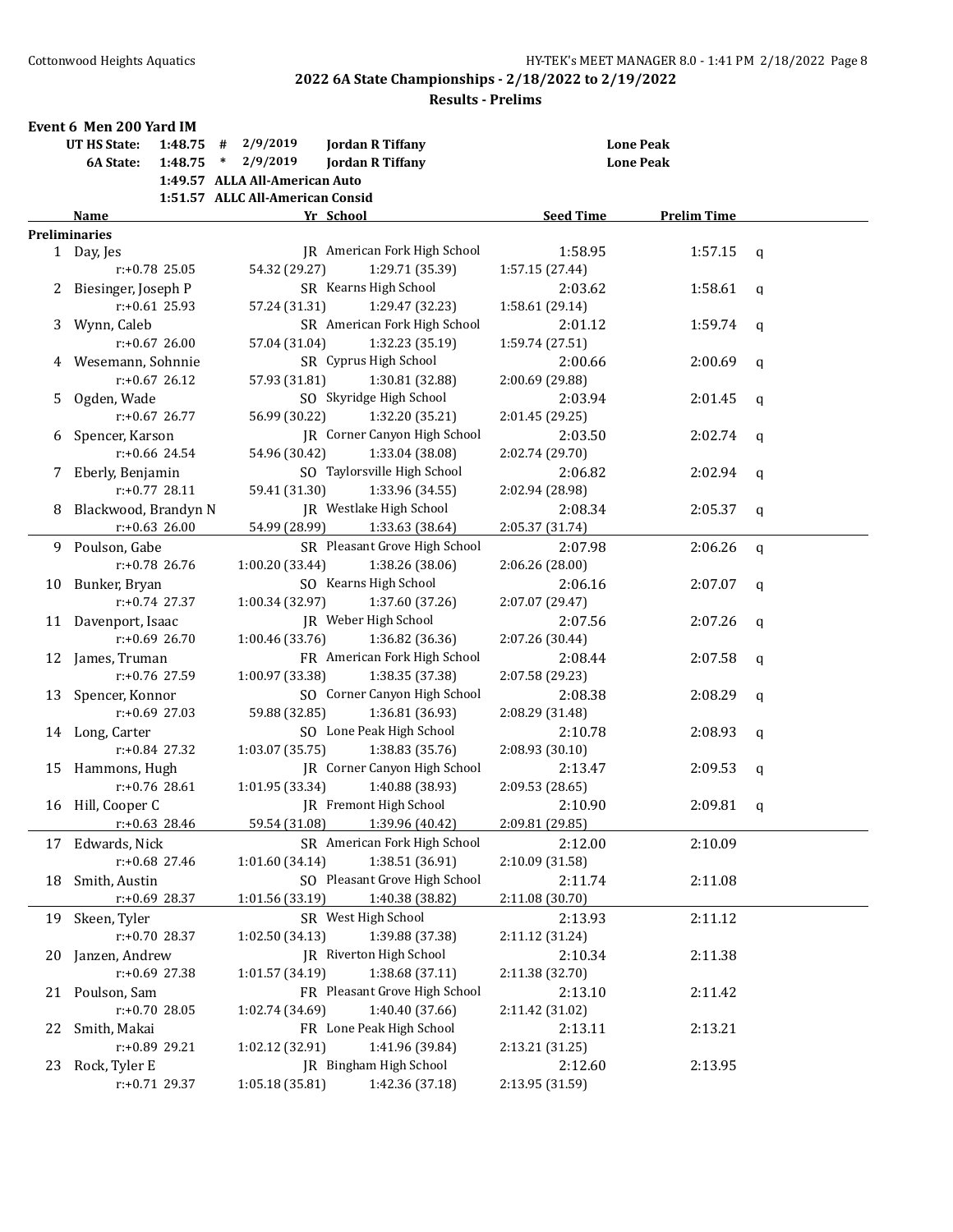**6A State: 24.69 \* 12/10/2021 Anna Wekluk Mountain Ridge**

**2022 6A State Championships - 2/18/2022 to 2/19/2022**

#### **Results - Prelims**

#### **Preliminaries ... (Event 6 Men 200 Yard IM)**

|    | Name                                   | Yr School       |                                   | <b>Seed Time</b> | <b>Prelim Time</b> |  |
|----|----------------------------------------|-----------------|-----------------------------------|------------------|--------------------|--|
|    | 24 Miller, Connor R                    |                 | JR Herriman High School           | 2:11.87          | 2:14.15            |  |
|    | $r: +0.71$ 28.68                       | 1:03.03(34.35)  | 1:41.84 (38.81)                   | 2:14.15(32.31)   |                    |  |
|    | 25 Crook, Matthew R                    |                 | IR Herriman High School           | 2:14.62          | 2:14.69            |  |
|    | $r$ :+0.62 26.88                       | 1:00.88 (34.00) | 1:40.91 (40.03)                   | 2:14.69 (33.78)  |                    |  |
|    | 26 Finlayson, Kaiden                   |                 | SR Pleasant Grove High School     | 2:12.62          | 2:15.29            |  |
|    | $r: +0.68$ 28.22                       | 1:01.82(33.60)  | 1:40.67 (38.85)                   | 2:15.29 (34.62)  |                    |  |
|    | 27 Steadman, Hiroto                    |                 | FR Lone Peak High School          | 2:15.28          | 2:15.43            |  |
|    | $r: +0.70$ 29.40                       | 1:04.80 (35.40) | 1:43.52 (38.72)                   | 2:15.43(31.91)   |                    |  |
|    | 28 Jackson, Brady N                    |                 | SO Mountain Ridge High School     | 2:16.26          | 2:17.35            |  |
|    | r:+0.67 26.94                          | 1:02.85 (35.91) | 1:44.50 (41.65)                   | 2:17.35(32.85)   |                    |  |
|    | 29 Hill, Payton                        |                 | SO Riverton High School           | 2:15.71          | 2:18.72            |  |
|    | r:+0.81 29.00                          | 1:03.70 (34.70) | 1:47.69 (43.99)                   | 2:18.72 (31.03)  |                    |  |
|    | 30 Smith, Koen                         |                 | SO Cyprus High School             | 2:05.75          | 2:19.59            |  |
|    | $r$ :+0.66 31.69                       | 1:10.52 (38.83) | 1:48.18 (37.66)                   | 2:19.59(31.41)   |                    |  |
|    | 31 Parker, Benjamin R                  |                 | JR Fremont High School            | 2:17.49          | 2:20.09            |  |
|    | $r: +0.65$ 28.20                       |                 | $1:03.79(35.59)$ $1:47.32(43.53)$ | 2:20.09(32.77)   |                    |  |
| 32 | Eichelberger, Kaden J                  |                 | SR Copper Hills High School       | 2:18.03          | 2:21.84            |  |
|    | r:+0.80 29.77                          | 1:05.66 (35.89) | 1:48.55 (42.89)                   | 2:21.84 (33.29)  |                    |  |
|    | <b>Event 7 Women 50 Yard Freestyle</b> |                 |                                   |                  |                    |  |

| UT HS State: |  |                              | 23.25 # 2/11/2005 <b>J. Fredsall / S. Watchorn</b> | Kearns |
|--------------|--|------------------------------|----------------------------------------------------|--------|
| 6A State:    |  |                              | 24.69 * 12/10/2021 Anna Wekluk                     | Mounta |
|              |  | 23.20 ALLA All-American Auto |                                                    |        |

**23.54 ALLC All-American Consid Name Yr School Seed Time Prelim Time Preliminaries** 1 Fa, Ofa 1912 1 FR West High School 25.11 24.87 q r:+0.76 2 Scoville, Sophie **FR** Pleasant Grove High School 24.94 24.94 q r:+0.77 3 Harding, Addie FR American Fork High School 25.34 25.12 q r:+0.61 4 Walker, Layla JR Weber High School 25.56 25.20 q r:+0.74 5 Horne, Jamie N SR Kearns High School 25.05 25.23 q r:+0.74 6 Hansen, Gennovah JR Mountain Ridge High School 25.53 25.33 q r:+0.74 7 Rich, Chalisse JR Mountain Ridge High School 25.55 25.46 q r:+0.73 8 Egbert, Dylan SO Lone Peak High School 25.52 25.54 q r:+0.71 9 Ohlson, Breeze A SO Herriman High School 25.38 25.57 q r:+0.71 10 Egbert, Londyn SR Lone Peak High School 26.06 25.86 q r:+0.68 11 Chase, Sydney R SR Fremont High School 26.31 25.96 q r:+0.67 12 Reidhead, Katelyn SR Bingham High School 25.85 25.97 q r:+0.68 13 Holladay, Kaitlyn SR Farmington High School 25.82 26.03 q r:+0.69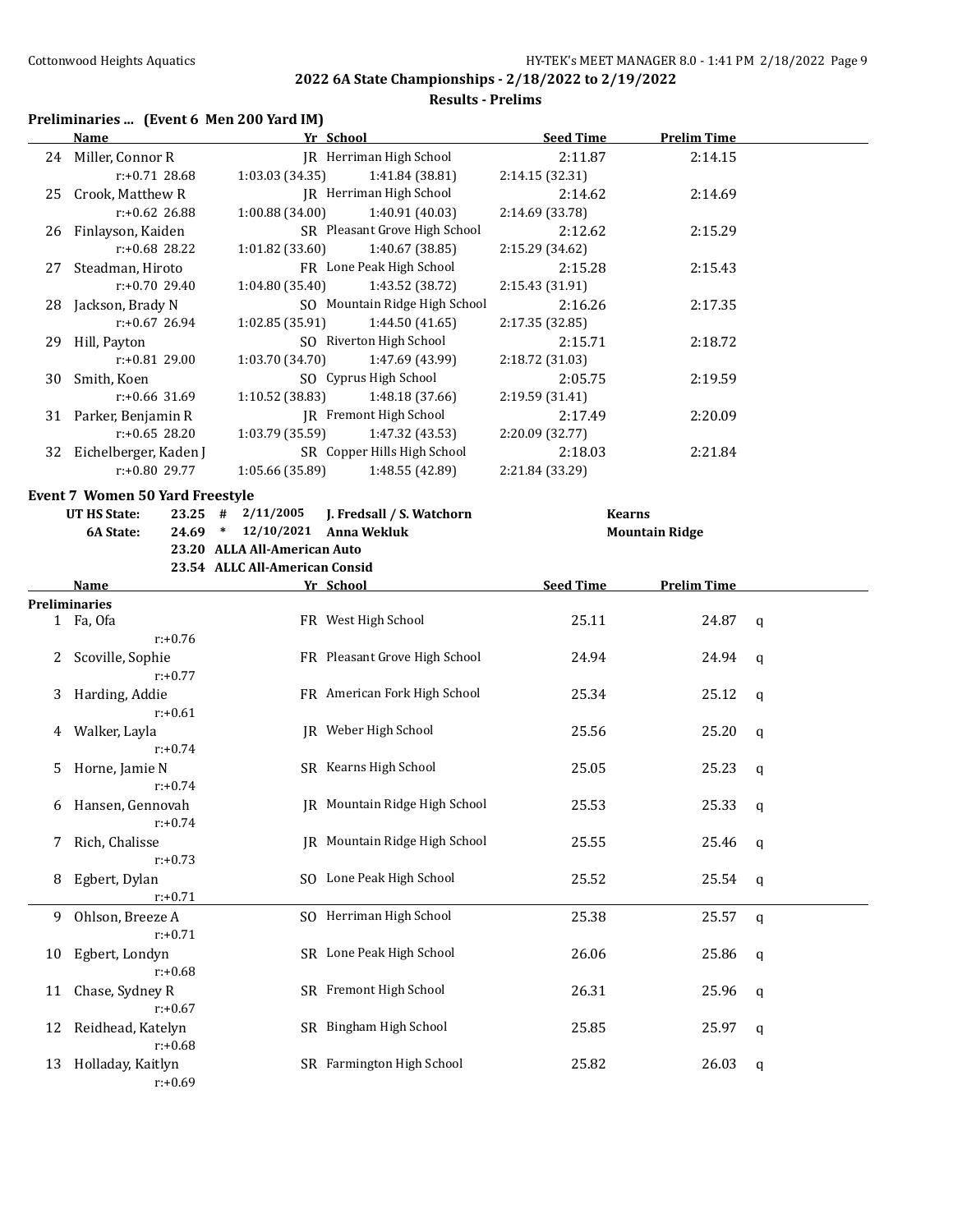|    | Preliminaries  (Event 7 Women 50 Yard Freestyle)<br>Name |                                | Yr School                     | <b>Seed Time</b> | <b>Prelim Time</b> |   |
|----|----------------------------------------------------------|--------------------------------|-------------------------------|------------------|--------------------|---|
|    | 14 Pilcher, Rori                                         |                                | SR Cyprus High School         | 26.49            | 26.15              | q |
|    | $r: +0.67$                                               |                                |                               |                  |                    |   |
| 15 | Huo, Jaci                                                |                                | JR Taylorsville High School   | 25.99            | 26.23              | q |
|    | $r: +0.75$                                               |                                |                               |                  |                    |   |
| 16 | Reittinger, Elle J                                       |                                | SR Mountain Ridge High School | 26.79            | 26.27              | q |
|    | $r: +0.73$                                               |                                |                               |                  |                    |   |
|    | 17 Portillo, Sophia                                      |                                | SR Mountain Ridge High School | 26.50            | 26.34              |   |
|    | $r: +0.72$                                               |                                |                               |                  |                    |   |
| 18 | Lincoln, Elizabeth A                                     |                                | JR Westlake High School       | 26.60            | 26.35              |   |
|    | $r: +0.65$                                               |                                |                               |                  |                    |   |
|    | 19 Peters, Cassidy                                       |                                | <b>IR</b> Layton High School  | 26.43            | 26.40              |   |
|    | $r: +0.78$                                               |                                |                               |                  |                    |   |
| 20 | Adamson, Livvie                                          |                                | SR American Fork High School  | 26.87            | 26.44              |   |
|    | $r: +0.73$                                               |                                |                               |                  |                    |   |
| 21 | Mortensen, Brooke                                        |                                | JR Weber High School          | 26.72            | 26.53              |   |
|    | $r: +0.76$                                               |                                |                               |                  |                    |   |
|    | 22 Leeper, McKella A                                     |                                | SR Herriman High School       | 25.84            | 26.60              |   |
|    | $r: +0.77$                                               |                                |                               |                  |                    |   |
| 23 | Nash, Ayrie M                                            |                                | FR Kearns High School         | 26.23            | 26.82              |   |
|    | $r: +0.67$                                               |                                |                               |                  |                    |   |
|    | 24 Dunn, Lina                                            |                                | SR Farmington High School     | 26.57            | 26.94              |   |
|    | $r: +0.79$                                               |                                |                               |                  |                    |   |
| 25 | Willits, Kaira                                           |                                | JR Skyridge High School       | 26.82            | 26.95              |   |
|    | $r: +0.67$                                               |                                |                               |                  |                    |   |
| 26 | Smith, Eden                                              |                                | JR Pleasant Grove High School | 25.82            | 27.04              |   |
|    | $r: +0.73$                                               |                                |                               |                  |                    |   |
| 27 | Andersen, Maddie                                         |                                | SR American Fork High School  | 26.96            | 27.07              |   |
|    | $r: +0.79$                                               |                                |                               |                  |                    |   |
| 28 | Gardiner, Annaka                                         |                                | JR Lone Peak High School      | 27.20            | 27.20              |   |
|    | $r: +0.80$                                               |                                |                               |                  |                    |   |
| 29 | Salzman, Madison                                         |                                | FR Syracuse High School       | 27.15            | 27.32              |   |
|    | $r: +0.63$                                               |                                |                               |                  |                    |   |
| 30 | Balasa, Aileen                                           |                                | <b>IR</b> West High School    | 27.32            | 27.43              |   |
|    | $r: +0.79$                                               |                                |                               |                  |                    |   |
| 31 | Matthews, Jayde                                          |                                | JR Skyridge High School       | 27.43            | 27.50              |   |
|    | $r: +0.67$                                               |                                |                               |                  |                    |   |
|    | <b>Event 8 Men 50 Yard Freestyle</b>                     |                                |                               |                  |                    |   |
|    | <b>UT HS State:</b><br>20.60                             | 2/8/1997<br>#                  | <b>Billy Betz</b>             | Logan            |                    |   |
|    | 6A State:<br>20.89                                       | 2/14/2020<br>$\ast$            | <b>Cameron Barney</b>         | Westlake         |                    |   |
|    |                                                          | 20.54 ALLA All-American Auto   |                               |                  |                    |   |
|    |                                                          | 20.91 ALLC All-American Consid |                               |                  |                    |   |
|    | Name                                                     |                                | Yr School                     | <b>Seed Time</b> | <b>Prelim Time</b> |   |
|    | <b>Preliminaries</b>                                     |                                |                               |                  |                    |   |
|    | 1 Jackson, Trey                                          |                                | SR Mountain Ridge High School | 22.21            | 21.62              | q |
|    | $r: +0.57$                                               |                                |                               |                  |                    |   |
| 2  | Nunez-lanza, Angel A                                     |                                | SR Hunter High School         | 21.71            | 21.68              | q |
|    | $r: +0.63$                                               |                                |                               |                  |                    |   |
| 3  | Portillo, Sawyer                                         |                                | SO Syracuse High School       | 22.19            | 21.86              | q |
|    | $r: +0.73$                                               |                                |                               |                  |                    |   |
|    | 4 Barney, Cameron                                        |                                | SR Westlake High School       | 22.14            | 21.97              | q |
|    | $r: +0.71$                                               |                                |                               |                  |                    |   |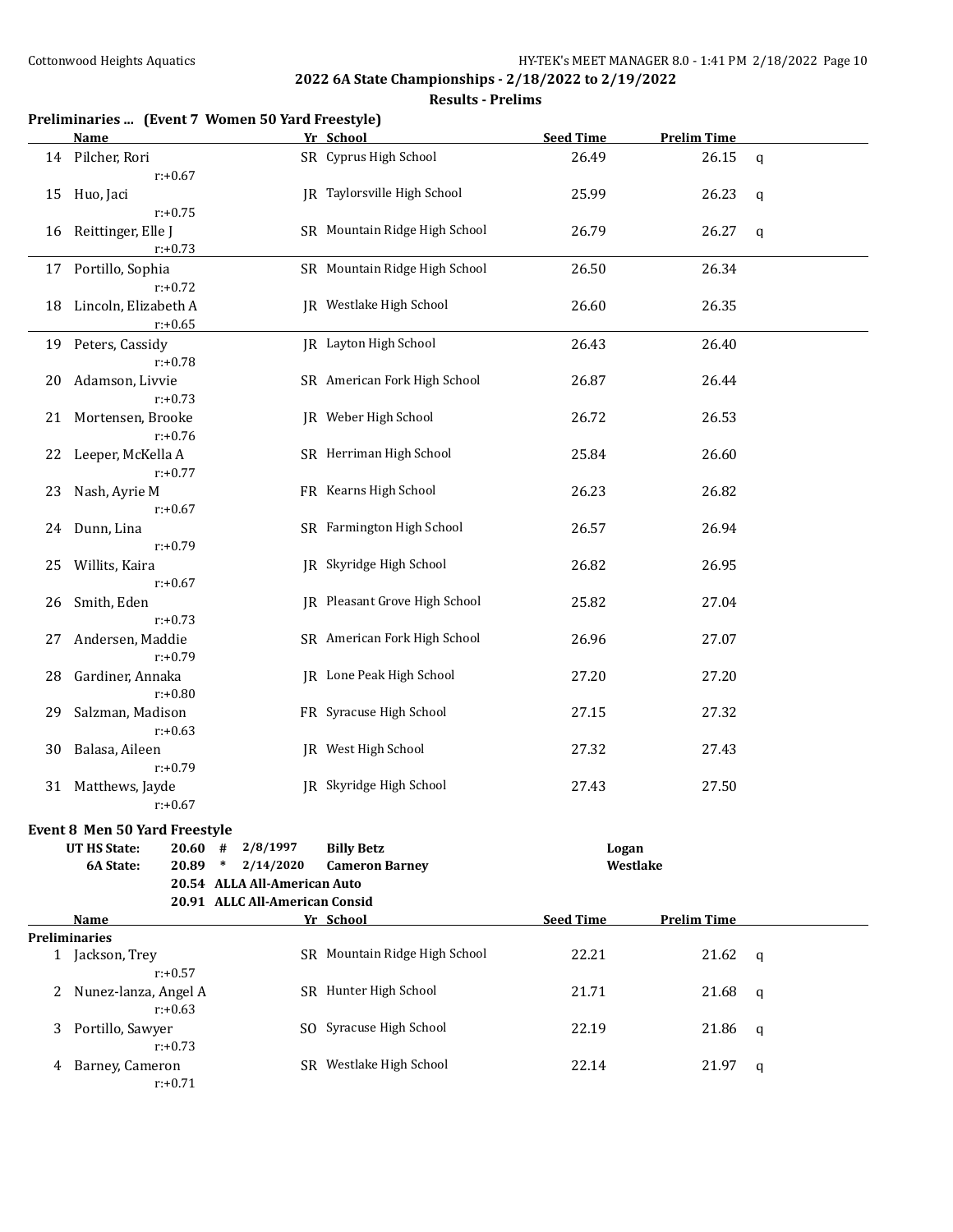|       | <b>Name</b>                         | Yr School                            | <b>Seed Time</b> | <b>Prelim Time</b> |             |
|-------|-------------------------------------|--------------------------------------|------------------|--------------------|-------------|
| 5     | McNeill, Ryan<br>$r: +0.70$         | <b>JR</b> Corner Canyon High School  | 22.71            | 22.20              | $\mathbf q$ |
| 6     | Carlson, Sam<br>$r: +0.71$          | JR Davis High School                 | 22.05            | 22.29              | q           |
| 7     | Williams, Sam<br>$r: +0.68$         | SO Roy High School                   | 22.62            | 22.31              | q           |
| 8     | Barlow, Jaxon<br>$r: +0.76$         | SR Corner Canyon High School         | 22.78            | 22.45              | q           |
| 9     | Draxler, Mason<br>$r: +0.76$        | JR Farmington High School            | 22.66            | 22.54              | q           |
| 10    | Andrews, Carson K<br>$r: +0.66$     | <b>IR</b> Herriman High School       | 22.72            | 22.69              | q           |
| 11    | Ji, Richard<br>$r: +0.59$           | SR West High School                  | 23.17            | 22.93              | q           |
| 12    | Weller, Sam<br>$r: +0.68$           | <b>IR</b> Mountain Ridge High School | 22.90            | 22.99              | q           |
| 13    | Andersen, Nate<br>$r: +0.71$        | SR Pleasant Grove High School        | 23.49            | 23.10              | q           |
| 14    | Fairbanks, Braden<br>$r: +0.65$     | SR Pleasant Grove High School        | 23.09            | 23.18              | q           |
| 15    | Morgan, Adam<br>$r: +0.73$          | <b>IR</b> Roy High School            | 23.58            | 23.20              | q           |
| 16    | Elliott, Wesley<br>$r: +0.63$       | SR Hunter High School                | 23.19            | 23.21              | q           |
| 17    | Langenbacher, Jakob<br>$r: +0.70$   | SR Layton High School                | 23.31            | 23.27              |             |
| 18    | Moes, Drew C<br>$r: +0.71$          | SO Herriman High School              | 23.79            | 23.28              |             |
| 19    | Nydegger, Ki<br>$r: +0.67$          | SR Pleasant Grove High School        | 23.05            | 23.38              |             |
| 20    | Harris, Nathaniel<br>$r: +0.69$     | <b>IR</b> Pleasant Grove High School | 23.95            | 23.68              |             |
| 21    | Deller, Luke<br>$r: +0.72$          | SR Davis High School                 | 23.25            | 23.71              |             |
| 22    | Turnbow, Caleb<br>$r: +0.64$        | SR Mountain Ridge High School        | 23.60            | 23.73              |             |
| 23    | Theriault, Lincoln<br>$r: +0.74$    | SO Mountain Ridge High School        | 23.63            | 23.74              |             |
|       | *24 Van Leeuwen, Cade<br>$r: +0.77$ | SR Riverton High School              | 23.70            | 23.78              |             |
| $*24$ | Buchanan, Wyatt S<br>$r: +0.72$     | SR Westlake High School              | 24.22            | 23.78              |             |
| 26    | Morrison, Tanner<br>$r: +0.67$      | SR Riverton High School              | 23.76            | 23.94              |             |
| 27    | Davis, Hayden<br>$r: +0.73$         | SR Farmington High School            | 24.17            | 24.01              |             |
| 28    | Harris, Caden N<br>$r: +0.66$       | SR Fremont High School               | 23.57            | 24.14              |             |
| 29    | Lyman, John<br>$r: +0.79$           | JR Farmington High School            | 24.07            | 24.28              |             |
| 30    | Wall, Phillip<br>$r: +0.69$         | SR Farmington High School            | 24.12            | 24.31              |             |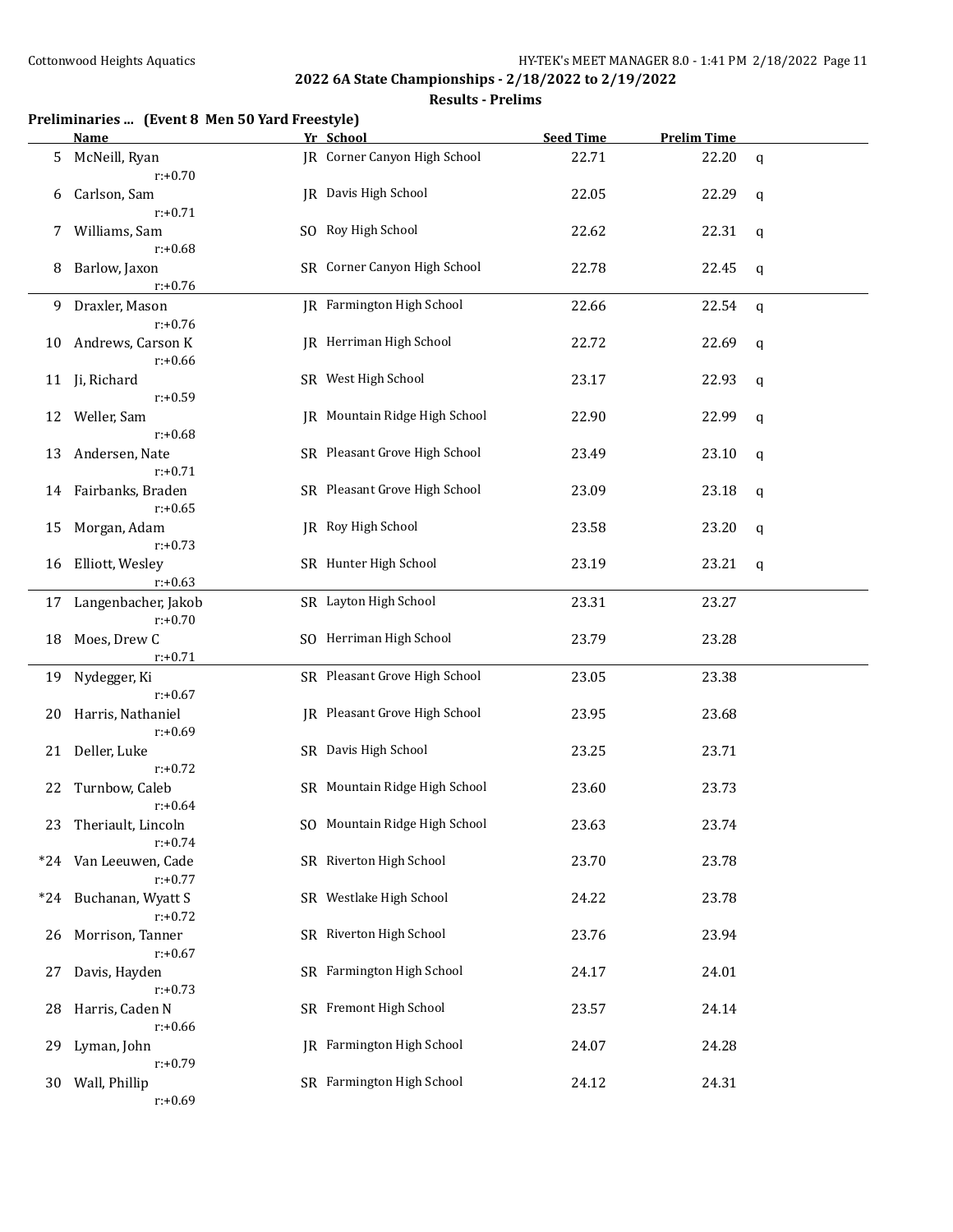|    | Preliminaries  (Event 8 Men 50 Yard Freestyle)<br>Name |            |                                |                 | Yr School                     | <b>Seed Time</b> | <b>Prelim Time</b>   |              |
|----|--------------------------------------------------------|------------|--------------------------------|-----------------|-------------------------------|------------------|----------------------|--------------|
|    | 31 Paixao De Araujo, Arthur                            | $r: +0.73$ |                                |                 | SR Cyprus High School         | 24.26            | 24.59                |              |
|    | <b>Event 9 Women 100 Yard Butterfly</b>                |            |                                |                 |                               |                  |                      |              |
|    | <b>UT HS State:</b>                                    | 54.61#     |                                | 2/14/2014       | <b>Lillian F Moore</b>        |                  | <b>Skyline</b>       |              |
|    | 6A State:                                              | 57.42      | $*$ 2/14/2020                  |                 | <b>Rivers Johnson</b>         |                  | <b>Corner Canyon</b> |              |
|    |                                                        |            | 54.42 ALLA All-American Auto   |                 |                               |                  |                      |              |
|    |                                                        |            | 55.49 ALLC All-American Consid |                 |                               |                  |                      |              |
|    | Name                                                   |            |                                |                 | Yr School                     | <b>Seed Time</b> | <b>Prelim Time</b>   |              |
|    | <b>Preliminaries</b><br>1 Wekluk, Anna                 |            |                                |                 | SR Mountain Ridge High School | 57.86            | 58.38                | q            |
|    | $r: +0.75$ 26.58                                       |            |                                | 58.38 (31.80)   |                               |                  |                      |              |
| 2  | Brennan, Madeleine                                     |            |                                |                 | SR West High School           | 59.36            | 1:00.13              |              |
|    | $r: +0.83$ 28.74                                       |            |                                | 1:00.13 (31.39) |                               |                  |                      | q            |
|    |                                                        |            |                                |                 | FR Kearns High School         | 1:01.97          |                      |              |
| 3  | Young, Mehlissa N<br>$r: +0.75$ 29.41                  |            |                                | 1:01.04 (31.63) |                               |                  | 1:01.04              | q            |
|    | Baliguat, Olivia H                                     |            |                                |                 | JR Westlake High School       | 1:03.98          | 1:01.16              |              |
| 4  | $r: +0.68$ 28.74                                       |            |                                | 1:01.16 (32.42) |                               |                  |                      | q            |
|    |                                                        |            |                                |                 | FR Lone Peak High School      |                  |                      |              |
| 5. | Wilson, Grace<br>$r: +0.79$ 28.68                      |            |                                | 1:01.35(32.67)  |                               | 1:01.71          | 1:01.35              | $\mathsf{q}$ |
|    |                                                        |            |                                |                 |                               | 1:01.65          |                      |              |
| 6  | Cooper, Caroline<br>$r: +0.73$ 28.56                   |            |                                |                 | JR West High School           |                  | 1:01.54              | q            |
|    |                                                        |            |                                | 1:01.54 (32.98) |                               |                  |                      |              |
| 7  | Rasband, Chloe<br>$r: +0.77$ 29.08                     |            |                                |                 | SO Layton High School         | 1:01.50          | 1:01.77              | q            |
|    |                                                        |            |                                | 1:01.77 (32.69) |                               |                  |                      |              |
| 8  | Haymond, Lucy                                          |            |                                |                 | FR Riverton High School       | 1:04.19          | 1:02.40              | q            |
|    | $r: +0.69$ 29.01                                       |            |                                | 1:02.40 (33.39) |                               |                  |                      |              |
|    | 9 Watson, Kya                                          |            |                                |                 | SR Riverton High School       | 1:03.16          | 1:02.51              | $\mathsf{q}$ |
|    | $r: +0.68$ 28.40                                       |            |                                | 1:02.51 (34.11) |                               |                  |                      |              |
| 10 | Taylor, Kaia                                           |            |                                |                 | JR American Fork High School  | 1:02.93          | 1:03.83              | q            |
|    | $r: +0.73$ 30.17                                       |            |                                | 1:03.83 (33.66) |                               |                  |                      |              |
|    | 11 Fox, Faith                                          |            |                                |                 | SO Riverton High School       | 1:05.47          | 1:04.07              | a            |
|    | $r: +0.68$ 30.36                                       |            |                                | 1:04.07 (33.71) |                               |                  |                      |              |
| 12 | Leon, Adriana                                          |            |                                |                 | SR Cyprus High School         | 1:07.00          | 1:05.34              | q            |
|    | $r: +0.75$ 30.32                                       |            |                                | 1:05.34 (35.02) |                               |                  |                      |              |
|    | 13 Pollmann, Kate                                      |            |                                |                 | IR Skyridge High School       | 1:06.87          | 1:05.36              | a            |
|    | $r: +0.77$ 30.28                                       |            |                                | 1:05.36 (35.08) |                               |                  |                      |              |
|    | 14 Lam, Kalie                                          |            |                                |                 | SR Hunter High School         | 1:06.20          | 1:05.59              | q            |
|    | r:+0.63 29.20                                          |            |                                | 1:05.59 (36.39) |                               |                  |                      |              |
| 15 | Mott, Gracelyn                                         |            |                                |                 | SO Syracuse High School       | 1:06.10          | 1:05.94              | a            |
|    | $r: +0.75$ 30.56                                       |            |                                | 1:05.94 (35.38) |                               |                  |                      |              |
| 16 | Lamborn, Jackie                                        |            |                                |                 | SR Layton High School         | 1:06.35          | 1:06.62              | q            |
|    | r:+0.69 31.19                                          |            |                                | 1:06.62 (35.43) |                               |                  |                      |              |
| 17 | Topham, Sophie                                         |            |                                |                 | FR Lone Peak High School      | 1:08.02          | 1:06.91              |              |
|    | $r: +0.61$ 30.57                                       |            |                                | 1:06.91 (36.34) |                               |                  |                      |              |
| 18 | Gordon, Sierra                                         |            |                                |                 | SR West High School           | 1:06.40          | 1:06.96              |              |
|    | r:+0.76 30.76                                          |            |                                | 1:06.96 (36.20) |                               |                  |                      |              |
| 19 | Salzman, Madison                                       |            |                                |                 | FR Syracuse High School       | 1:08.04          | 1:07.40              |              |
|    | r:+0.70 31.80                                          |            |                                | 1:07.40 (35.60) |                               |                  |                      |              |
| 20 | Favero, Morgan                                         |            |                                |                 | FR Lone Peak High School      | 1:07.64          | 1:08.13              |              |
|    | $r: +0.64$ 31.25                                       |            |                                | 1:08.13 (36.88) |                               |                  |                      |              |
| 21 | Brough, Callie                                         |            |                                |                 | SO Pleasant Grove High School | 1:09.42          | 1:08.20              |              |
|    | r:+0.76 31.49                                          |            |                                | 1:08.20 (36.71) |                               |                  |                      |              |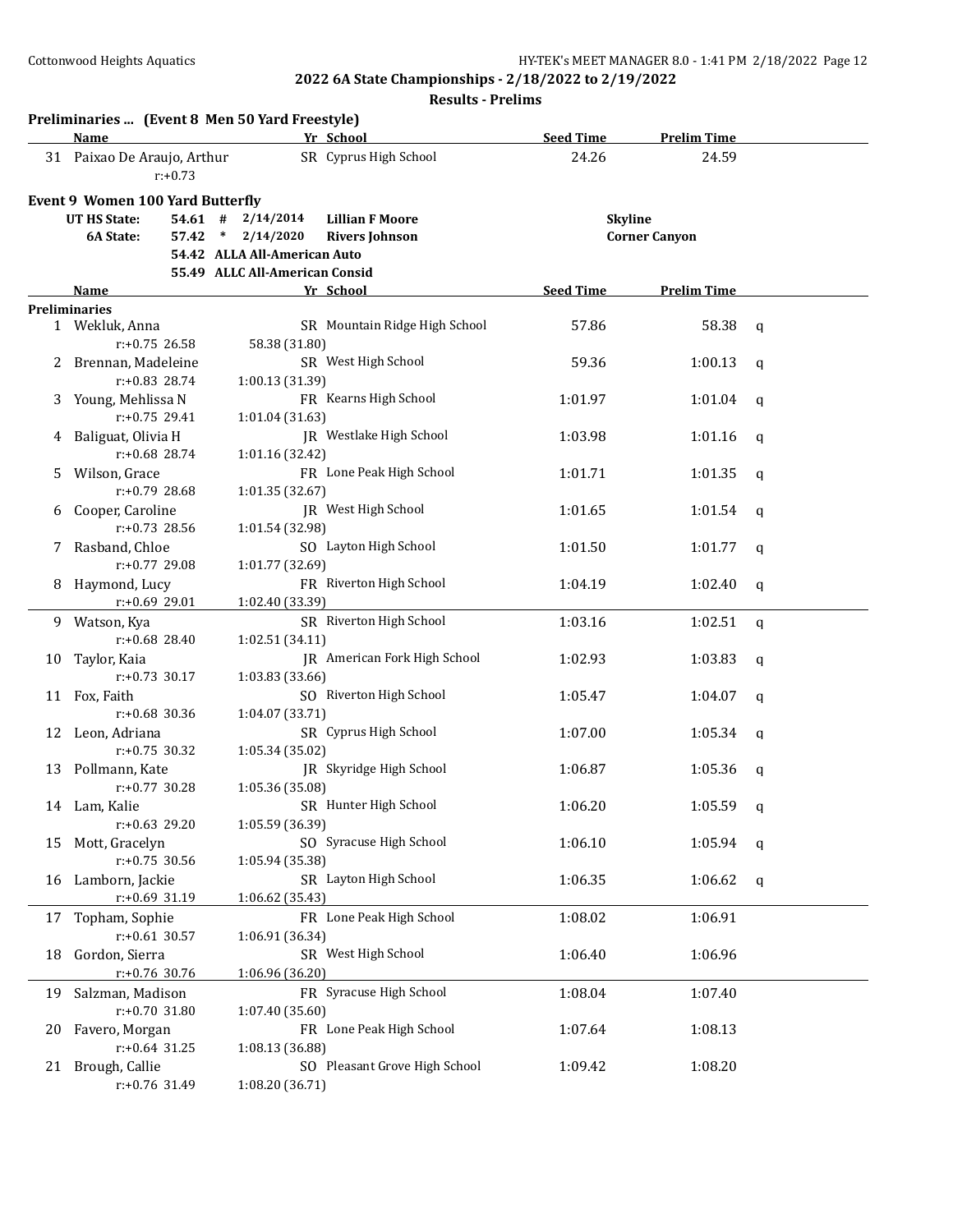#### **Results - Prelims**

## **Preliminaries ... (Event 9 Women 100 Yard Butterfly)**

|    | <b>Name</b>                                   | Yr School                                        | <b>Seed Time</b> | <b>Prelim Time</b> |             |
|----|-----------------------------------------------|--------------------------------------------------|------------------|--------------------|-------------|
|    | 22 Diaz, Annika<br>$r: +0.70$ 30.46           | SR Weber High School<br>1:08.38 (37.92)          | 1:07.89          | 1:08.38            |             |
| 23 | Ming, Peyton E<br>r:+0.70 30.77               | SR Herriman High School<br>1:08.74 (37.97)       | 1:07.22          | 1:08.74            |             |
|    | 24 Fotheringham, Anna<br>$r: +0.63$ 31.72     | SO West Jordan High School<br>1:09.12 (37.40)    | 1:08.80          | 1:09.12            |             |
|    | 25 Greenhalgh, Ashleigh G<br>$r: +0.67$ 31.67 | SR Copper Hills High School<br>1:09.63 (37.96)   | 1:05.25          | 1:09.63            |             |
|    | 26 Portillo, Sophia<br>$r: +0.69$ 30.97       | SR Mountain Ridge High School<br>1:09.75 (38.78) | 1:08.98          | 1:09.75            |             |
|    | 27 Walker, Halle<br>$r: +0.64$ 31.82          | FR Corner Canyon High School<br>1:09.93 (38.11)  | 1:07.46          | 1:09.93            |             |
|    | 28 Anderson, Shaye R<br>$r: +0.76$ 32.16      | JR Bingham High School<br>1:10.16 (38.00)        | 1:09.22          | 1:10.16            |             |
|    | 29 Homer, Ruby<br>$r: +0.60$ 31.55            | FR Pleasant Grove High School<br>1:10.69 (39.14) | 1:10.32          | 1:10.69            |             |
|    | 30 Tye, Tori<br>$r: +0.67$ 33.06              | SR Taylorsville High School<br>1:10.71 (37.65)   | 1:09.73          | 1:10.71            |             |
|    | 31 Hall, Robyn<br>$r: +0.69$ 31.02            | SO Pleasant Grove High School<br>1:10.74 (39.72) | 1:10.43          | 1:10.74            |             |
|    | 32 Bell, Olivia<br>$r: +0.65$ 31.98           | SO Westlake High School<br>1:10.81 (38.83)       | 1:08.62          | 1:10.81            |             |
|    | Event 10 Men 100 Yard Butterfly               |                                                  |                  |                    |             |
|    | <b>UT HS State:</b>                           | $47.71$ # $2/15/2020$<br><b>Jordan R Tiffany</b> |                  | <b>Lone Peak</b>   |             |
|    | 6A State:                                     | 47.71 * 2/15/2020<br><b>Jordan R Tiffany</b>     |                  | <b>Lone Peak</b>   |             |
|    |                                               |                                                  |                  |                    |             |
|    |                                               |                                                  |                  |                    |             |
|    |                                               | 48.92 ALLA All-American Auto                     |                  |                    |             |
|    | Name                                          | 49.95 ALLC All-American Consid                   |                  |                    |             |
|    | <b>Preliminaries</b>                          | Yr School                                        | <b>Seed Time</b> | <b>Prelim Time</b> |             |
|    | 1 Spencer, Karson                             | JR Corner Canyon High School                     | 52.43            | 52.19              | q           |
|    | $r: +0.69$ 23.91                              | 52.19 (28.28)                                    |                  |                    |             |
| 2  | Smith, Easton<br>$r: +0.75$ 24.80             | SR Riverton High School<br>53.18 (28.38)         | 54.26            | 53.18              | q           |
| 3  | Contreras, Domingo<br>$r: +0.65$ 25.14        | SR West High School<br>53.32 (28.18)             | 53.16            | 53.32              | $\mathbf q$ |
|    | 4 Portillo, Sawyer<br>$r: +0.71$ 25.37        | SO Syracuse High School<br>54.02 (28.65)         | 53.17            | 54.02              | q           |
|    | 5 Wynn, Caleb<br>r:+0.66 25.48                | SR American Fork High School<br>54.92 (29.44)    | 55.39            | 54.92              | q           |
| 6  | Harris, Nathaniel<br>r:+0.59 25.69            | JR Pleasant Grove High School<br>55.00 (29.31)   | 54.69            | 55.00              | q           |
| 7  | Smith, Koen<br>r:+0.72 26.22                  | SO Cyprus High School<br>55.19 (28.97)           | 54.84            | 55.19              | q           |
| 8  | Fairbanks, Braden<br>r:+0.66 25.23            | SR Pleasant Grove High School<br>55.47 (30.24)   | 55.20            | 55.47              | q           |
| 9. | Deller, Luke<br>r:+0.74 25.60                 | SR Davis High School<br>55.95 (30.35)            | 56.95            | 55.95              | q           |
| 10 | Simons, Bryton<br>$r: +0.67$ 26.02            | SR Mountain Ridge High School<br>56.28 (30.26)   | 55.70            | 56.28              | q           |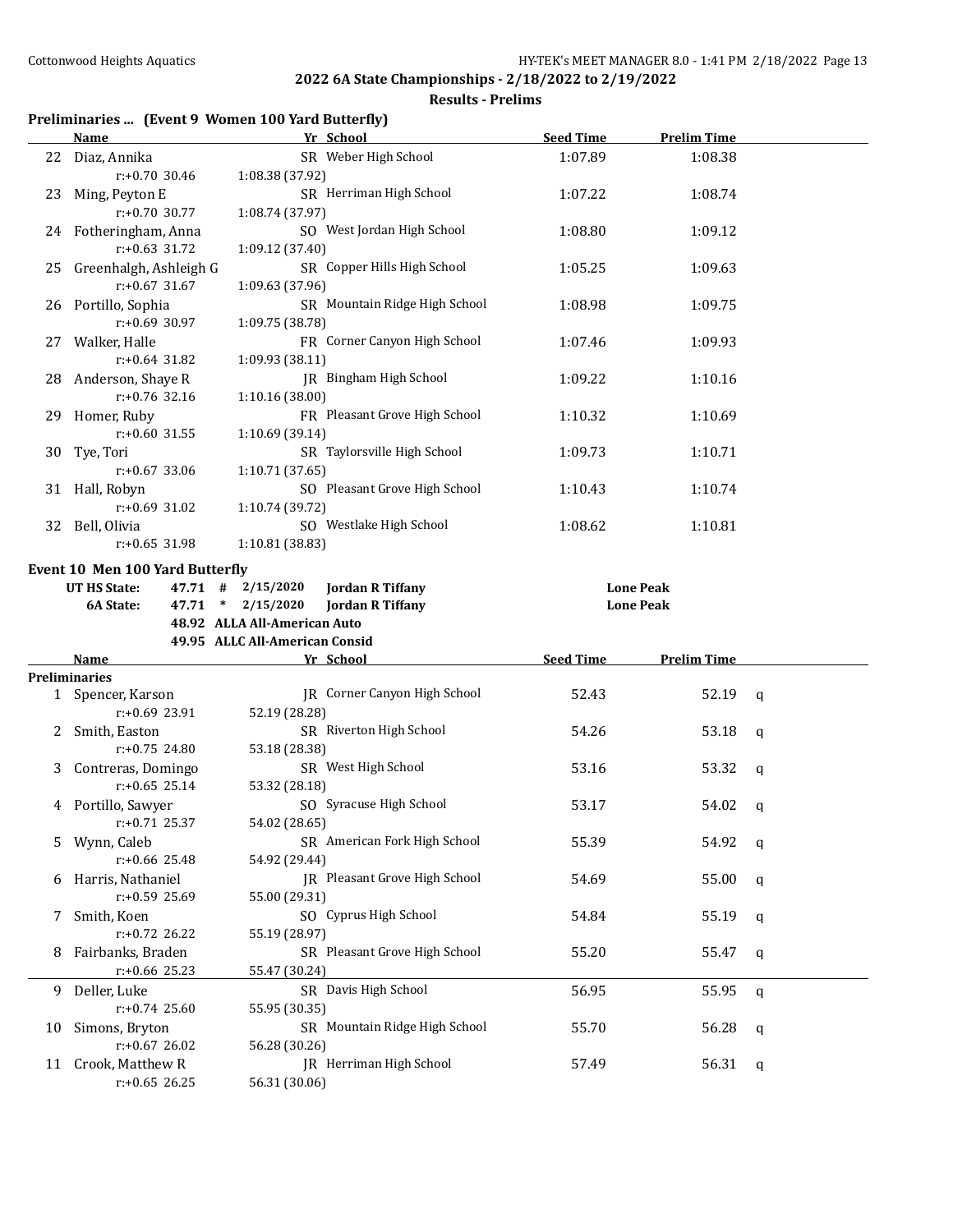#### **Results - Prelims**

#### **Preliminaries ... (Event 10 Men 100 Yard Butterfly)**

|            | <b>Name</b>                                      | Yr School                                        | <b>Seed Time</b> | <b>Prelim Time</b> |   |
|------------|--------------------------------------------------|--------------------------------------------------|------------------|--------------------|---|
| 12         | Stapley, Norman G                                | SR Herriman High School                          | 56.74            | 56.58              | q |
|            | $r: +0.67$ 26.48                                 | 56.58 (30.10)                                    |                  |                    |   |
| 13         | Topham, Noah                                     | SR Lone Peak High School                         | 57.30            | 57.06              | q |
|            | r:+0.76 26.53                                    | 57.06 (30.53)                                    |                  |                    |   |
|            | 14 Burr, Lincoln                                 | SO Skyridge High School                          | 56.91            | 57.12              | q |
|            | r:+0.74 26.65                                    | 57.12 (30.47)                                    |                  |                    |   |
|            | 15 Johnson, Tate                                 | FR Lone Peak High School                         | 57.92            | 57.26              | q |
|            | r:+0.65 26.82                                    | 57.26 (30.44)                                    |                  |                    |   |
|            | 16 Poulson, Gabe                                 | SR Pleasant Grove High School                    | 56.81            | 57.37              | q |
|            | r:+0.81 27.15                                    | 57.37 (30.22)                                    |                  |                    |   |
|            | 17 Brown, Taylor                                 | JR Skyridge High School                          | 57.22            | J57.37             |   |
|            | r:+0.68 26.85                                    | 57.37 (30.52)                                    |                  |                    |   |
|            | 18 Favero, Scott                                 | JR Lone Peak High School                         | 56.78            | 57.42              |   |
|            | $r: +0.75$ 26.67                                 | 57.42 (30.75)                                    |                  |                    |   |
|            | 19 Brinton, Ben B                                | SR Herriman High School                          | 57.81            | 57.51              |   |
|            | $r: +0.64$ 26.71                                 | 57.51 (30.80)                                    |                  |                    |   |
|            | 20 Jorgensen, Tavis                              | SR Syracuse High School                          | 59.27            | 59.07              |   |
|            | r:+0.72 27.91                                    | 59.07 (31.16)                                    |                  |                    |   |
|            | 21 Jackson, Brady N                              | SO Mountain Ridge High School                    | 58.29            | 59.12              |   |
|            | r:+0.67 27.09                                    | 59.12 (32.03)                                    |                  |                    |   |
|            | 22 Cooper, Cade                                  | SR Riverton High School                          | 58.78            | 59.16              |   |
|            | r:+0.65 28.09                                    | 59.16 (31.07)                                    |                  |                    |   |
| 23         | Chase, Samuel K                                  | SR Fremont High School                           | 59.08            | 59.20              |   |
|            | r:+0.69 26.92                                    | 59.20 (32.28)                                    |                  |                    |   |
|            | 24 Parker, Benjamin R                            | JR Fremont High School                           | 59.04            | 59.34              |   |
|            | $r: +0.71$ 28.19                                 | 59.34 (31.15)                                    |                  |                    |   |
|            | 25 Lund, Chris                                   | JR West Jordan High School                       | 1:01.01          | 59.38              |   |
|            | r:+0.84 27.67                                    | 59.38 (31.71)                                    |                  |                    |   |
|            | 26 Norseth, PJ                                   | SR Farmington High School                        | 59.92            | 59.54              |   |
|            | r:+0.72 27.21                                    | 59.54 (32.33)                                    |                  |                    |   |
|            | 27 Dixon, Patrick                                | SR Syracuse High School                          | 59.35            | 59.76              |   |
|            | r:+0.69 28.44                                    | 59.76 (31.32)                                    |                  |                    |   |
|            | 28 Hill, Hunter                                  | JR American Fork High School                     | 1:00.18          | 59.79              |   |
|            | $r: +0.64$ 27.51                                 | 59.79 (32.28)                                    |                  |                    |   |
|            | 29 Burton, Collin                                | JR Syracuse High School                          | 59.91            | 1:00.24            |   |
|            | $r: +0.69$ 27.97                                 | 1:00.24 (32.27)                                  |                  |                    |   |
|            | 30 Manzano, Jonathan                             | SR Cyprus High School                            | 59.85            | 1:00.31            |   |
|            | r:+0.72 27.39                                    | 1:00.31 (32.92)                                  |                  |                    |   |
|            | 31 Janzen, Jonathan                              | FR Riverton High School                          | 59.47            | 1:01.01            |   |
|            | r:+0.72 29.18                                    | 1:01.01 (31.83)                                  |                  |                    |   |
|            | 32 Thompson, II                                  | SR Bingham High School                           | 1:01.43          | 1:02.85            |   |
|            | r:+0.80 28.94                                    | 1:02.85 (33.91)                                  |                  |                    |   |
|            | <b>Event 10S Men 100 Yard Butterfly Swim-off</b> |                                                  |                  |                    |   |
|            | <b>UT HS State:</b>                              | $47.71$ # $2/15/2020$<br><b>Jordan R Tiffany</b> |                  | <b>Lone Peak</b>   |   |
|            | 6A State:                                        | 47.71 * 2/15/2020<br><b>Jordan R Tiffany</b>     |                  | <b>Lone Peak</b>   |   |
|            |                                                  | 48.92 ALLA All-American Auto                     |                  |                    |   |
|            |                                                  | 49.95 ALLC All-American Consid                   |                  |                    |   |
|            | <u>Name</u>                                      | Yr School                                        | <b>Seed Time</b> | <b>Finals Time</b> |   |
| - Swim-off |                                                  |                                                  |                  |                    |   |
|            | 1 Poulson, Gabe<br>r:+0.81 26.31                 | SR Pleasant Grove High School<br>56.33 (30.02)   | 57.37            | 56.33              |   |
|            |                                                  |                                                  |                  |                    |   |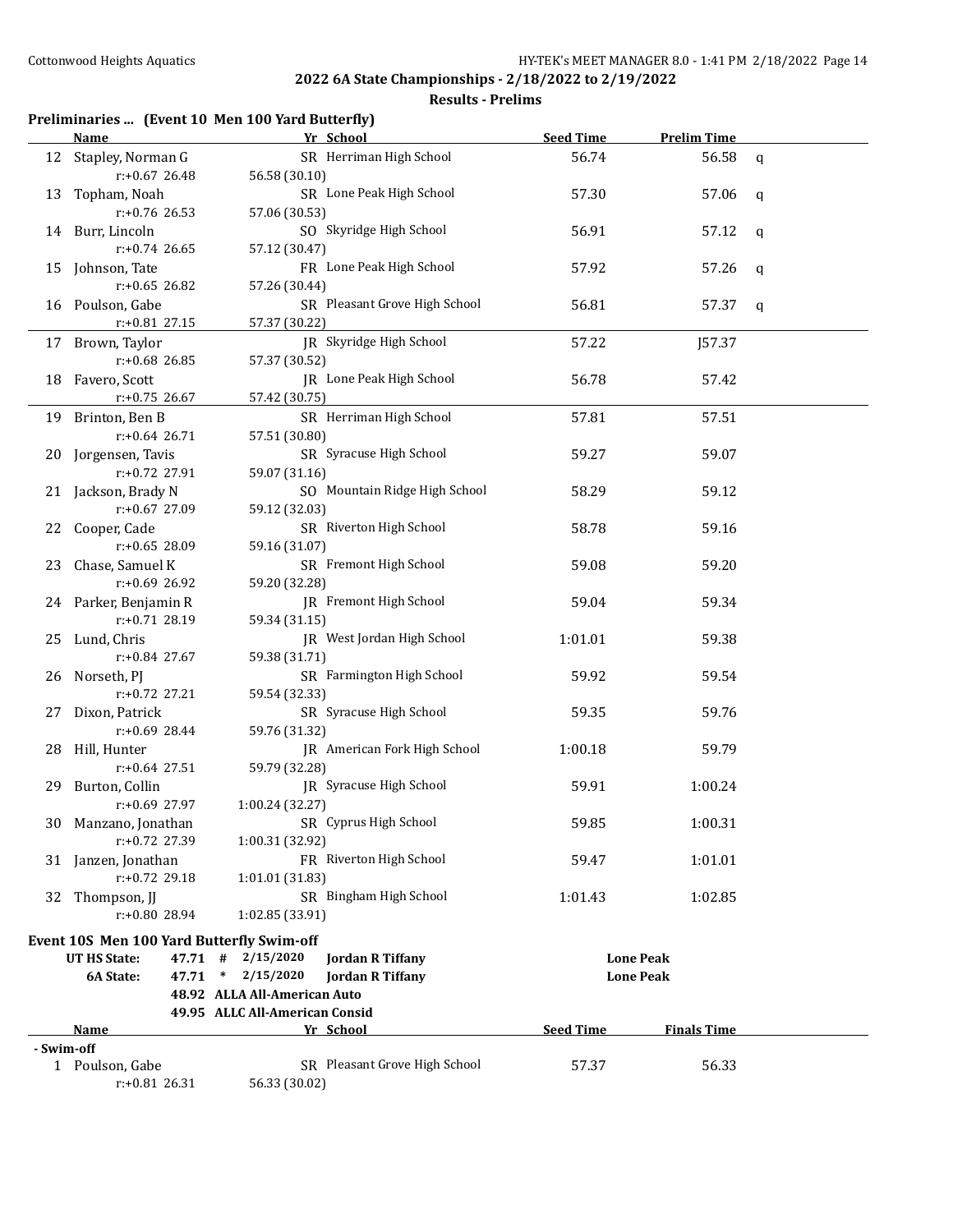|    | Name                              | - Swim-off  (Event 10S Men 100 Yard Butterfly Swim-off)<br>Yr School | <b>Seed Time</b> | <b>Finals Time</b> |              |
|----|-----------------------------------|----------------------------------------------------------------------|------------------|--------------------|--------------|
|    | 2 Brown, Taylor                   | JR Skyridge High School                                              | 57.37            | 59.24              |              |
|    | $r: +0.73$ 27.12                  | 59.24 (32.12)                                                        |                  |                    |              |
|    |                                   |                                                                      |                  |                    |              |
|    | Event 11 Women 100 Yard Freestyle |                                                                      |                  |                    |              |
|    | <b>UT HS State:</b><br>$50.74$ #  | 2/9/2019<br><b>Rachel Oyler</b>                                      |                  | Timpview           |              |
|    | 6A State:                         | 53.17 * 2/20/2021<br><b>Talia Thomas</b>                             |                  | <b>AFHS</b>        |              |
|    |                                   | 50.19 ALLA All-American Auto                                         |                  |                    |              |
|    |                                   | 51.05 ALLC All-American Consid                                       |                  |                    |              |
|    | Name                              | Yr School                                                            | <b>Seed Time</b> | <b>Prelim Time</b> |              |
|    | <b>Preliminaries</b>              |                                                                      |                  |                    |              |
|    | 1 Hall, Lauryn                    | SR Davis High School                                                 | 55.94            | 53.93              | $\mathsf{q}$ |
|    | r:+0.74 25.86                     | 53.93 (28.07)                                                        |                  |                    |              |
|    | 2 Cannon, Dani                    | SO Skyridge High School                                              | 55.14            | 54.13              | $\mathbf q$  |
|    | r:+0.73 25.89                     | 54.13 (28.24)                                                        |                  |                    |              |
|    | 3 Fa, Ofa                         | FR West High School                                                  | 54.73            | 54.17              | $\mathbf q$  |
|    | $r: +0.72$ 26.07                  | 54.17 (28.10)                                                        |                  |                    |              |
|    | 4 Bennett, Kennedy                | SO Lone Peak High School                                             | 55.41            | 55.15              | $\mathbf q$  |
|    | $r: +0.56$ 26.19                  | 55.15 (28.96)                                                        |                  |                    |              |
| 5. | Hansen, Gennovah                  | JR Mountain Ridge High School                                        | 54.98            | 55.34              | q            |
|    | $r: +0.74$ 27.02                  | 55.34 (28.32)                                                        |                  |                    |              |
|    | 6 Horne, Jamie N                  | SR Kearns High School                                                | 55.44            | 55.40              | $\mathbf q$  |
|    | $r: +0.76$ 26.80                  | 55.40 (28.60)                                                        |                  |                    |              |
|    | 7 Robinson, Isabella              | FR Lone Peak High School                                             | 57.32            | 55.65              | q            |
|    | r:+0.73 26.82                     | 55.65 (28.83)                                                        |                  |                    |              |
| 8  | Clegg, Ava                        | SO Lone Peak High School                                             | 55.82            | 55.87              | $\mathbf q$  |
|    | r:+0.62 27.12                     | 55.87 (28.75)                                                        |                  |                    |              |
|    | 9 Scoville, Sophie                | FR Pleasant Grove High School                                        | 55.99            | 56.52              | $\mathbf q$  |
|    | $r: +0.74$ 27.02                  | 56.52 (29.50)                                                        |                  |                    |              |
|    | 10 Edholm, Teal M                 | <b>IR</b> Farmington High School                                     | 56.66            | 56.57              | $\mathbf q$  |
|    | $r: +0.75$ 27.03                  | 56.57 (29.54)                                                        |                  |                    |              |
|    | 11 Ohlson, Breeze A               | SO Herriman High School                                              | 56.82            | 56.77              | q            |
|    | $r: +0.68$ 27.29                  | 56.77 (29.48)                                                        |                  |                    |              |
|    | 12 Egbert, Londyn                 | SR Lone Peak High School                                             | 58.00            | 56.89              | q            |
|    | $r: +0.64$ 26.90                  | 56.89 (29.99)                                                        |                  |                    |              |
|    | 13 Pilcher, Rori                  | SR Cyprus High School                                                | 57.85            | 57.29              | q            |
|    | $r: +0.71$ 27.50                  | 57.29 (29.79)                                                        |                  |                    |              |
|    | 14 Chase, Sydney R                | SR Fremont High School                                               | 58.32            | 57.94 q            |              |
|    | $r: +0.71$ 26.81                  | 57.94 (31.13)                                                        |                  |                    |              |
| 15 | Reidhead, Katelyn                 | SR Bingham High School                                               | 58.84            | 57.98              | q            |
|    | $r: +0.65$ 27.52                  | 57.98 (30.46)                                                        |                  |                    |              |
| 16 | Johnson, Molly                    | SO West High School                                                  | 57.91            | 58.27              | q            |
|    | r:+0.70 27.95                     | 58.27 (30.32)                                                        |                  |                    |              |
| 17 | Mortensen, Brooke                 | JR Weber High School                                                 | 58.85            | 58.93              |              |
|    | $r: +0.75$ 28.03                  | 58.93 (30.90)                                                        |                  |                    |              |
| 18 | Huo, Jaci                         | JR Taylorsville High School                                          | 57.71            | 58.96              |              |
|    | $r: +0.69$ 27.35                  | 58.96 (31.61)                                                        |                  |                    |              |
| 19 | Groberg, Adlen                    | SO Davis High School                                                 | 1:00.04          | 59.18              |              |
|    | $r: +0.71$ 28.17                  | 59.18 (31.01)                                                        |                  |                    |              |
| 20 | Peters, Cassidy                   | JR Layton High School                                                | 59.29            | 59.28              |              |
|    | r:+0.80 28.61                     | 59.28 (30.67)                                                        |                  |                    |              |
| 21 | Wheeler, Brianna                  | SR Westlake High School                                              | 1:00.05          | 59.46              |              |
|    | r:+0.61 27.96                     | 59.46 (31.50)                                                        |                  |                    |              |
|    |                                   |                                                                      |                  |                    |              |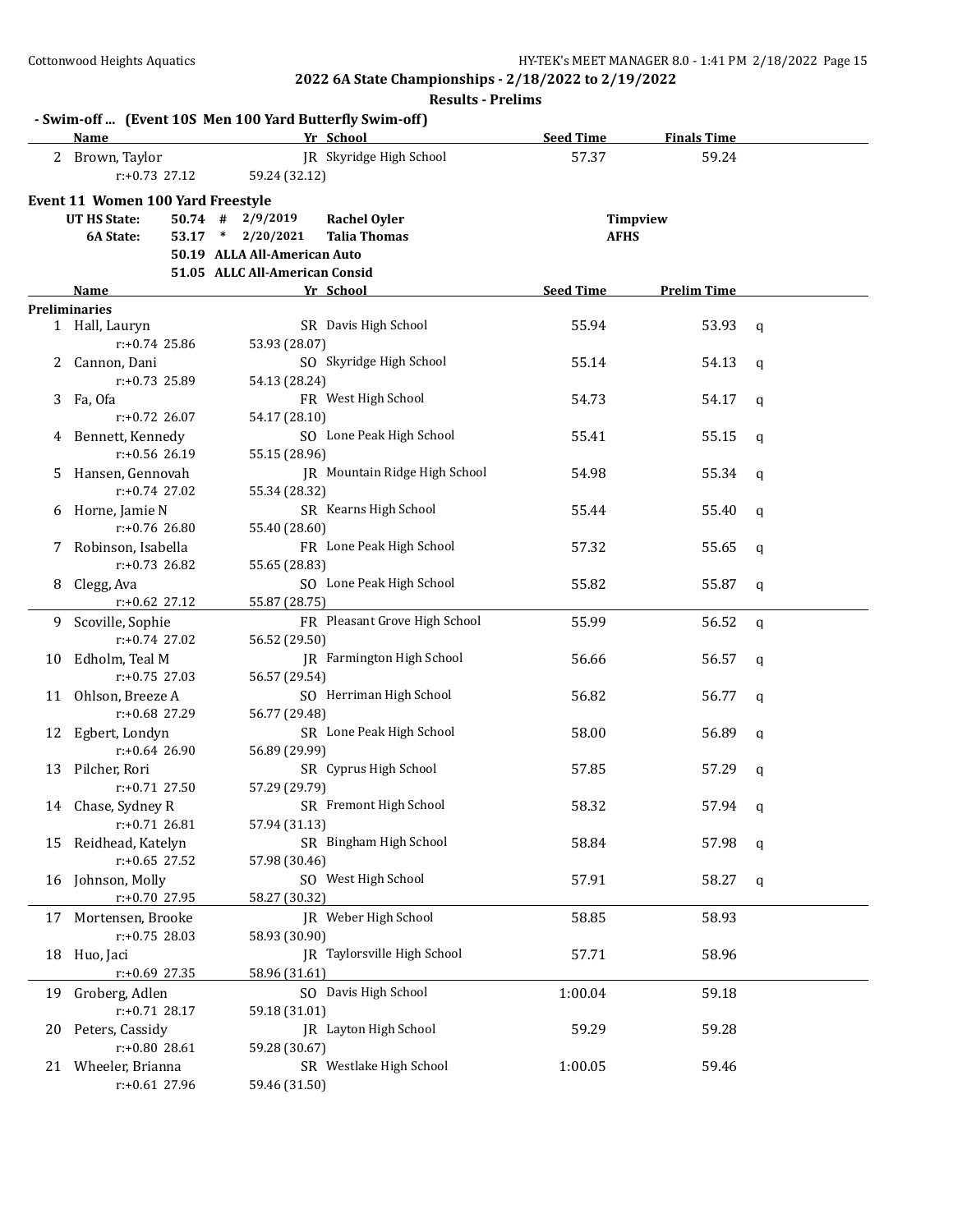#### **Results - Prelims**

## **Preliminaries ... (Event 11 Women 100 Yard Freestyle)**

|     | <b>Name</b>                                                                    | Yr School                                                 | <b>Seed Time</b> | <b>Prelim Time</b> |              |
|-----|--------------------------------------------------------------------------------|-----------------------------------------------------------|------------------|--------------------|--------------|
|     | *22 Hatch, Kelly<br>$r: +0.67$ 28.34                                           | SR Clearfield High School<br>59.89 (31.55)                | 1:00.28          | 59.89              |              |
| *22 | Huot, Ally<br>$r: +0.73$ 28.47                                                 | SR Syracuse High School<br>59.89 (31.42)                  | 59.05            | 59.89              |              |
|     | SO Skyridge High School<br>24 Huff, Alyssa<br>r:+0.71 28.58<br>1:00.11 (31.53) |                                                           | 1:00.53          | 1:00.11            |              |
|     | 25 Gonzalez, Josie V<br>$r: +0.67$ 28.25                                       | SR Herriman High School<br>1:00.27 (32.02)                | 1:00.66          | 1:00.27            |              |
|     | 26 Manova, Kalina<br>r:+0.81 27.90                                             | SR West High School<br>1:00.29 (32.39)                    | 1:01.64          | 1:00.29            |              |
| 27  | Lincoln, Elizabeth A<br>r:+0.66 28.73                                          | JR Westlake High School<br>1:00.31 (31.58)                | 58.45            | 1:00.31            |              |
|     | 28 Smith, Eden<br>$r: +0.71$ 28.41                                             | JR Pleasant Grove High School<br>1:00.66 (32.25)          | 58.09            | 1:00.66            |              |
|     | 29 Hymas, Natalie<br>r:+0.68 28.25                                             | JR Bingham High School<br>1:00.78 (32.53)                 | 58.68            | 1:00.78            |              |
|     | 30 Granger, Macie K<br>$r: +0.77$ 29.20                                        | JR Corner Canyon High School<br>1:00.94 (31.74)           | 1:01.64          | 1:00.94            |              |
|     | 31 Giebel, Courtney<br>$r: +0.75$ 28.53                                        | SR Weber High School<br>1:01.11 (32.58)                   | 1:01.02          | 1:01.11            |              |
|     | Event 12 Men 100 Yard Freestyle                                                |                                                           |                  |                    |              |
|     | <b>UT HS State:</b>                                                            | $45.27$ # $2/8/2013$<br><b>Long M Gutierrez</b>           | <b>Brighton</b>  |                    |              |
|     | 6A State:                                                                      | 45.58 * 2/15/2020<br><b>Jordan R Tiffany</b>              |                  | <b>Lone Peak</b>   |              |
|     |                                                                                | 44.95 ALLA All-American Auto                              |                  |                    |              |
|     |                                                                                |                                                           |                  |                    |              |
|     |                                                                                | 45.73 ALLC All-American Consid                            |                  |                    |              |
|     | Name<br><b>Preliminaries</b>                                                   | Yr School                                                 | <b>Seed Time</b> | <b>Prelim Time</b> |              |
|     |                                                                                |                                                           |                  |                    |              |
|     |                                                                                |                                                           |                  |                    |              |
|     | 1 Page, Kanyon<br>r:+0.72 22.80                                                | SR Syracuse High School<br>47.33 (24.53)                  | 47.83            | 47.33              | $\mathsf{q}$ |
| *2  | Ehat, Cole<br>$r: +0.70$ 23.70                                                 | SO American Fork High School                              | 49.91            | 49.16              | q            |
| *2  | Williams, Sam                                                                  | 49.16 (25.46)<br>SO Roy High School                       | 49.12            | 49.16              | q            |
|     | r:+0.70 23.59<br>4 Carlson, Sam                                                | 49.16 (25.57)<br>JR Davis High School                     | 49.22            | 49.26              | q            |
| 5.  | r:+0.70 23.66<br>Bennett, Neil                                                 | 49.26 (25.60)<br>JR Bingham High School                   | 49.30            | 49.34              | q            |
|     | $r: +0.68$ 23.50<br>6 Jackson, Trey                                            | 49.34 (25.84)<br>SR Mountain Ridge High School            | 49.31            | 49.92              | q            |
| 7   | r:+0.61 23.92<br>McNeill, Ryan                                                 | 49.92 (26.00)<br>JR Corner Canyon High School             | 50.66            | 50.14              | q            |
| 8   | r:+0.68 24.64<br>Barney, Cameron                                               | 50.14 (25.50)<br>SR Westlake High School                  | 50.21            | 50.39              | q            |
|     | r:+0.73 24.38<br>9 Hemmert, Mason                                              | 50.39 (26.01)<br>FR Skyridge High School                  | 50.50            | 50.55              | q            |
| 10  | r:+0.70 24.33<br>Langenbacher, Jakob                                           | 50.55 (26.22)<br>SR Layton High School                    | 50.89            | 50.57              | q            |
|     | $r: +0.69$ 24.28<br>11 Andrews, Carson K<br>r:+0.71 23.78                      | 50.57 (26.29)<br>JR Herriman High School<br>50.71 (26.93) | 50.79            | 50.71              | q            |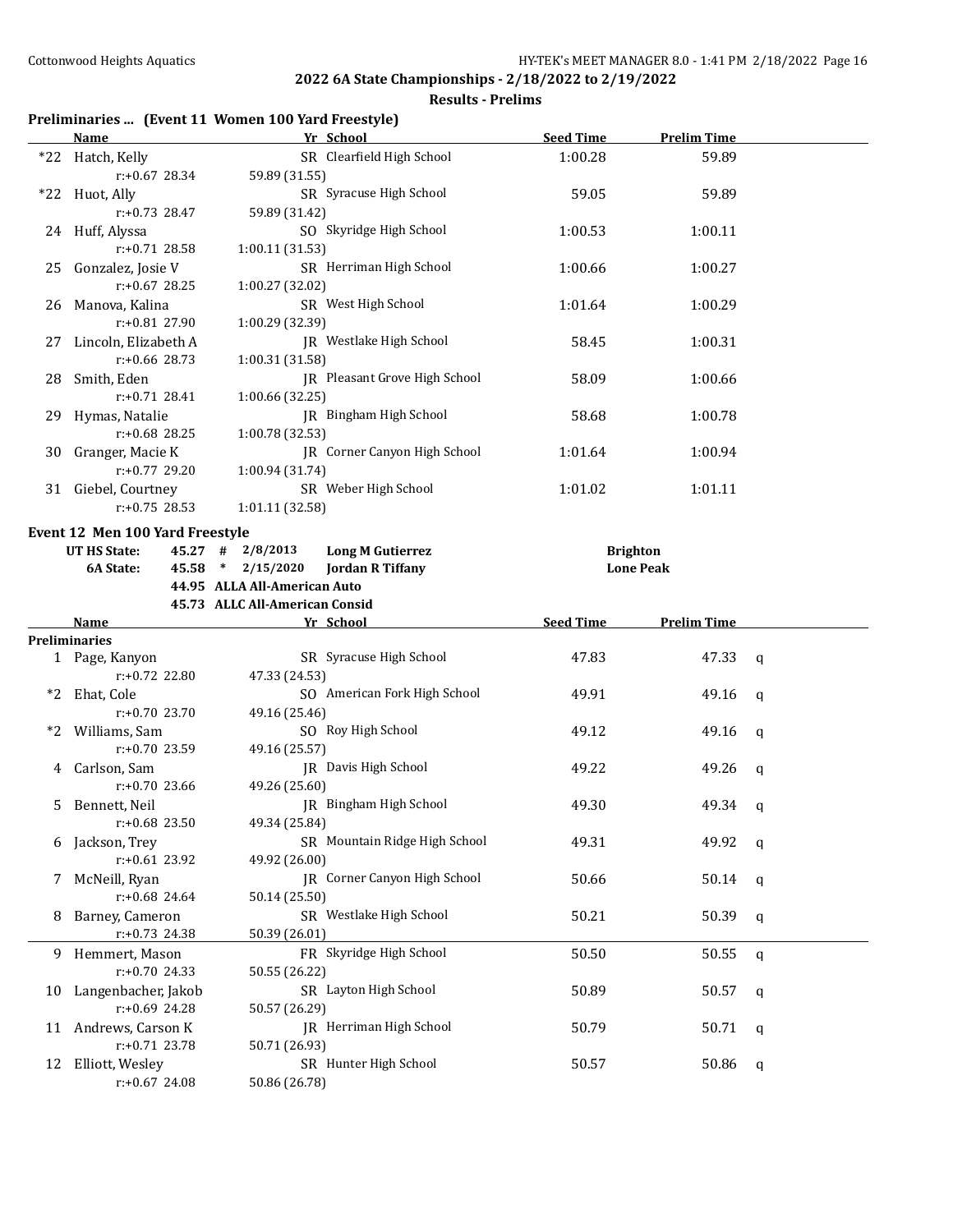|    | Preliminaries  (Event 12 Men 100 Yard Freestyle)<br>Name | Yr School                        |                               | <b>Seed Time</b> | <b>Prelim Time</b> |              |
|----|----------------------------------------------------------|----------------------------------|-------------------------------|------------------|--------------------|--------------|
|    | 13 Shaw, Andrew                                          |                                  | SR Cyprus High School         | 51.73            | 50.89              | $\mathbf{q}$ |
|    | r:+0.68 24.62                                            | 50.89 (26.27)                    |                               |                  |                    |              |
|    | 14 Luckham, Marco                                        |                                  | SO Layton High School         | 50.80            | 50.91              | q            |
|    | $r: +0.77$ 24.47                                         | 50.91 (26.44)                    |                               |                  |                    |              |
|    | 15 Ji, Richard                                           |                                  | SR West High School           | 52.14            | 51.31              | q            |
|    | $r: +0.63$ 24.48                                         | 51.31 (26.83)                    |                               |                  |                    |              |
|    | 16 Weller, Sam                                           |                                  | JR Mountain Ridge High School | 50.97            | 51.56              | q            |
|    | r:+0.69 24.49                                            | 51.56 (27.07)                    |                               |                  |                    |              |
|    | 17 Strong, Luke                                          |                                  | JR Riverton High School       | 53.27            | 51.65              |              |
|    | r:+0.65 24.80                                            | 51.65 (26.85)                    |                               |                  |                    |              |
|    | 18 Andersen, Nate                                        |                                  | SR Pleasant Grove High School | 52.33            | 51.67              |              |
|    | $r+0.72$ 24.44                                           | 51.67 (27.23)                    |                               |                  |                    |              |
|    | 19 Grant, Dylan                                          |                                  | JR Davis High School          | 52.72            | 52.11              |              |
|    | r:+0.79 25.31                                            | 52.11 (26.80)                    |                               |                  |                    |              |
|    | 20 Smith, Rocky                                          |                                  | JR Corner Canyon High School  | 53.19            | 52.55              |              |
|    | $r: +0.73$ 25.66                                         | 52.55 (26.89)                    |                               |                  |                    |              |
|    | 21 Brunt, Ashton                                         |                                  | SR Corner Canyon High School  | 53.67            | 52.58              |              |
|    | r:+0.79 52.58                                            | 52.58()                          |                               |                  |                    |              |
|    | 22 Turnbow, Caleb                                        |                                  | SR Mountain Ridge High School | 53.00            | 52.63              |              |
|    | $r: +0.65$ 25.16                                         | 52.63 (27.47)                    |                               |                  |                    |              |
|    | 23 Parsons, Cole                                         |                                  | SO Layton High School         | 53.38            | 52.71              |              |
|    | $r: +0.79$ 24.92                                         | 52.71 (27.79)                    |                               |                  |                    |              |
|    | 24 Schraedel, Joseph                                     |                                  | SR Farmington High School     | 52.79            | 52.95              |              |
|    | $r: +0.80$ 25.27                                         | 52.95 (27.68)                    |                               |                  |                    |              |
|    | 25 Gerton, Kai                                           |                                  | SO West High School           | 52.50            | 52.99              |              |
|    | $r: +0.73$ 25.43                                         | 52.99 (27.56)                    |                               |                  |                    |              |
|    | 26 Wall, Phillip                                         |                                  | SR Farmington High School     | 53.06            | 53.09              |              |
|    | r:+0.69 25.40                                            | 53.09 (27.69)                    |                               |                  |                    |              |
|    | 27 Powell, Evan                                          |                                  | JR Weber High School          | 53.63            | 53.33              |              |
|    | r:+0.69 25.92                                            | 53.33 (27.41)                    |                               |                  |                    |              |
| 28 |                                                          |                                  | JR Farmington High School     | 53.08            | 53.38              |              |
|    | Lyman, John<br>$r: +0.85$ 25.94                          |                                  |                               |                  |                    |              |
| 29 |                                                          | 53.38 (27.44)                    | SR West High School           | 53.01            | 53.66              |              |
|    | Choe, Moongyu<br>$r: +0.77$ 25.57                        |                                  |                               |                  |                    |              |
|    |                                                          | 53.66 (28.09)                    | SR Weber High School          |                  |                    |              |
| 30 | Christophersen, Jeff                                     |                                  |                               | 52.62            | 53.96              |              |
|    | $r: +0.68$ 25.14                                         | 53.96 (28.82)                    | JR Syracuse High School       |                  |                    |              |
|    | 31 Portillo, Soren<br>r:+0.81 25.70                      | 54.01 (28.31)                    |                               | 52.33            | 54.01              |              |
|    |                                                          |                                  | SR Fremont High School        |                  |                    |              |
| 32 | Ahlstrom, Colin M<br>$r: +0.68$ 26.13                    |                                  |                               | 53.24            | 54.03              |              |
|    |                                                          | 54.03 (27.90)                    |                               |                  |                    |              |
|    | Event 13 Women 500 Yard Freestyle                        |                                  |                               |                  |                    |              |
|    | <b>UT HS State:</b><br>4:56.96 #                         | 2/12/2011                        | <b>Amanda A Barrett</b>       | <b>Brighton</b>  |                    |              |
|    | 6A State:<br>$5:04.47$ *                                 | 2/19/2021                        | <b>Katelyn Andrist</b>        | Skyridge         |                    |              |
|    |                                                          | 4:52.19 ALLA All-American Auto   |                               |                  |                    |              |
|    |                                                          | 4:56.85 ALLC All-American Consid |                               |                  |                    |              |
|    | Name                                                     | Yr School                        |                               | <b>Seed Time</b> | <b>Prelim Time</b> |              |
|    | Preliminaries                                            |                                  |                               |                  |                    |              |
|    | 1 Andrist, Katelyn                                       |                                  | SR Skyridge High School       | 5:00.96          | 4:55.28# qALLC     |              |
|    | r:+0.68 27.55                                            | 56.80 (29.25)                    | 1:26.51 (29.71)               | 1:56.35 (29.84)  |                    |              |
|    | 2:26.26 (29.91)                                          | 2:56.28 (30.02)                  | 3:26.22 (29.94)               | 3:56.20 (29.98)  |                    |              |
|    | 4:25.99 (29.79)                                          | 4:55.28 (29.29)                  |                               |                  |                    |              |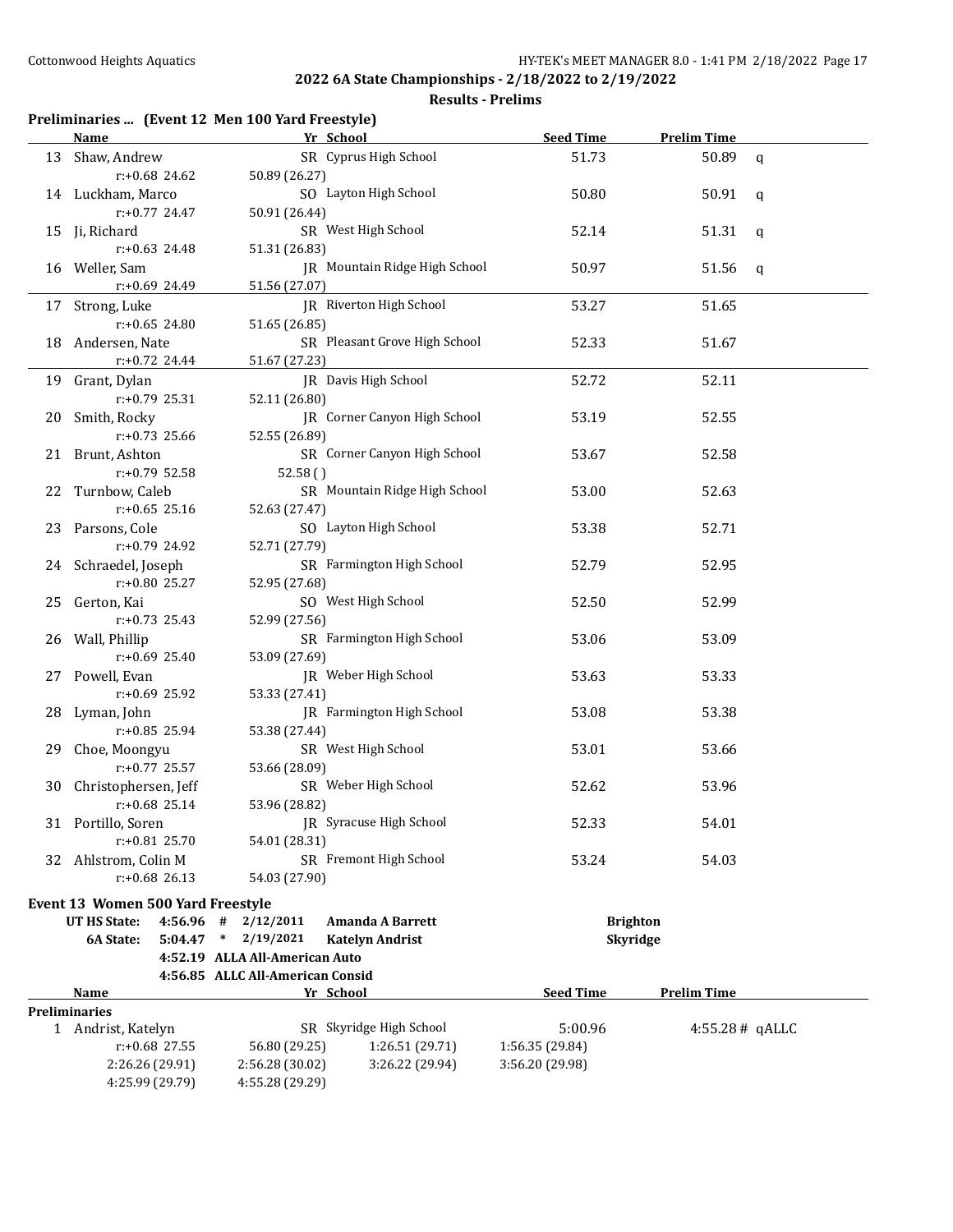**Results - Prelims**

#### **Preliminaries ... (Event 13 Women 500 Yard Freestyle)**

|    | Name                               | Yr School                          |                                    | <b>Seed Time</b>           | <b>Prelim Time</b> |              |
|----|------------------------------------|------------------------------------|------------------------------------|----------------------------|--------------------|--------------|
|    | 2 Bennett, Taylor                  |                                    | FR Lone Peak High School           | 5:10.50                    | 5:16.64            | $\mathbf q$  |
|    | r:+0.68 28.68                      | 59.66 (30.98)                      | 1:31.25 (31.59)                    | 2:03.59 (32.34)            |                    |              |
|    | 2:35.99 (32.40)                    | 3:08.53 (32.54)                    | 3:41.27 (32.74)                    | 4:14.05 (32.78)            |                    |              |
|    | 4:46.24 (32.19)                    | 5:16.64 (30.40)                    |                                    |                            |                    |              |
| 3  | Brewer, Emme                       |                                    | SO Lone Peak High School           | 5:24.35                    | 5:22.34            | q            |
|    | r:+0.73 28.11                      | 59.18 (31.07)                      | 1:31.27 (32.09)                    | 2:03.95 (32.68)            |                    |              |
|    | 2:36.47 (32.52)                    | 3:09.31 (32.84)                    | 3:42.65 (33.34)                    | 4:16.24 (33.59)            |                    |              |
|    | 4:49.53 (33.29)                    | 5:22.34 (32.81)                    |                                    |                            |                    |              |
|    | 4 Tiffany, Haylee                  |                                    | SO Lone Peak High School           | 5:27.69                    | 5:22.44            | $\mathbf{q}$ |
|    | r:+0.77 28.02                      | 58.68 (30.66)                      | 1:30.11 (31.43)                    | 2:02.59 (32.48)            |                    |              |
|    | 2:35.43 (32.84)                    | 3:08.54 (33.11)                    | 3:42.45 (33.91)                    | 4:16.19 (33.74)            |                    |              |
|    | 4:49.91 (33.72)                    | 5:22.44 (32.53)                    |                                    |                            |                    |              |
| 5  | Afualo, Lily A                     |                                    | JR Corner Canyon High School       | 5:37.95                    | 5:34.20            | q            |
|    | $r: +0.65$ 30.23                   | 1:03.08 (32.85)                    | 1:36.67 (33.59)                    | 2:09.97 (33.30)            |                    |              |
|    | 2:43.50 (33.53)                    | 3:17.18 (33.68)                    | 3:50.89 (33.71)                    | 4:25.85 (34.96)            |                    |              |
|    | 5:00.95 (35.10)                    | 5:34.20 (33.25)                    |                                    |                            |                    |              |
| 6  | Wayman, Abigail                    |                                    | JR Weber High School               | 5:39.61                    | 5:34.30            | q            |
|    | $r: +0.79$ 29.30                   | 1:02.52 (33.22)                    | 1:36.52 (34.00)                    | 2:10.38 (33.86)            |                    |              |
|    | 2:44.72 (34.34)                    | 3:18.94 (34.22)                    | 3:53.47 (34.53)                    | 4:27.91 (34.44)            |                    |              |
|    | 5:01.76 (33.85)                    | 5:34.30 (32.54)                    |                                    |                            |                    |              |
|    | 7 Larsen, Hallie A                 |                                    | SO Westlake High School            | 5:41.86                    | 5:38.57            | $\mathsf{q}$ |
|    | $r: +0.73$ 29.91                   | 1:02.36 (32.45)                    | 1:35.81 (33.45)                    | 2:09.60 (33.79)            |                    |              |
|    | 2:44.01 (34.41)                    | 3:19.04 (35.03)                    | 3:53.47 (34.43)                    | 4:28.10 (34.63)            |                    |              |
|    | 5:03.47 (35.37)                    | 5:38.57 (35.10)                    |                                    |                            |                    |              |
| 8  | Updike, Jade M                     |                                    | SR Copper Hills High School        | 5:39.39                    | 5:38.98            | q            |
|    | $r: +0.70$ 30.28                   | 1:04.41 (34.13)                    | 1:39.19 (34.78)                    | 2:13.69 (34.50)            |                    |              |
|    | 2:48.04 (34.35)                    | 3:22.76 (34.72)                    | 3:57.18 (34.42)                    | 4:31.75 (34.57)            |                    |              |
|    | 5:05.89 (34.14)                    | 5:38.98 (33.09)                    | SR Copper Hills High School        |                            |                    |              |
| 9  | Riddle, Katelyn<br>r:+0.78 29.35   | 1:03.32 (33.97)                    | 1:37.89 (34.57)                    | 5:36.08<br>2:13.07 (35.18) | 5:40.86            | q            |
|    |                                    |                                    | 3:56.93 (34.83)                    | 4:32.24 (35.31)            |                    |              |
|    | 2:48.15 (35.08)<br>5:07.46 (35.22) | 3:22.10 (33.95)<br>5:40.86 (33.40) |                                    |                            |                    |              |
| 10 | Allen, Allie                       |                                    | SO Davis High School               | 5:43.29                    | 5:43.69            | q            |
|    | r:+0.79 30.65                      | 1:04.61 (33.96)                    | 1:39.29 (34.68)                    | 2:14.11 (34.82)            |                    |              |
|    | 2:48.76 (34.65)                    | 3:23.80 (35.04)                    | 3:59.14 (35.34)                    | 4:34.52 (35.38)            |                    |              |
|    | 5:09.73 (35.21)                    | 5:43.69 (33.96)                    |                                    |                            |                    |              |
|    | 11 Atherley, Bayli C               |                                    | <b>IR</b> Copper Hills High School | 5:43.98                    | 5:47.49            | q            |
|    | r:+0.83 31.36                      | 1:05.42 (34.06)                    | 1:39.96 (34.54)                    | 2:14.51 (34.55)            |                    |              |
|    | 2:49.85 (35.34)                    | 3:25.14 (35.29)                    | 4:00.69 (35.55)                    | 4:36.51 (35.82)            |                    |              |
|    | 5:12.66 (36.15)                    | 5:47.49 (34.83)                    |                                    |                            |                    |              |
| 12 | Bryce, Isabel                      |                                    | SO American Fork High School       | 5:52.23                    | 5:48.10            | q            |
|    | r:+0.80 31.18                      | 1:06.02 (34.84)                    | 1:41.24 (35.22)                    | 2:16.58 (35.34)            |                    |              |
|    | 2:52.05 (35.47)                    | 3:28.19 (36.14)                    | 4:04.03 (35.84)                    | 4:39.72 (35.69)            |                    |              |
|    | 5:14.97 (35.25)                    | 5:48.10 (33.13)                    |                                    |                            |                    |              |
| 13 | Harding, Emma                      |                                    | JR American Fork High School       | 5:48.10                    | 5:48.70            | q            |
|    | r:+0.70 30.65                      | 1:04.66 (34.01)                    | 1:39.92 (35.26)                    | 2:15.01 (35.09)            |                    |              |
|    | 2:50.35 (35.34)                    | 3:25.76 (35.41)                    | 4:01.08 (35.32)                    | 4:37.06 (35.98)            |                    |              |
|    | 5:13.02 (35.96)                    | 5:48.70 (35.68)                    |                                    |                            |                    |              |
|    | 14 Hale, Micah                     |                                    | SO Layton High School              | 5:45.62                    | 5:49.86            | q            |
|    | r:+0.88 30.71                      | 1:04.60 (33.89)                    | 1:39.31 (34.71)                    | 2:14.66 (35.35)            |                    |              |
|    | 2:50.61 (35.95)                    | 3:26.84 (36.23)                    | 4:02.91 (36.07)                    | 4:39.29 (36.38)            |                    |              |
|    | 5:14.91 (35.62)                    | 5:49.86 (34.95)                    |                                    |                            |                    |              |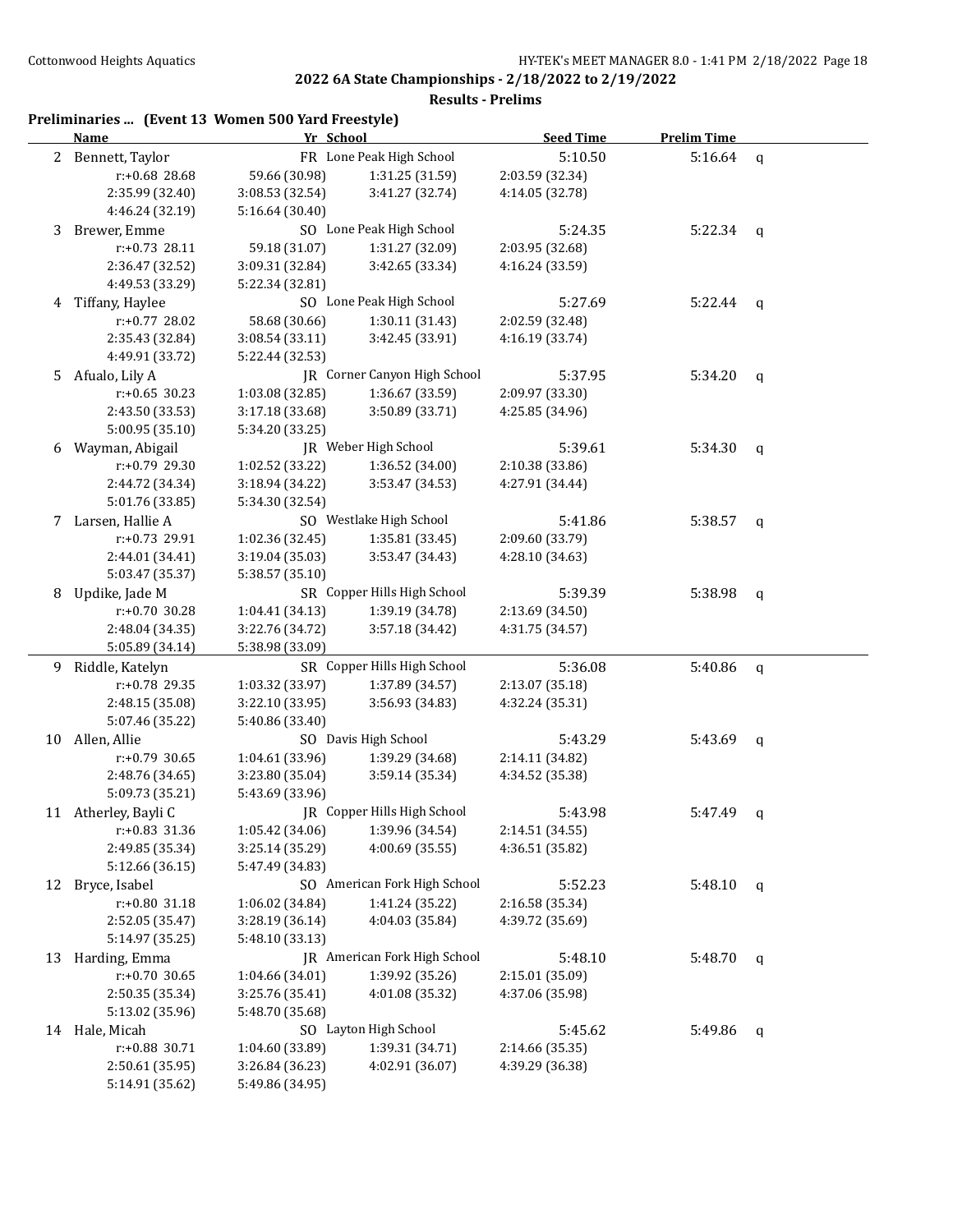**2022 6A State Championships - 2/18/2022 to 2/19/2022 Results - Prelims**

|    | Preliminaries  (Event 13 Women 500 Yard Freestyle)<br><b>Name</b> | Yr School       |                              | <b>Seed Time</b> | <b>Prelim Time</b> |              |
|----|-------------------------------------------------------------------|-----------------|------------------------------|------------------|--------------------|--------------|
|    | 15 Graham, Delayna                                                |                 | JR Lone Peak High School     | 5:49.57          | 5:51.47            | q            |
|    | r:+0.72 30.59                                                     | 1:04.78 (34.19) | 1:39.55 (34.77)              | 2:15.10 (35.55)  |                    |              |
|    | 2:50.71 (35.61)                                                   | 3:26.30 (35.59) | 4:02.54 (36.24)              | 4:39.34 (36.80)  |                    |              |
|    | 5:16.47(37.13)                                                    | 5:51.47 (35.00) |                              |                  |                    |              |
|    | 16 Mertens, Breanna                                               |                 | SR Davis High School         | 5:44.84          | 5:53.24            | $\mathsf{q}$ |
|    | r:+0.80 31.31                                                     | 1:06.14 (34.83) | 1:41.24 (35.10)              | 2:16.94 (35.70)  |                    |              |
|    | 2:52.74 (35.80)                                                   | 3:28.68 (35.94) | 4:04.60 (35.92)              | 4:41.34 (36.74)  |                    |              |
|    | 5:18.02 (36.68)                                                   | 5:53.24 (35.22) |                              |                  |                    |              |
|    | 17 Goates, Aubrey J                                               |                 | JR Bingham High School       | 5:55.44          | 5:53.30            |              |
|    | $r: +0.77$ 32.04                                                  | 1:07.07 (35.03) | 1:42.55 (35.48)              | 2:18.27 (35.72)  |                    |              |
|    | 2:54.41 (36.14)                                                   | 3:30.86 (36.45) | 4:07.38 (36.52)              | 4:43.70 (36.32)  |                    |              |
|    | 5:19.17 (35.47)                                                   | 5:53.30 (34.13) |                              |                  |                    |              |
| 18 | Ming, Ava L                                                       |                 | SO Herriman High School      | 5:41.80          | 5:53.54            |              |
|    | r:+0.75 30.80                                                     | 1:06.14 (35.34) | 1:41.34 (35.20)              | 2:18.13 (36.79)  |                    |              |
|    | 2:54.25 (36.12)                                                   | 3:30.62 (36.37) | 4:07.12 (36.50)              | 4:43.41 (36.29)  |                    |              |
|    | 5:19.49 (36.08)                                                   | 5:53.54 (34.05) |                              |                  |                    |              |
| 19 | Greenhalgh, Ashleigh G                                            |                 | SR Copper Hills High School  | 5:47.97          | 5:54.06            |              |
|    | r:+0.71 32.06                                                     | 1:07.21(35.15)  | 1:43.17 (35.96)              | 2:19.21 (36.04)  |                    |              |
|    | 2:55.41 (36.20)                                                   | 3:31.82 (36.41) | 4:08.21 (36.39)              | 4:44.33 (36.12)  |                    |              |
|    | 5:19.78 (35.45)                                                   | 5:54.06 (34.28) |                              |                  |                    |              |
| 20 | Davis, Olivia                                                     |                 | JR American Fork High School | 5:51.35          | 5:54.94            |              |
|    | r:+0.78 31.78                                                     | 1:06.59 (34.81) | 1:42.78 (36.19)              | 2:19.25 (36.47)  |                    |              |
|    | 2:55.86 (36.61)                                                   | 3:32.62 (36.76) | 4:09.18 (36.56)              | 4:45.33 (36.15)  |                    |              |
|    | 5:21.46 (36.13)                                                   | 5:54.94 (33.48) |                              |                  |                    |              |
|    | 21 Pecoraro, Sophie                                               |                 | SR Bingham High School       | 5:49.62          | 5:56.20            |              |
|    | r:+0.77 31.53                                                     | 1:05.98 (34.45) | 1:40.66 (34.68)              | 2:16.34 (35.68)  |                    |              |
|    | 2:52.41 (36.07)                                                   | 3:29.05 (36.64) | 4:06.41 (37.36)              | 4:43.73 (37.32)  |                    |              |
|    | 5:20.30 (36.57)                                                   | 5:56.20 (35.90) |                              |                  |                    |              |
| 22 | Black, Amelia                                                     |                 | FR Bingham High School       | 5:56.35          | 5:59.14            |              |
|    | r:+0.82 31.91                                                     | 1:06.62 (34.71) | 1:42.06 (35.44)              | 2:18.42 (36.36)  |                    |              |
|    | 2:55.21 (36.79)                                                   | 3:32.39 (37.18) | 4:09.74 (37.35)              | 4:47.12 (37.38)  |                    |              |
|    | 5:23.94 (36.82)                                                   | 5:59.14 (35.20) |                              |                  |                    |              |
| 23 | Plaudis, Ella                                                     |                 | SO Kearns High School        | 5:59.26          | 5:59.62            |              |
|    | $r: +0.65$ 31.14                                                  | 1:05.89 (34.75) | 1:41.31 (35.42)              | 2:17.88 (36.57)  |                    |              |
|    | 2:54.77 (36.89)                                                   | 3:31.27 (36.50) | 4:08.07 (36.80)              | 4:46.06 (37.99)  |                    |              |
|    | 5:23.02 (36.96)                                                   | 5:59.62 (36.60) |                              |                  |                    |              |
|    | 24 Nye, Kamryn                                                    |                 | SR Weber High School         | 6:08.48          | 6:00.47            |              |
|    | r:+0.82 32.01                                                     | 1:07.01 (35.00) | 1:42.31 (35.30)              | 2:19.62 (37.31)  |                    |              |
|    | 2:56.28 (36.66)                                                   | 3:33.20 (36.92) | 4:10.40 (37.20)              | 4:47.50 (37.10)  |                    |              |
|    | 5:24.49 (36.99)                                                   | 6:00.47 (35.98) |                              |                  |                    |              |
| 25 | Smith, Kail                                                       |                 | SR Corner Canyon High School | 6:14.51          | 6:01.10            |              |
|    | r:+0.80 32.23                                                     | 1:07.75 (35.52) | 1:44.39 (36.64)              | 2:21.33 (36.94)  |                    |              |
|    | 2:58.33 (37.00)                                                   | 3:35.48 (37.15) | 4:12.78 (37.30)              | 4:50.21 (37.43)  |                    |              |
|    | 5:26.48 (36.27)                                                   | 6:01.10 (34.62) |                              |                  |                    |              |
| 26 | Watts, Hailey                                                     |                 | SO American Fork High School | 6:10.65          | 6:04.43            |              |
|    | r:+0.80 30.77                                                     | 1:04.97 (34.20) | 1:40.84 (35.87)              | 2:17.74 (36.90)  |                    |              |
|    | 2:54.94 (37.20)                                                   | 3:32.47 (37.53) | 4:10.32 (37.85)              | 4:48.18 (37.86)  |                    |              |
|    | 5:26.86 (38.68)                                                   | 6:04.43 (37.57) |                              |                  |                    |              |
| 27 | Thompson, Lorena                                                  |                 | SR West High School          | 6:16.23          | 6:06.44            |              |
|    | $r: +0.74$ 33.66                                                  | 1:09.46 (35.80) | 1:46.01 (36.55)              | 2:23.07 (37.06)  |                    |              |
|    | 3:00.29 (37.22)                                                   | 3:37.74 (37.45) | 4:15.12 (37.38)              | 4:52.33 (37.21)  |                    |              |
|    | 5:29.82 (37.49)                                                   | 6:06.44 (36.62) |                              |                  |                    |              |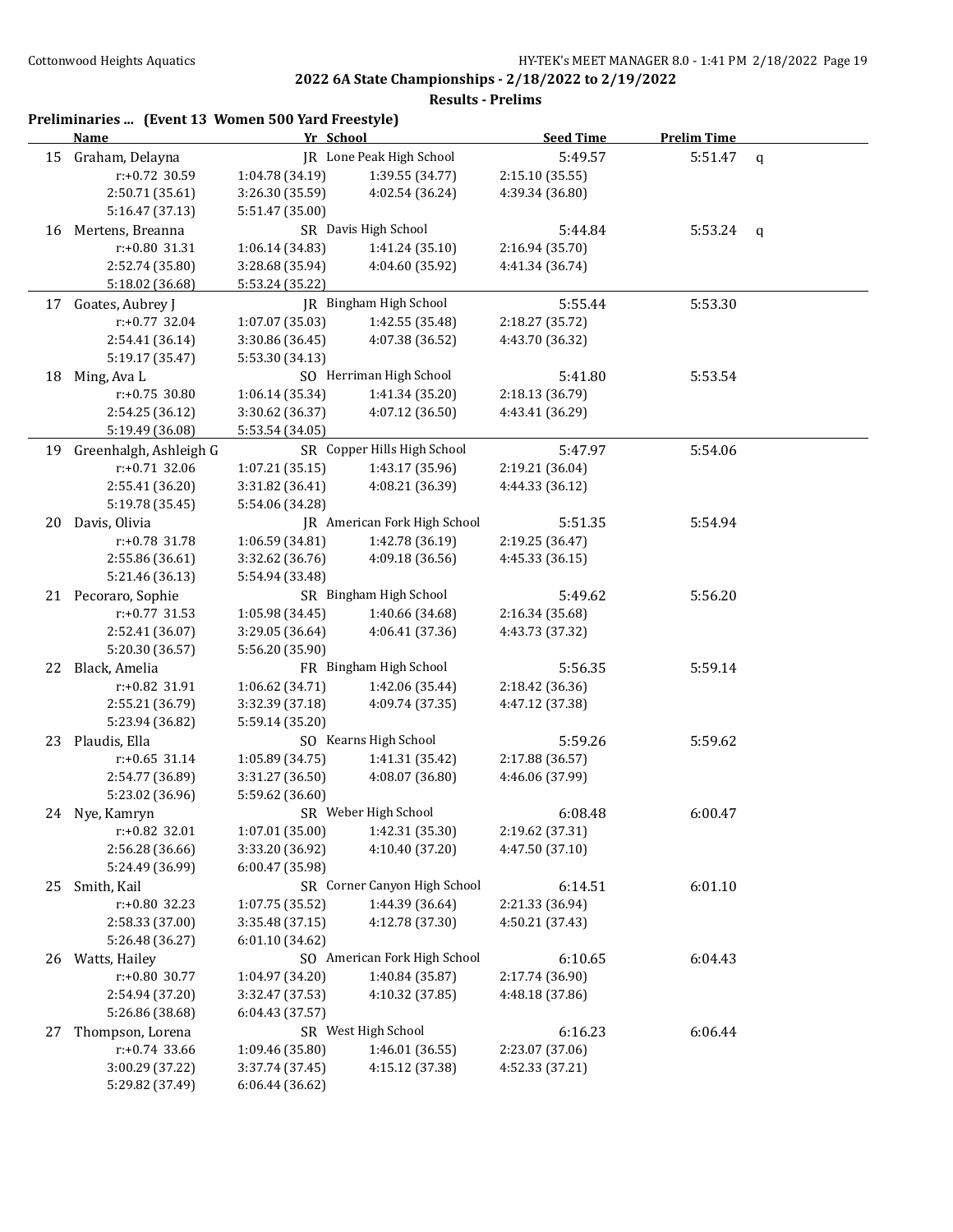|    |                                 |                  | Preliminaries  (Event 13 Women 500 Yard Freestyle) |                               |                  |                    |             |
|----|---------------------------------|------------------|----------------------------------------------------|-------------------------------|------------------|--------------------|-------------|
|    | <b>Name</b>                     |                  |                                                    | Yr School                     | <b>Seed Time</b> | <b>Prelim Time</b> |             |
| 28 | Childs, Myah R                  |                  |                                                    | SR Mountain Ridge High School | 6:07.83          | 6:08.06            |             |
|    |                                 | r:+0.78 33.94    | 1:09.87 (35.93)                                    | 1:46.62 (36.75)               | 2:23.99 (37.37)  |                    |             |
|    |                                 | 3:01.25 (37.26)  | 3:38.59 (37.34)                                    | 4:16.80 (38.21)               | 4:54.48 (37.68)  |                    |             |
|    |                                 | 5:32.10 (37.62)  | 6:08.06 (35.96)                                    |                               |                  |                    |             |
| 29 | Bradley, Laina                  |                  |                                                    | SO Bingham High School        | 6:14.04          | 6:11.02            |             |
|    |                                 | $r: +0.77$ 33.23 | 1:10.19 (36.96)                                    | 1:47.82 (37.63)               | 2:25.49 (37.67)  |                    |             |
|    |                                 | 3:03.23 (37.74)  | 3:41.00 (37.77)                                    | 4:19.30 (38.30)               | 4:57.06 (37.76)  |                    |             |
|    |                                 | 5:35.02 (37.96)  | 6:11.02 (36.00)                                    |                               |                  |                    |             |
| 30 | Clinger, Anna                   |                  |                                                    | SR Layton High School         | 6:13.30          | 6:11.41            |             |
|    |                                 | $r: +0.64$ 32.66 | 1:08.59 (35.93)                                    | 1:45.82 (37.23)               | 2:22.61 (36.79)  |                    |             |
|    |                                 | 3:00.08 (37.47)  | 3:37.68 (37.60)                                    | 4:16.68 (39.00)               | 4:55.28 (38.60)  |                    |             |
|    |                                 | 5:34.40 (39.12)  | 6:11.41 (37.01)                                    |                               |                  |                    |             |
| 31 | Johnson, Lily                   |                  |                                                    | SR Corner Canyon High School  | 6:03.29          | 6:11.88            |             |
|    |                                 | $r: +0.82$ 32.68 | 1:08.25 (35.57)                                    | 1:44.81 (36.56)               | 2:21.86 (37.05)  |                    |             |
|    |                                 | 2:59.63 (37.77)  | 3:38.07 (38.44)                                    | 4:17.26 (39.19)               | 4:56.17 (38.91)  |                    |             |
|    |                                 | 5:34.23 (38.06)  | 6:11.88 (37.65)                                    |                               |                  |                    |             |
| 32 | Ramos, Abby L                   |                  |                                                    | IR Hunter High School         | 6:17.22          | 6:22.76            |             |
|    |                                 | $r: +0.79$ 33.54 | 1:10.94 (37.40)                                    | 1:48.97 (38.03)               | 2:27.26 (38.29)  |                    |             |
|    |                                 | 3:05.68 (38.42)  | 3:44.91 (39.23)                                    | 4:24.08 (39.17)               | 5:03.79 (39.71)  |                    |             |
|    |                                 | 5:43.53 (39.74)  | 6:22.76 (39.23)                                    |                               |                  |                    |             |
|    | Event 14 Men 500 Yard Freestyle |                  |                                                    |                               |                  |                    |             |
|    | UT HS State:                    | 4:30.06 #        | 2/20/2021                                          | <b>Tanner Nelson</b>          | <b>Bigham</b>    |                    |             |
|    | 6A State:                       | 4:30.06          | 2/20/2021<br>$\ast$                                | <b>Tanner Nelson</b>          |                  | <b>Bingham</b>     |             |
|    |                                 |                  | 4:28.38 ALLA All-American Auto                     |                               |                  |                    |             |
|    |                                 |                  | 4:33.10 ALLC All-American Consid                   |                               |                  |                    |             |
|    | Name                            |                  |                                                    | Yr School                     | <b>Seed Time</b> | <b>Prelim Time</b> |             |
|    | <b>Preliminaries</b>            |                  |                                                    |                               |                  |                    |             |
|    | 1 Dvorteskiy, Yan               |                  |                                                    | SR West High School           | 4:42.19          | 4:45.86            | $\mathbf q$ |
|    |                                 | $r: +0.76$ 25.06 | 53.21 (28.15)                                      | 1:21.88 (28.67)               | 1:51.01 (29.13)  |                    |             |
|    |                                 | 2:20.44 (29.43)  | 2:50.11 (29.67)                                    | 3:19.45 (29.34)               | 3:48.99 (29.54)  |                    |             |
|    |                                 | 4:17.85 (28.86)  | 4:45.86 (28.01)                                    |                               |                  |                    |             |
|    | 2 Day, Jes                      |                  |                                                    | JR American Fork High School  | 4:46.68          | 4:46.21            | q           |
|    |                                 | r:+0.93 25.49    | 53.35 (27.86)                                      | 1:21.85 (28.50)               | 1:50.90 (29.05)  |                    |             |
|    |                                 | 2:20.11 (29.21)  | 2:49.36 (29.25)                                    | 3:18.71 (29.35)               | 3:48.20 (29.49)  |                    |             |
|    |                                 | 4:17.46 (29.26)  | 4:46.21 (28.75)                                    |                               |                  |                    |             |
| 3  | Murray, Ethan B                 |                  |                                                    | SR Herriman High School       | 4:52.44          | 4:52.86            | q           |
|    |                                 | r:+0.72 26.03    | 54.70 (28.67)                                      | 1:23.48 (28.78)               | 1:52.48 (29.00)  |                    |             |
|    |                                 | 2:22.17 (29.69)  | 2:51.84 (29.67)                                    | 3:21.95 (30.11)               | 3:52.46 (30.51)  |                    |             |
|    |                                 | 4:22.96 (30.50)  | 4:52.86 (29.90)                                    |                               |                  |                    |             |
| 4  | Moir, Nate                      |                  |                                                    | SO Skyridge High School       | 5:01.07          | 4:53.85            | q           |
|    |                                 | $r: +0.72$ 26.12 | 54.65 (28.53)                                      | 1:23.97 (29.32)               | 1:53.80 (29.83)  |                    |             |
|    |                                 | 2:23.88 (30.08)  | 2:54.35 (30.47)                                    | 3:24.67 (30.32)               | 3:54.34 (29.67)  |                    |             |
|    |                                 | 4:24.65 (30.31)  | 4:53.85 (29.20)                                    |                               |                  |                    |             |
| 5  | Dutton, Nathan                  |                  |                                                    | SO Lone Peak High School      | 5:08.39          | 4:58.01            | q           |
|    |                                 | r:+0.72 27.04    | 55.87 (28.83)                                      | 1:25.34 (29.47)               | 1:55.22 (29.88)  |                    |             |
|    |                                 | 2:25.29 (30.07)  | 2:55.47 (30.18)                                    | 3:25.85 (30.38)               | 3:56.42 (30.57)  |                    |             |
|    |                                 | 4:27.33 (30.91)  | 4:58.01 (30.68)                                    |                               |                  |                    |             |
| 6  | Hopkins, Weston                 |                  |                                                    | SR Hunter High School         | 5:03.09          | 4:59.24            | q           |
|    |                                 | r:+0.68 26.51    | 55.52 (29.01)                                      | 1:25.60 (30.08)               | 1:56.19 (30.59)  |                    |             |
|    | 2:26.97 (30.78)                 |                  | 2:57.80 (30.83)                                    | 3:28.75 (30.95)               | 3:59.38 (30.63)  |                    |             |
|    |                                 | 4:29.84 (30.46)  | 4:59.24 (29.40)                                    |                               |                  |                    |             |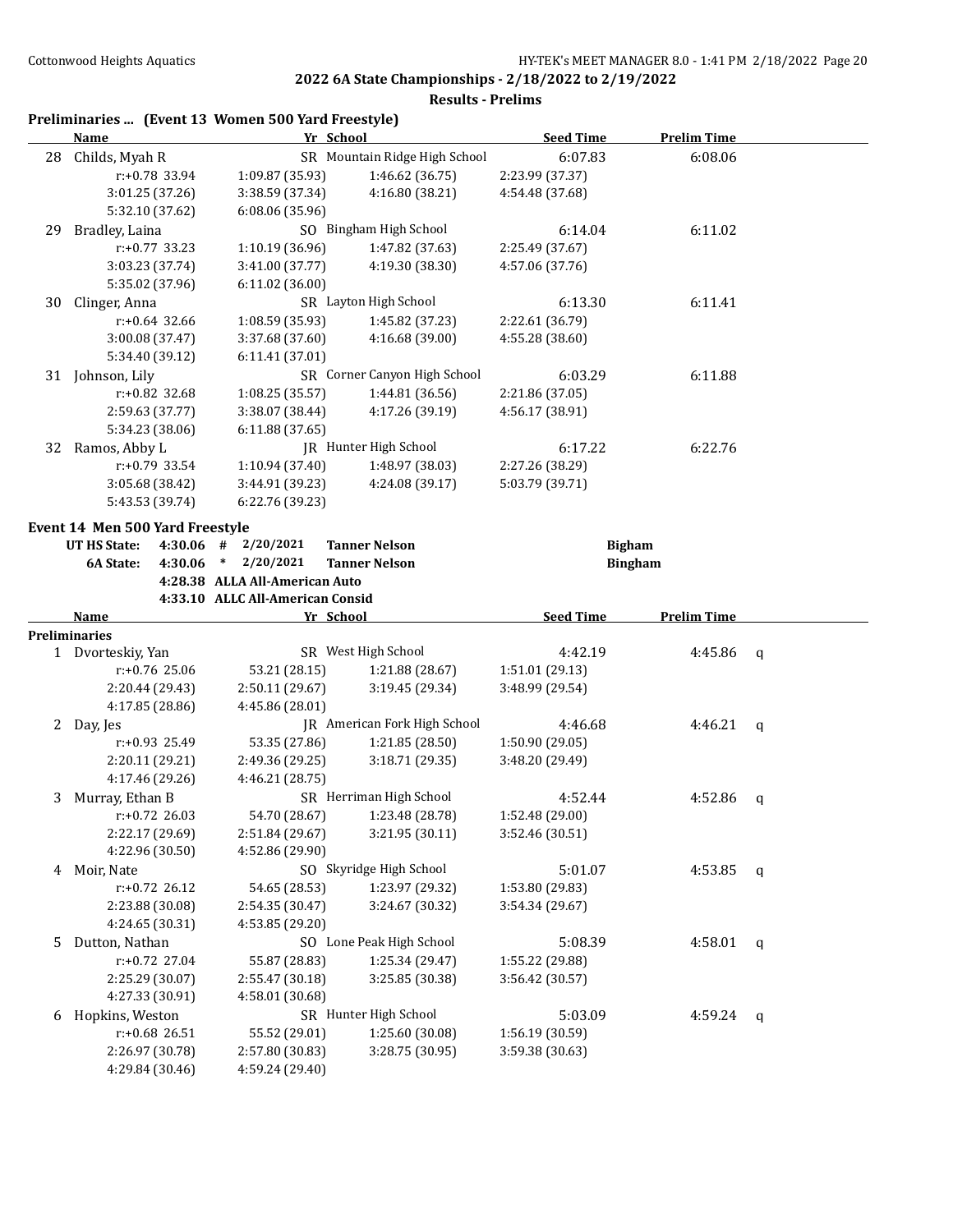|    | Preliminaries  (Event 14 Men 500 Yard Freestyle)<br>Name | Yr School       |                               | <b>Seed Time</b> | <b>Prelim Time</b> |              |
|----|----------------------------------------------------------|-----------------|-------------------------------|------------------|--------------------|--------------|
|    | 7 Bunker, Bryan                                          |                 | SO Kearns High School         | 5:00.92          | 5:01.06            | $\mathbf q$  |
|    | r:+0.75 25.91                                            | 55.18 (29.27)   | 1:24.84 (29.66)               | 1:55.19 (30.35)  |                    |              |
|    | 2:26.43 (31.24)                                          | 2:57.54 (31.11) | 3:28.31 (30.77)               | 3:59.65 (31.34)  |                    |              |
|    | 4:31.13 (31.48)                                          | 5:01.06 (29.93) |                               |                  |                    |              |
| 8  | Lawes, Corbin D                                          |                 | SO Hunter High School         | 5:02.49          | 5:01.79            | q            |
|    | $r: +0.65$ 26.06                                         | 55.52 (29.46)   | 1:26.05 (30.53)               | 1:56.58 (30.53)  |                    |              |
|    | 2:27.11 (30.53)                                          | 2:57.62 (30.51) | 3:28.36 (30.74)               | 3:59.86 (31.50)  |                    |              |
|    | 4:31.56 (31.70)                                          | 5:01.79 (30.23) |                               |                  |                    |              |
| 9. | Crane, Noah R                                            |                 | SO Kearns High School         | 5:03.85          | 5:02.88            | $\mathbf{q}$ |
|    | r:+0.69 26.52                                            | 55.64 (29.12)   | 1:25.45 (29.81)               | 1:55.92 (30.47)  |                    |              |
|    | 2:26.97 (31.05)                                          | 2:58.21 (31.24) | 3:29.19 (30.98)               | 4:00.62 (31.43)  |                    |              |
|    | 4:32.17 (31.55)                                          | 5:02.88 (30.71) |                               |                  |                    |              |
|    | 10 Voshell, Gavin                                        |                 | FR Syracuse High School       | 5:05.64          | 5:04.35            | q            |
|    | r:+0.69 26.58                                            | 55.30 (28.72)   | 1:25.05 (29.75)               | 1:55.50 (30.45)  |                    |              |
|    | 2:26.42 (30.92)                                          | 2:57.34 (30.92) | 3:28.77 (31.43)               | 4:00.78 (32.01)  |                    |              |
|    | 4:32.71 (31.93)                                          | 5:04.35 (31.64) |                               |                  |                    |              |
|    | 11 Feser, Micah                                          |                 | JR Layton High School         | 5:09.05          | $5:06.17$ q        |              |
|    | r:+0.80 28.20                                            | 58.79 (30.59)   | 1:29.57 (30.78)               | 2:01.47 (31.90)  |                    |              |
|    | 2:33.09 (31.62)                                          | 3:04.90 (31.81) | 3:36.45 (31.55)               | 4:07.96 (31.51)  |                    |              |
|    | 4:38.14 (30.18)                                          | 5:06.17 (28.03) |                               |                  |                    |              |
| 12 | Hammons, Hugh                                            |                 | JR Corner Canyon High School  | 5:12.03          | 5:07.95            |              |
|    | r:+0.74 28.82                                            | 59.98 (31.16)   | 1:31.29 (31.31)               | 2:02.45 (31.16)  |                    | q            |
|    |                                                          |                 | 3:35.86 (31.17)               | 4:07.43 (31.57)  |                    |              |
|    | 2:33.57 (31.12)                                          | 3:04.69 (31.12) |                               |                  |                    |              |
|    | 4:38.99 (31.56)                                          | 5:07.95 (28.96) | SR Fremont High School        |                  |                    |              |
| 13 | Evans, Logan E                                           |                 |                               | 5:09.26          | 5:09.31            | $\mathsf{q}$ |
|    | r:+0.71 27.56                                            | 57.58 (30.02)   | 1:28.29 (30.71)               | 1:59.22 (30.93)  |                    |              |
|    | 2:30.40 (31.18)                                          | 3:01.91 (31.51) | 3:33.52 (31.61)               | 4:06.31 (32.79)  |                    |              |
|    | 4:38.60 (32.29)                                          | 5:09.31 (30.71) |                               |                  |                    |              |
|    | 14 Hoyal, David                                          |                 | SO Lone Peak High School      | 5:12.23          | 5:10.92            | q            |
|    | r:+0.83 27.23                                            | 57.06 (29.83)   | 1:27.51 (30.45)               | 1:58.53 (31.02)  |                    |              |
|    | 2:30.21 (31.68)                                          | 3:02.63 (32.42) | 3:34.65 (32.02)               | 4:07.33 (32.68)  |                    |              |
|    | 4:39.13 (31.80)                                          | 5:10.92 (31.79) |                               |                  |                    |              |
|    | 15 Haney, Jack                                           |                 | FR Lone Peak High School      | 5:10.37          | 5:11.57            | q            |
|    | $r: +0.61$ 26.77                                         | 56.72 (29.95)   | 1:28.04 (31.32)               | 1:59.46 (31.42)  |                    |              |
|    | 2:30.86 (31.40)                                          | 3:02.57 (31.71) | 3:34.74 (32.17)               | 4:07.54 (32.80)  |                    |              |
|    | 4:39.64 (32.10)                                          | 5:11.57 (31.93) |                               |                  |                    |              |
|    | 16 Barker, Garrett                                       |                 | SO Davis High School          | 5:11.86          | 5:12.35            | q            |
|    | r:+0.81 26.93                                            | 57.37 (30.44)   | 1:29.29 (31.92)               | 2:01.29 (32.00)  |                    |              |
|    | 2:33.54 (32.25)                                          | 3:06.05 (32.51) | 3:38.57 (32.52)               | 4:10.38 (31.81)  |                    |              |
|    | 4:42.52 (32.14)                                          | 5:12.35 (29.83) |                               |                  |                    |              |
|    | 17 Hymas, Lincoln                                        |                 | FR Bingham High School        | 5:15.68          | 5:12.49            |              |
|    | $r: +0.71$ 27.66                                         | 57.96 (30.30)   | 1:29.28 (31.32)               | 2:01.25 (31.97)  |                    |              |
|    | 2:32.82 (31.57)                                          | 3:04.91 (32.09) | 3:37.16 (32.25)               | 4:09.76 (32.60)  |                    |              |
|    | 4:42.04 (32.28)                                          | 5:12.49 (30.45) |                               |                  |                    |              |
| 18 | Mendenhall, Jonah                                        |                 | SO Pleasant Grove High School | 5:21.93          | 5:13.58            |              |
|    | $r: +0.63$ 28.24                                         | 58.97 (30.73)   | 1:30.77 (31.80)               | 2:02.55 (31.78)  |                    |              |
|    | 2:34.67 (32.12)                                          | 3:06.94 (32.27) | 3:39.07 (32.13)               | 4:11.31 (32.24)  |                    |              |
|    | 4:42.78 (31.47)                                          | 5:13.58 (30.80) |                               |                  |                    |              |
| 19 | Lillian, James                                           |                 | SO Corner Canyon High School  | 5:23.00          | 5:15.87            |              |
|    | $r: +0.64$ 27.41                                         | 57.64 (30.23)   | 1:28.59 (30.95)               | 1:59.87 (31.28)  |                    |              |
|    | 2:31.49 (31.62)                                          | 3:03.98 (32.49) | 3:36.55 (32.57)               | 4:09.71 (33.16)  |                    |              |
|    | 4:43.41 (33.70)                                          | 5:15.87 (32.46) |                               |                  |                    |              |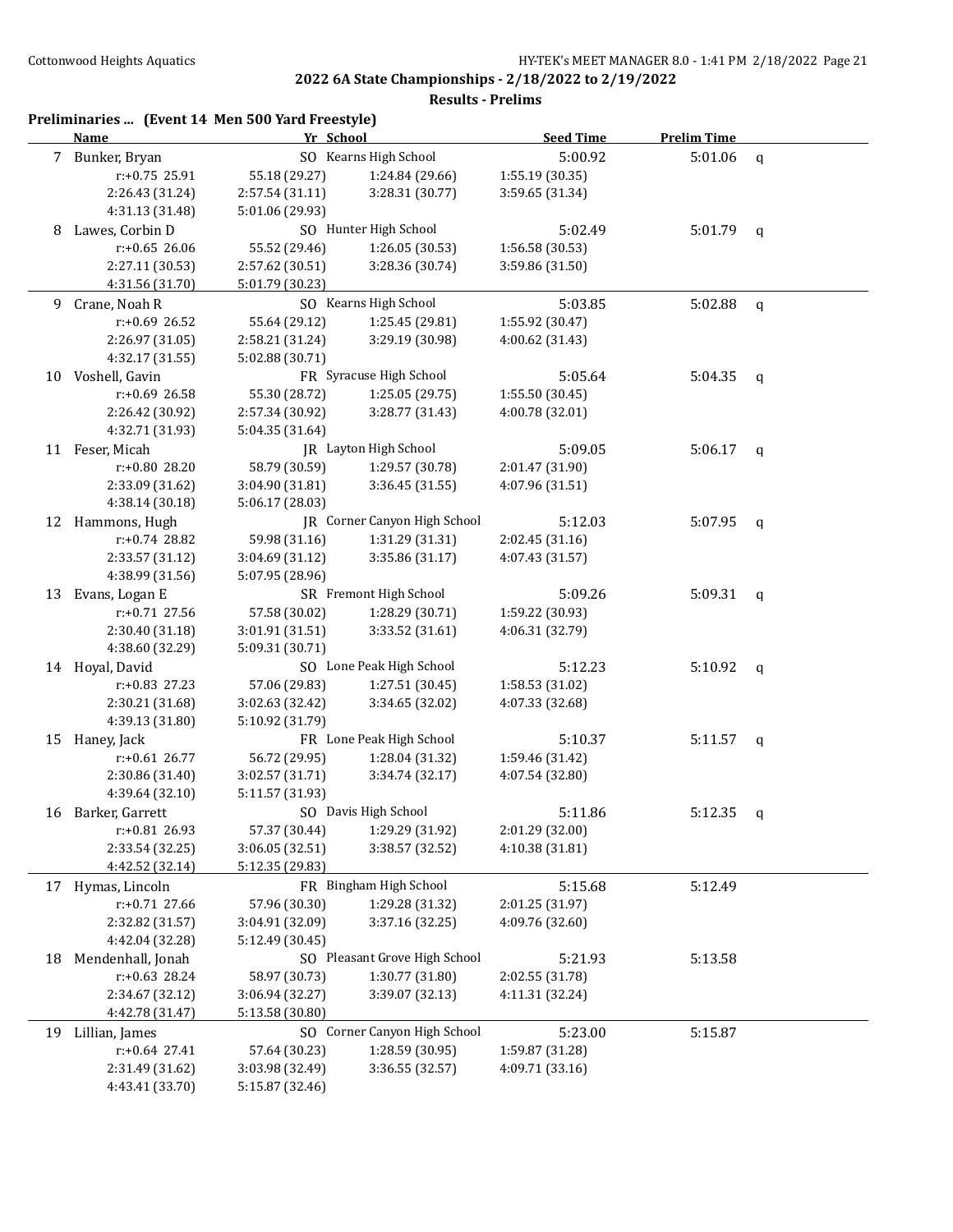| Preliminaries  (Event 14 Men 500 Yard Freestyle) |  |  |  |
|--------------------------------------------------|--|--|--|
|                                                  |  |  |  |

|     | <b>Name</b>                   | Yr School          |                               | <b>Seed Time</b> | <b>Prelim Time</b> |  |
|-----|-------------------------------|--------------------|-------------------------------|------------------|--------------------|--|
|     | 20 Jorgensen, Tavis           |                    | SR Syracuse High School       | 5:21.36          | 5:15.99            |  |
|     | $r: +0.74$ 28.25              | 59.88 (31.63)      | 1:31.44 (31.56)               | 2:03.42 (31.98)  |                    |  |
|     | 2:35.18 (31.76)               | 3:06.88 (31.70)    | 3:39.26 (32.38)               | 4:11.64 (32.38)  |                    |  |
|     | 4:43.83 (32.19)               | 5:15.99 (32.16)    |                               |                  |                    |  |
|     | 21 Arnett, Gavin              |                    | SO Lone Peak High School      | 5:26.89          | 5:19.46            |  |
|     | $r: +0.73$ 28.21              | 59.35 (31.14)      | 1:31.50(32.15)                | 2:04.18 (32.68)  |                    |  |
|     | 2:36.96 (32.78)               | 3:09.28 (32.32)    | 3:41.99 (32.71)               | 4:15.33 (33.34)  |                    |  |
|     | 4:48.14 (32.81)               | 5:19.46 (31.32)    |                               |                  |                    |  |
|     | 22 Edwards, Jake              |                    | JR Davis High School          | 5:30.25          | 5:19.81            |  |
|     | r:+0.78 27.07                 | 57.49 (30.42)      | 1:30.50(33.01)                | 2:03.91 (33.41)  |                    |  |
|     | 2:37.03 (33.12)               | 3:09.60 (32.57)    | 3:43.29 (33.69)               | 4:17.16 (33.87)  |                    |  |
|     | 4:49.91 (32.75)               | 5:19.81 (29.90)    |                               |                  |                    |  |
|     | 23 Lawrence, Tavin            |                    | SO Kearns High School         | 5:34.56          | 5:20.39            |  |
|     | r:+0.81 28.02                 | 58.98 (30.96)      | 1:30.76 (31.78)               | 2:03.06 (32.30)  |                    |  |
|     | 2:35.29 (32.23)               | 3:08.68 (33.39)    | 3:42.39 (33.71)               | 4:16.29 (33.90)  |                    |  |
|     | 4:49.86 (33.57)               | 5:20.39 (30.53)    |                               |                  |                    |  |
|     | 24 Falabella, Luca            |                    | FR Pleasant Grove High School | 5:23.19          | 5:21.80            |  |
|     | r:+0.71 27.39                 | 57.50 (30.11)      | 1:28.47 (30.97)               | 2:00.92 (32.45)  |                    |  |
|     | 2:33.40 (32.48)               | 3:06.40 (33.00)    | 3:40.32 (33.92)               | 4:14.67 (34.35)  |                    |  |
|     | 4:48.97 (34.30)               | 5:21.80 (32.83)    |                               |                  |                    |  |
|     | 25 Olson, Kylan L             |                    | SR Copper Hills High School   | 5:13.29          | 5:24.72            |  |
|     | $r: +0.68$ 28.11              | 1:00.08(31.97)     | 1:33.54 (33.46)               | 2:07.00 (33.46)  |                    |  |
|     | 2:40.71 (33.71)               | 3:14.47 (33.76)    | 3:49.06 (34.59)               | 4:22.00 (32.94)  |                    |  |
|     | 4:54.91 (32.91)               | 5:24.72 (29.81)    |                               |                  |                    |  |
|     | 26 Collins, Steven            |                    | SO Copper Hills High School   | 5:33.74          | 5:25.06            |  |
|     | r:+0.73 28.19                 | 58.91 (30.72)      | 1:31.07(32.16)                | 2:03.86 (32.79)  |                    |  |
|     | 2:36.60 (32.74)               | 3:09.48 (32.88)    | 3:43.81 (34.33)               | 4:18.30 (34.49)  |                    |  |
|     | 4:52.19 (33.89)               | 5:25.06 (32.87)    |                               |                  |                    |  |
| 27  | Sorensen, Mitchell            |                    | JR Bingham High School        | 5:22.49          | 5:30.77            |  |
|     | r:+0.68 28.07                 | 59.82 (31.75)      | 1:32.85 (33.03)               | 2:06.42 (33.57)  |                    |  |
|     | 2:40.12 (33.70)               | 3:13.83(33.71)     | 3:48.29 (34.46)               | 4:22.56 (34.27)  |                    |  |
|     | 4:57.11 (34.55)               | 5:30.77 (33.66)    |                               |                  |                    |  |
|     | 28 Stewart, Reed              |                    | SO Riverton High School       | 5:35.18          | 5:33.42            |  |
|     | $r: +0.72$ 30.32              | 1:03.85 (33.53)    | 1:36.87 (33.02)               | 2:10.29 (33.42)  |                    |  |
|     | 2:44.11 (33.82)               | 3:18.43 (34.32)    | 3:53.20 (34.77)               | 4:27.81 (34.61)  |                    |  |
|     | 5:01.51 (33.70)               | 5:33.42 (31.91)    |                               |                  |                    |  |
|     | 29 Remley, Traiven            |                    | SR Syracuse High School       | 5:29.50          | 5:34.05            |  |
|     | r:+0.70 27.42                 |                    | 57.22 (29.80) 1:29.62 (32.40) | 2:03.00 (33.38)  |                    |  |
|     | 2:37.06 (34.06)               | 3:11.64 (34.58)    | 3:47.13 (35.49)               | 4:23.71 (36.58)  |                    |  |
|     | 5:00.00 (36.29)               | 5:34.05 (34.05)    |                               |                  |                    |  |
| 30  | Stewart, Jonas                |                    | SO Weber High School          | 5:37.02          | 5:38.25            |  |
|     | r:+0.72 28.17                 | 1:00.68 (32.51)    | 1:34.66 (33.98)               | 2:08.89 (34.23)  |                    |  |
|     | 2:43.83 (34.94)               | 3:18.66 (34.83)    | 3:53.99 (35.33)               | 4:29.26 (35.27)  |                    |  |
|     | 5:04.52 (35.26)               | 5:38.25 (33.73)    |                               |                  |                    |  |
| 31  | Courtney, David               |                    | SO Weber High School          | 5:37.43          | 5:40.51            |  |
|     | r:+0.70 29.71                 | 1:03.65 (33.94)    | 1:37.11 (33.46)               | 2:10.71 (33.60)  |                    |  |
|     | 2:45.20 (34.49)               | 3:19.93 (34.73)    | 3:55.36 (35.43)               | 4:30.72 (35.36)  |                    |  |
|     | 5:06.61 (35.89)               | 5:40.51 (33.90)    | SR American Fork High School  |                  |                    |  |
| --- | Petersen, Max                 |                    |                               | 5:02.16          | DQ 5:06.65         |  |
|     | False start<br>$r+0.74$ 27.75 | 56.66 (28.91)      | 1:26.42 (29.76)               | 1:56.90 (30.48)  |                    |  |
|     | 2:27.67 (30.77)               | 2:59.13 (31.46)    | 3:30.70 (31.57)               | 4:02.55 (31.85)  |                    |  |
|     | 4:34.63 (32.08)               | DQ 5:06.65 (32.02) |                               |                  |                    |  |
|     |                               |                    |                               |                  |                    |  |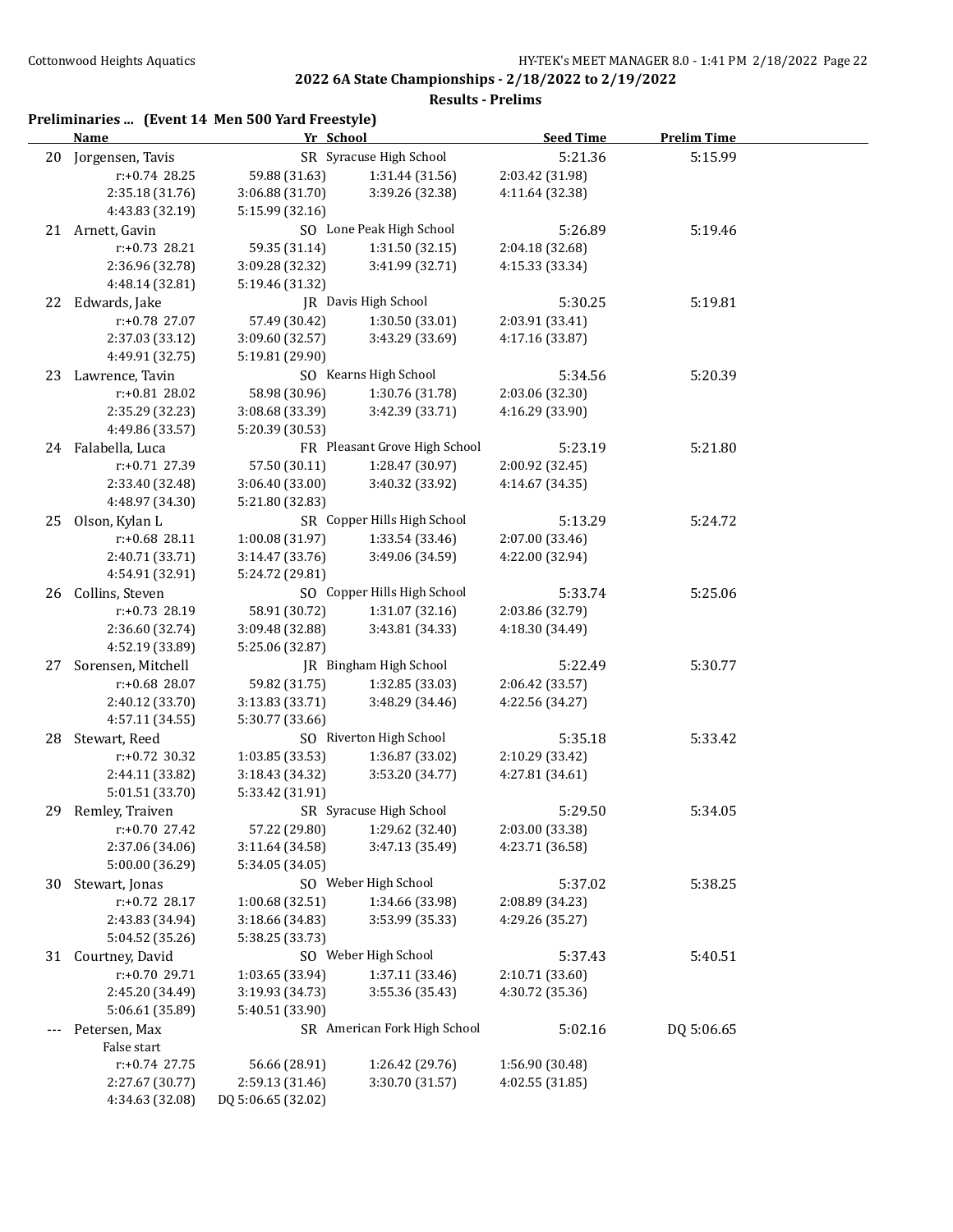|    | Event 15 Women 200 Yard Freestyle Relay |                  |        |                                  |                                            |                                                                |              |                                             |  |
|----|-----------------------------------------|------------------|--------|----------------------------------|--------------------------------------------|----------------------------------------------------------------|--------------|---------------------------------------------|--|
|    | <b>UT HS State:</b>                     | $1:36.59$ #      |        | 2/11/2005                        | <b>Kearns High School</b>                  |                                                                | <b>Kearn</b> |                                             |  |
|    |                                         |                  |        |                                  | N. Edge, C. Bergesen, T. Huff, J. Fredsall |                                                                |              |                                             |  |
|    | 6A State:                               | 1:39.67          | $\ast$ | 2/20/2021                        | <b>Lone Peak High School</b>               |                                                                | Lone         |                                             |  |
|    |                                         |                  |        |                                  |                                            | C Anderson, D Egbert, K Bennett, S Wilson                      |              |                                             |  |
|    |                                         |                  |        | 1:35.36 ALLA All-American Auto   |                                            |                                                                |              |                                             |  |
|    |                                         |                  |        | 1:36.94 ALLC All-American Consid |                                            |                                                                |              |                                             |  |
|    | <b>Team</b>                             |                  |        |                                  | <b>Relay</b>                               | <b>Seed Time</b>                                               |              | <b>Prelim Time</b>                          |  |
|    | <b>Preliminaries</b>                    |                  |        |                                  |                                            |                                                                |              |                                             |  |
|    | 1 Lone Peak High School                 |                  |        |                                  |                                            | 1:41.25                                                        |              | 1:40.51<br>$\mathbf{q}$                     |  |
|    | 1) Bennett, Kennedy SO                  |                  |        |                                  | 2) r:+0.31 Wilson, Grace FR                | 3) r:+0.40 Egbert, Dylan SO                                    |              | 4) r:+0.31 Bennett, Taylor FR               |  |
|    |                                         | $r: +0.56$ 25.11 |        | 50.44 (25.33)                    | 1:16.41 (25.97)                            | 1:40.51 (24.10)                                                |              |                                             |  |
| 2  | Mountain Ridge High School              |                  |        |                                  |                                            | 1:41.23                                                        |              | 1:41.87<br>$\mathbf{q}$                     |  |
|    | 1) Wekluk, Anna SR                      |                  |        |                                  | 2) r:+0.57 Portillo, Sophia SR             | 3) r:+0.41 Rich, Chalisse JR                                   |              | 4) r:+0.57 Hansen, Gennovah JR              |  |
|    |                                         | $r: +0.75$ 24.46 |        | 51.14 (26.68)                    | 1:16.86 (25.72)                            | 1:41.87 (25.01)                                                |              |                                             |  |
| 3  | American Fork High School               |                  |        |                                  |                                            | 1:45.22                                                        |              | 1:43.21<br>$\mathsf{q}$                     |  |
|    | 1) Adamson, Livvie SR                   |                  |        |                                  | 2) r:+0.33 Davis, Olivia JR                | 3) r:-0.16 Clegg, Shelby SO                                    |              | 4) r:+0.24 Harding, Addie FR                |  |
|    |                                         | $r: +0.73$ 26.41 |        | 52.92 (26.51)                    | 1:18.46 (25.54)                            | 1:43.21 (24.75)                                                |              |                                             |  |
| 4  | Pleasant Grove High School              |                  |        |                                  |                                            | 1:43.91                                                        |              | 1:43.80<br>$\mathsf{q}$                     |  |
|    | 1) Scoville, Sophie FR                  |                  |        |                                  | 2) r:+0.13 Hancock, Camry SO               | 3) r:+0.26 Smith, Eden JR                                      |              | 4) r:+0.19 Hyde, Lily SO                    |  |
|    |                                         | $r: +0.78$ 25.86 |        | 52.25 (26.39)                    | 1:19.12 (26.87)                            | 1:43.80 (24.68)                                                |              |                                             |  |
| 5  | Kearns High School                      |                  |        |                                  |                                            | 1:44.80                                                        |              | 1:45.59<br>$\mathsf{q}$                     |  |
|    | 1) Nash, Ayrie M FR                     |                  |        |                                  |                                            | 2) r:+0.25 Ribes Monterroso, Andr3) r:+0.44 Young, Mehlissa FR |              | 4) r:+0.20 Horne, Jamie SR                  |  |
|    |                                         | $r: +0.63$ 26.72 |        | 53.80 (27.08)                    | 1:20.55(26.75)                             | 1:45.59 (25.04)                                                |              |                                             |  |
| 6  | Layton High School                      |                  |        |                                  |                                            | 1:45.83                                                        |              | 1:46.00<br>$\mathbf q$                      |  |
|    | 1) Hale, Micah SO                       |                  |        |                                  | 2) r:+0.25 Harris, Baylie SR               | 3) r:+0.19 Peters, Cassidy JR                                  |              | 4) r:+0.54 Rasband, Chloe SO                |  |
|    |                                         | r:+0.76 27.52    |        | 54.31 (26.79)                    | 1:20.47 (26.16)                            | 1:46.00 (25.53)                                                |              |                                             |  |
|    | Herriman High School                    |                  |        |                                  |                                            | 1:47.61                                                        |              | 1:46.23                                     |  |
| 7  | 1) Leeper, McKella A SR                 |                  |        |                                  | 2) r:+0.15 Leeper, Jesslyn SO              | 3) r:+0.30 Gonzalez, Josie SR                                  |              | $\mathbf q$<br>4) r:+0.12 Ohlson, Breeze SO |  |
|    |                                         | $r: +0.83$ 26.46 |        | 53.99 (27.53)                    | 1:21.21 (27.22)                            | 1:46.23 (25.02)                                                |              |                                             |  |
|    | Westlake High School                    |                  |        |                                  |                                            | 1:47.48                                                        |              | 1:46.64                                     |  |
| 8  | 1) Lincoln, Elizabeth A JR              |                  |        |                                  | 2) r:+0.23 Larsen, Hallie SO               | 3) r:+0.29 Baliguat, Olivia JR                                 |              | q<br>4) r:+0.23 Wheeler, Brianna SR         |  |
|    |                                         | $r: +0.67$ 26.62 |        | 53.02 (26.40)                    | 1:20.00 (26.98)                            | 1:46.64 (26.64)                                                |              |                                             |  |
|    |                                         |                  |        |                                  |                                            | 1:50.61                                                        |              |                                             |  |
| 9  | Davis High School                       |                  |        |                                  |                                            |                                                                |              | J1:46.64<br>$\mathbf q$                     |  |
|    | 1) Hall, Lauryn SR                      | $r: +0.73$ 25.04 |        |                                  | 2) r:+0.30 Shaw, Hannah SO                 | 3) r:+0.40 Mertens, Breanna SR                                 |              | 4) r:+0.55 Groberg, Adlen SO                |  |
|    |                                         |                  |        | 52.60 (27.56)                    | 1:19.87 (27.27)                            | 1:46.64 (26.77)                                                |              |                                             |  |
| 10 | Copper Hills High School                |                  |        |                                  |                                            | 1:44.51                                                        |              | 1:47.17<br>q                                |  |
|    | 1) Updike, Jade M SR                    | r:+0.68 25.98    |        |                                  |                                            | 2) r:+0.20 Greenhalgh, Ashleigh SR3) r:+0.24 Miller, Sami SR   |              | 4) r:+0.19 Riddle, Katelyn SR               |  |
|    |                                         |                  |        |                                  |                                            | 53.78 (27.80) 1:20.88 (27.10) 1:47.17 (26.29)                  |              |                                             |  |
|    | 11 Farmington High School               |                  |        |                                  |                                            | 1:46.54                                                        |              | 1:47.20<br>$\mathbf{q}$                     |  |
|    | 1) Edholm, Teal M JR                    |                  |        |                                  | 2) r:+0.25 Dunn, Lina SR                   | 3) r:+0.27 Spears, London FR                                   |              | 4) r:+0.12 Holladay, Kaitlyn SR             |  |
|    |                                         | r:+0.80 26.05    |        | 52.68 (26.63)                    | 1:21.40 (28.72)                            | 1:47.20 (25.80)                                                |              |                                             |  |
| 12 | Cyprus High School                      |                  |        |                                  |                                            | 1:47.57                                                        |              | 1:47.75<br>$\mathbf{q}$                     |  |
|    | 1) Pilcher, Rori SR                     |                  |        |                                  | 2) r:+0.00 Johnson, Hanah SR               | 3) r:+0.41 Leon, Adriana SR                                    |              | 4) r:+0.47 Jacobs, Jennifer SR              |  |
|    |                                         | $r: +0.72$ 26.30 |        | 53.07 (26.77)                    | 1:20.47 (27.40)                            | 1:47.75 (27.28)                                                |              |                                             |  |
| 13 | Weber High School                       |                  |        |                                  |                                            | 1:49.16                                                        |              | 1:47.95<br>q                                |  |
|    | 1) Nye, Kamryn SR                       |                  |        |                                  | 2) r:+0.16 Giebel, Courtney SR             | 3) r:+0.24 Wayman, Abigail JR                                  |              | 4) r:+0.19 Mortensen, Brooke JR             |  |
|    |                                         | r:+0.88 28.79    |        | 55.66 (26.87)                    | 1:22.06 (26.40)                            | 1:47.95 (25.89)                                                |              |                                             |  |
| 14 | Syracuse High School                    |                  |        |                                  |                                            | 1:49.37                                                        |              | 1:48.22<br>q                                |  |
|    | 1) Salzman, Madison FR                  |                  |        |                                  | 2) r:+0.52 Mott, Gracelyn SO               | 3) r:+0.32 Huot, Ally SR                                       |              | 4) r:+0.17 Nelson, Summer JR                |  |
|    |                                         | $r: +0.74$ 27.51 |        | 55.58 (28.07)                    | 1:22.39 (26.81)                            | 1:48.22 (25.83)                                                |              |                                             |  |
| 15 | West High School                        |                  |        |                                  |                                            | 1:45.70                                                        |              | 1:48.95<br>$\mathbf q$                      |  |
|    | 1) Roberts, Angela F JR                 |                  |        |                                  | 2) r:+0.46 Johnson, Molly SO               | 3) r:+0.69 Manova, Kalina SR                                   |              | 4) r:+0.66 Gordon, Sierra SR                |  |
|    |                                         | r:+0.73 26.86    |        | 54.11 (27.25)                    | 1:21.36 (27.25)                            | 1:48.95 (27.59)                                                |              |                                             |  |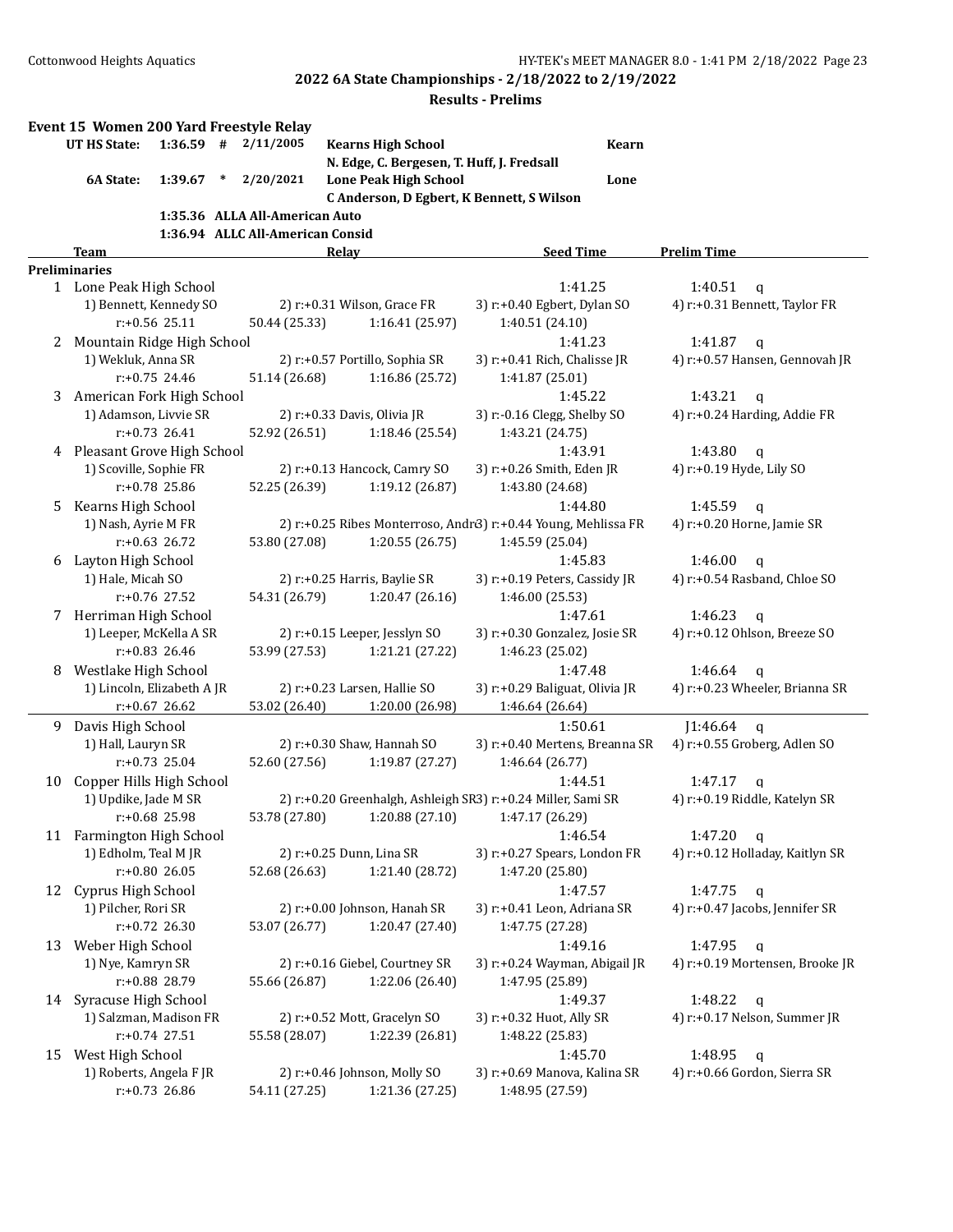**Results - Prelims**

|            | <b>Team</b>               |                  |                                                                | Preliminaries  (Event 15 Women 200 Yard Freestyle Relay)<br>Relay | <b>Seed Time</b>                                                                                | <b>Prelim Time</b>              |
|------------|---------------------------|------------------|----------------------------------------------------------------|-------------------------------------------------------------------|-------------------------------------------------------------------------------------------------|---------------------------------|
|            | 16 Fremont High School    |                  |                                                                |                                                                   | 1:49.57                                                                                         | 1:49.24<br>$\mathbf{q}$         |
|            | 1) Tiffner, Susan G FR    |                  |                                                                | 2) r:+0.29 Douglas, Claire JR                                     | 3) r:+0.38 Webb, Brielle SR                                                                     | 4) r:+0.32 Chase, Sydney SR     |
|            |                           | r:+0.76 29.23    | 55.73 (26.50)                                                  | 1:23.85 (28.12)                                                   | 1:49.24 (25.39)                                                                                 |                                 |
| 17         | Skyridge High School      |                  |                                                                |                                                                   | 1:49.01                                                                                         | 1:49.35                         |
|            | 1) Comire, Ella SO        |                  |                                                                | 2) r:+0.17 Matthews, Jayde JR                                     | 3) r:+0.42 Matthews, Jerzy JR                                                                   | 4) r:-0.22 Huff, Alyssa SO      |
|            |                           | $r: +0.61$ 26.65 | 53.69 (27.04)                                                  | 1:22.69 (29.00)                                                   | 1:49.35 (26.66)                                                                                 |                                 |
|            | 18 Clearfield High School |                  |                                                                |                                                                   | 1:52.08                                                                                         | 1:51.21                         |
|            | 1) Hatch, Kelly SR        |                  |                                                                | 2) r:+0.25 Hansen, Madison JR                                     | 3) r:+0.32 Gillespie, Selina SO                                                                 | 4) r:+0.32 Miyamoto, Carleen SR |
|            |                           | r:+0.66 27.59    | 55.54 (27.95)                                                  | 1:23.86 (28.32)                                                   | 1:51.21 (27.35)                                                                                 |                                 |
|            | 19 Bingham High School    |                  |                                                                |                                                                   | 1:51.06                                                                                         | 1:52.33                         |
|            | 1) Anderson, Shaye R JR   |                  |                                                                | 2) r:+0.47 Pecoraro, Sophie SR                                    | 3) r:+0.31 Ellison, Kaycee SR                                                                   | 4) r:+0.44 Goates, Aubrey JR    |
|            |                           | $r: +0.77$ 27.94 | 56.99 (29.05)                                                  | 1:24.92 (27.93)                                                   | 1:52.33 (27.41)                                                                                 |                                 |
| 20         | Corner Canyon High School |                  |                                                                |                                                                   | 1:48.09                                                                                         | 1:52.56                         |
|            | 1) Johnson, Lily SR       |                  |                                                                |                                                                   | 2) r:+0.42 Chirachanakul, Ferne JR3) r:+0.47 Richardson, Ashlin SR 4) r:+0.28 Bingham, Katie SR |                                 |
|            |                           | $r: +0.71$ 28.73 | 56.67 (27.94)                                                  | 1:26.02 (29.35)                                                   | 1:52.56 (26.54)                                                                                 |                                 |
|            |                           |                  |                                                                |                                                                   |                                                                                                 |                                 |
|            | <b>UT HS State:</b>       | $1:36.59$ #      | Event 15S Women 200 Yard Freestyle Relay Swim-off<br>2/11/2005 | <b>Kearns</b>                                                     | <b>Kearn</b>                                                                                    |                                 |
|            |                           |                  |                                                                | N. Edge, C. Bergesen, T. Huff, J. Fredsall                        |                                                                                                 |                                 |
|            | 6A State:                 | $1:39.67$ *      | 2/20/2021                                                      | <b>Lone Peak High School</b>                                      | Lone                                                                                            |                                 |
|            |                           |                  |                                                                | C Anderson, D Egbert, K Bennett, S Wilson                         |                                                                                                 |                                 |
|            |                           |                  | 1:35.36 ALLA All-American Auto                                 |                                                                   |                                                                                                 |                                 |
|            |                           |                  | 1:36.94 ALLC All-American Consid                               |                                                                   |                                                                                                 |                                 |
|            | <b>Team</b>               |                  |                                                                | <b>Relay</b>                                                      | <b>Seed Time</b>                                                                                | <b>Finals Time</b>              |
| - Swim-off |                           |                  |                                                                |                                                                   |                                                                                                 |                                 |
|            | 1 Westlake High School    |                  |                                                                |                                                                   | 1:46.64                                                                                         | 1:45.47                         |
|            |                           |                  | 2) $r: +0.21$                                                  |                                                                   | 3) $r: +0.16$                                                                                   | 4) $r: +0.30$                   |
|            |                           | $r: +0.68$ 26.08 | 52.15 (26.07)                                                  | 1:18.74 (26.59)                                                   | 1:45.47 (26.73)                                                                                 |                                 |
| 2          | Davis High School         |                  |                                                                |                                                                   | 1:46.64                                                                                         | 1:45.88                         |
|            |                           |                  | 2) $r: +0.43$                                                  |                                                                   | 3) $r: +0.52$                                                                                   | 4) $r: +0.28$                   |
|            |                           | $r: +0.74$ 25.19 | 52.85 (27.66)                                                  | 1:19.80 (26.95)                                                   | 1:45.88 (26.08)                                                                                 |                                 |
|            |                           |                  | Event 16 Men 200 Yard Freestyle Relay                          |                                                                   |                                                                                                 |                                 |
|            | <b>UT HS State:</b>       | $1:24.43$ #      | 1/26/2019                                                      | <b>Desert Hills High School</b>                                   | <b>Desert Hills</b>                                                                             |                                 |
|            |                           |                  |                                                                |                                                                   | P.Plumb, C. Rettie, A. Anderson, K. Wawrzyniak                                                  |                                 |
|            | 6A State:                 | 1:27.93          | 2/9/2018<br>$\ast$                                             | <b>Lone Peak High School</b>                                      | Lone                                                                                            |                                 |
|            |                           |                  |                                                                | J Tiffany, J Condie, B Abernethy, B Karratti                      |                                                                                                 |                                 |
|            |                           |                  | 1:24.80 ALLA All-American Auto                                 |                                                                   |                                                                                                 |                                 |
|            |                           |                  | 1:25.86 ALLC All-American Consid                               |                                                                   |                                                                                                 |                                 |
|            | <b>Team</b>               |                  |                                                                | <b>Relay</b>                                                      | <b>Seed Time</b>                                                                                | <b>Prelim Time</b>              |
|            | Preliminaries             |                  |                                                                |                                                                   |                                                                                                 |                                 |

#### 1 American Fork High School 1:30.98 1:30.13 q 1) Ehat, Cole SO 2) r:+0.27 Wynn, Caleb SR 3) r:+0.33 Miller, Davis SO 4) r:+0.43 Day, Jes JR r:+0.70 22.91 45.29 (22.38) 1:07.67 (22.38) 1:30.13 (22.46) 2 Syracuse High School 1:31.34 1:30.79 q 1) Page, Kanyon SR 2) r:+0.37 Portillo, Soren JR 3) r:+0.37 Voshell, Gavin FR 4) r:+0.23 Portillo, Sawyer SO r:+0.72 21.92 45.72 (23.80) 1:08.87 (23.15) 1:30.79 (21.92) 3 West High School 2012 1:29.95 1:30.83 q 1) Contreras, Domingo SR 2) r:+0.45 Ji, Richard SR 3) r:+0.71 Contreras, Rico SR 4) r:+0.28 Dvorteskiy, Yan SR r:+0.65 22.16 44.83 (22.67) 1:08.35 (23.52) 1:30.83 (22.48) 4 Hunter High School 1:30.96 1:31.43 q 1) Lawes, Corbin D SO 2) r:+0.15 Hopkins, Weston SR 3) r:+0.50 Elliott, Wesley SR 4) r:+0.16 Nunez-lanza, Angel SR r:+0.63 24.10 47.51 (23.41) 1:10.20 (22.69) 1:31.43 (21.23)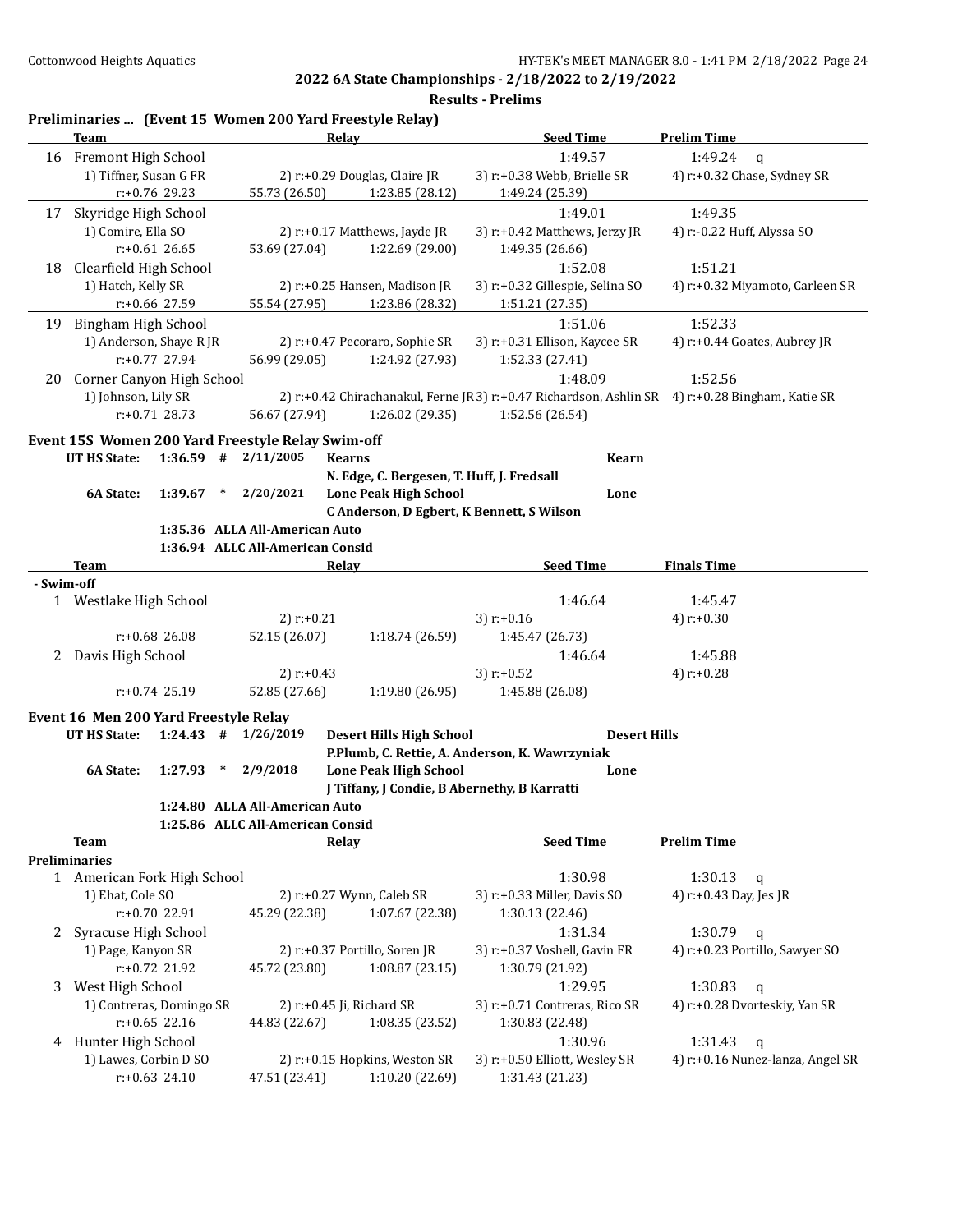|     | Preliminaries  (Event 16 Men 200 Yard Freestyle Relay)                        |               |                                 |                                                                                              |                                   |
|-----|-------------------------------------------------------------------------------|---------------|---------------------------------|----------------------------------------------------------------------------------------------|-----------------------------------|
|     | <b>Team</b>                                                                   |               | Relay                           | <b>Seed Time</b>                                                                             | <b>Prelim Time</b>                |
|     | 5 Pleasant Grove High School                                                  |               |                                 | 1:32.86                                                                                      | 1:31.46<br>$\mathbf{q}$           |
|     | 1) Milner, Ryan JR                                                            |               | 2) r:+0.29 Andersen, Nate SR    | 3) r:+0.47 Fairbanks, Braden SR                                                              | 4) r:+0.21 Nydegger, Ki SR        |
|     | $r: +0.60$ 23.16                                                              | 45.81 (22.65) | 1:08.78 (22.97)                 | 1:31.46 (22.68)                                                                              |                                   |
| 6   | Mountain Ridge High School                                                    |               |                                 | 1:31.02                                                                                      | 1:31.78<br>$\mathbf q$            |
|     | 1) Simons, Bryton SR                                                          |               | 2) r:+0.43 Weller, Sam JR       | 3) r:+0.23 Turnbow, Caleb SR                                                                 | 4) r:+0.30 Jackson, Trey SR       |
|     | $r: +0.67$ 23.60                                                              | 46.81 (23.21) | 1:09.97 (23.16)                 | 1:31.78 (21.81)                                                                              |                                   |
| 7   | Corner Canyon High School                                                     |               |                                 | 1:33.19                                                                                      | 1:32.47<br>$\mathsf{q}$           |
|     | 1) Barlow, Jaxon SR                                                           |               | 2) r:+0.28 Spencer, Konnor SO   | 3) r:+0.22 Smith, Rocky JR                                                                   | 4) r:+0.31 McNeill, Ryan JR       |
|     | $r: +0.75$ 22.66                                                              | 46.90 (24.24) | 1:10.44(23.54)                  | 1:32.47 (22.03)                                                                              |                                   |
| 8   | Layton High School                                                            |               |                                 | 1:33.44                                                                                      | 1:32.60<br>$\mathbf{q}$           |
|     | 1) Luckham, Marco SO                                                          |               | 2) r:+0.16 Parsons, Cole SO     | 3) r:+0.22 Feser, Micah JR                                                                   | 4) r:+0.31 Langenbacher, Jakob SR |
|     | $r: +0.70$ 23.20                                                              | 46.40 (23.20) | 1:09.69 (23.29)                 | 1:32.60 (22.91)                                                                              |                                   |
| 9.  | Westlake High School                                                          |               |                                 | 1:33.43                                                                                      | 1:32.80<br>$\mathbf{q}$           |
|     | 1) Blackwood, Brandyn N JR                                                    |               |                                 | 2) r:+0.41 Summerhays, Benjamin 3) r:+0.12 Buchanan, Wyatt SR                                | 4) r:+0.23 Barney, Cameron SR     |
|     | r:+0.63 22.98                                                                 | 47.46 (24.48) | 1:11.29 (23.83)                 | 1:32.80 (21.51)                                                                              |                                   |
| 10  | Davis High School                                                             |               |                                 | 1:33.73                                                                                      | 1:33.00<br>$\mathbf q$            |
|     | 1) Deller, Luke SR                                                            |               | 2) r:+0.33 Grant, Dylan JR      | 3) r:+0.42 Edwards, Jake JR                                                                  | 4) r:+0.22 Carlson, Sam JR        |
|     | r:+0.73 23.39                                                                 | 47.32 (23.93) | 1:10.84 (23.52)                 | 1:33.00 (22.16)                                                                              |                                   |
|     | 11 Herriman High School                                                       |               |                                 | 1:33.40                                                                                      | 1:33.14<br>$\mathbf q$            |
|     | 1) Andrews, Carson KJR                                                        |               | 2) r:+0.28 Holmes, William SO   | 3) r:+0.26 Moes, Drew SO                                                                     | 4) r:+0.33 Murray, Ethan SR       |
|     | r:+0.66 22.70                                                                 | 47.16 (24.46) | 1:10.11 (22.95)                 | 1:33.14 (23.03)                                                                              |                                   |
|     | 12 Riverton High School                                                       |               |                                 | 1:34.05                                                                                      | 1:34.28<br>$\mathbf q$            |
|     | 1) Strong, Luke JR                                                            |               | 2) r:+0.13 Morrison, Tanner SR  | 3) r:+0.23 Cooper, Cade SR                                                                   | 4) r:+0.22 Van Leeuwen, Cade SR   |
|     | r:+0.67 23.88                                                                 | 47.36 (23.48) | 1:11.34 (23.98)                 | 1:34.28 (22.94)                                                                              |                                   |
| 13  | Farmington High School                                                        |               |                                 | 1:35.13                                                                                      | 1:35.48<br>$\mathbf{q}$           |
|     | 1) Davis, Hayden SR                                                           |               | 2) r:+0.01 Wall, Phillip SR     | 3) r:+0.46 Cresap, Jack JR                                                                   | 4) r:+0.20 Schraedel, Joseph SR   |
|     | $r: +0.74$ 24.59                                                              | 47.98 (23.39) | 1:11.80 (23.82)                 | 1:35.48 (23.68)                                                                              |                                   |
| 14  | Roy High School                                                               |               |                                 | 1:36.15                                                                                      | 1:35.52<br>$\mathbf q$            |
|     | 1) Williams, Sam SO                                                           |               | 2) r:+0.14 Elliott, Ephraim SO  | 3) r:+0.17 Peterson, Kodge FR                                                                | 4) r:+0.36 Morgan, Adam JR        |
|     | $r: +0.67$ 22.63                                                              | 47.45 (24.82) | 1:12.82 (25.37)                 | 1:35.52 (22.70)                                                                              |                                   |
|     | 15 Lone Peak High School                                                      |               |                                 | 1:37.36                                                                                      | 1:36.08<br>$\mathbf q$            |
|     | 1) Zurcher, Jackson JR                                                        |               | 2) r:+0.26 Dutton, Nathan SO    | 3) r:+0.37 Topham, Noah SR                                                                   | 4) r:+0.45 Hoyal, David SO        |
|     | $r: +0.66$ 24.27                                                              | 47.98 (23.71) | 1:11.82 (23.84)                 | 1:36.08 (24.26)                                                                              |                                   |
| 16  | Taylorsville High School                                                      |               |                                 | 1:37.93                                                                                      | 1:38.13<br>$\mathbf q$            |
|     | 1) Nguyen, Dillon JR                                                          |               | 2) r:+0.12 Sampson, Jonathan JR | 3) r:+0.19 Bingham, Nathan JR                                                                | 4) r:+0.37 Eberly, Benjamin SO    |
|     | $r: +0.62$ 24.92                                                              | 50.21 (25.29) | 1:15.15 (24.94)                 | 1:38.13 (22.98)                                                                              |                                   |
| 17  | Kearns High School                                                            |               |                                 | 1:32.22                                                                                      | 1:39.91                           |
|     | 1) Nicholls, Hunter J SR<br>r:+0.56 25.99                                     |               | 2) r:+0.21 Rednour, Luke FR     | 3) r:+0.21 Lawrence, Tavin SO<br>1:39.91 (24.10)                                             | 4) r:NRT Crane, Noah SO           |
|     |                                                                               | 51.12 (25.13) | 1:15.81 (24.69)                 |                                                                                              |                                   |
| 18  | Bingham High School                                                           |               |                                 | 1:38.25                                                                                      | 1:40.65                           |
|     | 1) Sorensen, Caleb FR<br>r:+0.66 25.25                                        |               | 2) r:+0.22 Scott, Caleb SO      | 3) r:+0.13 Rock, Tyler JR<br>1:40.65 (25.19)                                                 | 4) r:+0.10 Hymas, Lincoln FR      |
|     |                                                                               | 50.35 (25.10) | 1:15.46 (25.11)                 |                                                                                              |                                   |
| 19  | Skyridge High School                                                          |               |                                 | 1:35.40                                                                                      | 1:40.87                           |
|     | 1) Taylor, Skyler SO<br>$r: +0.71$ 24.80                                      |               | 2) r:+0.32 Wright, Nathan SR    | 3) r:+0.24 Price, Caleb SO                                                                   | 4) r:+0.52 Beach, Connor SR       |
|     |                                                                               | 49.51 (24.71) | 1:15.33 (25.82)                 | 1:40.87 (25.54)                                                                              |                                   |
| --- | Cyprus High School                                                            |               |                                 | 1:36.56                                                                                      | DQ 1:41.68                        |
|     | Stroke Infraction swimmer #2: No touch on turn - free<br>1) Walters, Ayden SO |               |                                 | 2) r:+0.23 Paixao De Araujo, Arthui3) r:+0.29 Manzano, Jonathan SR 4) r:+0.25 Lance, Evan SR |                                   |
|     | r:+0.82 25.27                                                                 | 51.91 (26.64) | 1:16.34 (24.43)                 | DQ 1:41.68 (25.34)                                                                           |                                   |
|     |                                                                               |               |                                 |                                                                                              |                                   |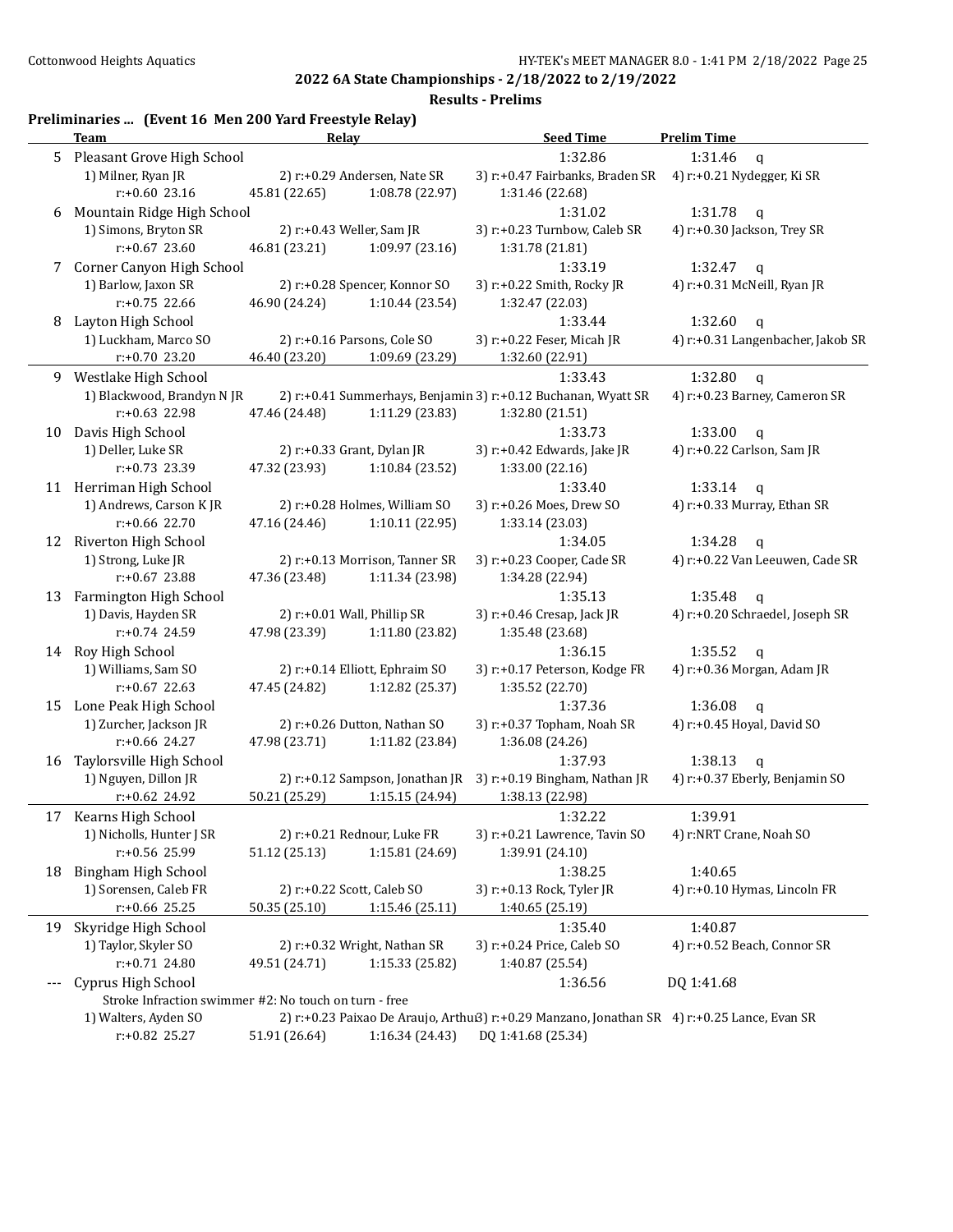|    | Event 17 Women 100 Yard Backstroke |           |                                |                               |                  |                      |             |
|----|------------------------------------|-----------|--------------------------------|-------------------------------|------------------|----------------------|-------------|
|    | <b>UT HS State:</b>                | $53.45$ # | 2/12/2016                      | <b>Rhyan White</b>            |                  | Cottonwood           |             |
|    | 6A State:                          | $56.10*$  | 2/14/2020                      | <b>Rivers Johnson</b>         |                  | <b>Corner Canyon</b> |             |
|    |                                    |           | 54.80 ALLA All-American Auto   |                               |                  |                      |             |
|    |                                    |           | 55.92 ALLC All-American Consid |                               |                  |                      |             |
|    | Name                               |           |                                | Yr School                     | <b>Seed Time</b> | <b>Prelim Time</b>   |             |
|    | <b>Preliminaries</b>               |           |                                |                               |                  |                      |             |
|    | 1 Hyde, Lily                       |           |                                | SO Pleasant Grove High School | 1:00.01          | 58.90                | q           |
|    |                                    | 28.00     | 58.90 (30.90)                  |                               |                  |                      |             |
|    | 2 Merrill, Kalia                   |           |                                | JR Davis High School          | 1:00.24          | 1:00.73              | q           |
|    |                                    | 29.26     | 1:00.73 (31.47)                |                               |                  |                      |             |
| 3  | Harding, Addie                     |           |                                | FR American Fork High School  | 1:01.80          | 1:00.75              | q           |
|    |                                    | 29.64     | 1:00.75(31.11)                 |                               |                  |                      |             |
| 4  | Kelsey, Paige                      |           |                                | JR American Fork High School  | 1:02.53          | 1:00.91              | q           |
|    |                                    | 29.52     | 1:00.91 (31.39)                |                               |                  |                      |             |
| 5  | Bennett, Kennedy                   |           |                                | SO Lone Peak High School      | 1:02.01          | 1:01.15              | q           |
|    |                                    | 30.17     | 1:01.15 (30.98)                |                               |                  |                      |             |
| 6  | Cannon, Dani                       |           |                                | SO Skyridge High School       | 1:00.83          | 1:01.57              | q           |
|    |                                    | 30.16     | 1:01.57 (31.41)                |                               |                  |                      |             |
|    |                                    |           |                                | JR Corner Canyon High School  |                  |                      |             |
| 7  | Winget, Ruby                       |           |                                |                               | 1:02.94          | 1:02.13              | $\mathbf q$ |
|    |                                    | 30.57     | 1:02.13 (31.56)                |                               |                  |                      |             |
| 8  | Walker, Layla                      |           |                                | JR Weber High School          | 1:02.72          | 1:02.18              | q           |
|    |                                    | 29.72     | 1:02.18 (32.46)                |                               |                  |                      |             |
| 9. | Nelson, Summer                     |           |                                | JR Syracuse High School       | 1:03.04          | 1:02.40              | $\mathbf q$ |
|    |                                    | 30.70     | 1:02.40 (31.70)                |                               |                  |                      |             |
| 10 | Baliguat, Olivia H                 |           |                                | JR Westlake High School       | 1:03.34          | 1:02.79              | q           |
|    |                                    | 30.48     | 1:02.79 (32.31)                |                               |                  |                      |             |
| 11 | Nash, Ayrie M                      |           |                                | FR Kearns High School         | 1:02.53          | 1:03.46              | q           |
|    |                                    | 30.83     | 1:03.46 (32.63)                |                               |                  |                      |             |
| 12 | Rodgers, Anita V                   |           |                                | JR Kearns High School         | 1:04.36          | 1:03.80              | q           |
|    |                                    | 31.24     | 1:03.80 (32.56)                |                               |                  |                      |             |
|    |                                    |           |                                | SR Mountain Ridge High School |                  |                      |             |
| 13 | Reittinger, Elle J                 |           |                                |                               | 1:05.44          | 1:03.98              | q           |
|    |                                    | 30.95     | 1:03.98 (33.03)                |                               |                  |                      |             |
| 14 | Adamson, Livvie                    |           |                                | SR American Fork High School  | 1:06.31          | 1:04.03              | q           |
|    |                                    | 30.83     | 1:04.03 (33.20)                |                               |                  |                      |             |
| 15 | Dunn, Lina                         |           |                                | SR Farmington High School     | 1:04.56          | 1:04.22              | q           |
|    |                                    | 31.27     | 1:04.22 (32.95)                |                               |                  |                      |             |
|    | 16 Ribes Monterroso, Andrea        |           |                                | SR Kearns High School         | 1:04.80          | 1:04.48              | q           |
|    |                                    | 31.32     | 1:04.48 (33.16)                |                               |                  |                      |             |
|    | 17 Haymond, Lucy                   |           |                                | FR Riverton High School       | 1:06.00          | 1:04.61              |             |
|    |                                    | 31.63     | 1:04.61 (32.98)                |                               |                  |                      |             |
| 18 | Favero, Morgan                     |           |                                | FR Lone Peak High School      | 1:05.04          | 1:05.19              |             |
|    |                                    | 31.79     | 1:05.19 (33.40)                |                               |                  |                      |             |
| 19 | Johnson, Mimi                      |           |                                | SO Lone Peak High School      | 1:06.66          | 1:05.34              |             |
|    |                                    | 31.43     | 1:05.34 (33.91)                |                               |                  |                      |             |
|    |                                    |           |                                |                               |                  |                      |             |
| 20 | Fox, Faith                         |           |                                | SO Riverton High School       | 1:06.13          | 1:05.85              |             |
|    |                                    | 32.10     | 1:05.85(33.75)                 |                               |                  |                      |             |
| 21 | Lam, Kalie                         |           |                                | SR Hunter High School         | 1:08.67          | 1:06.10              |             |
|    |                                    | 32.05     | 1:06.10 (34.05)                |                               |                  |                      |             |
| 22 | Traher, Maddie                     |           |                                | FR Weber High School          | 1:06.96          | 1:06.49              |             |
|    |                                    | 31.68     | 1:06.49 (34.81)                |                               |                  |                      |             |
| 23 | Hymas, Natalie                     |           |                                | JR Bingham High School        | 1:05.87          | 1:06.62              |             |
|    |                                    | 32.10     | 1:06.62 (34.52)                |                               |                  |                      |             |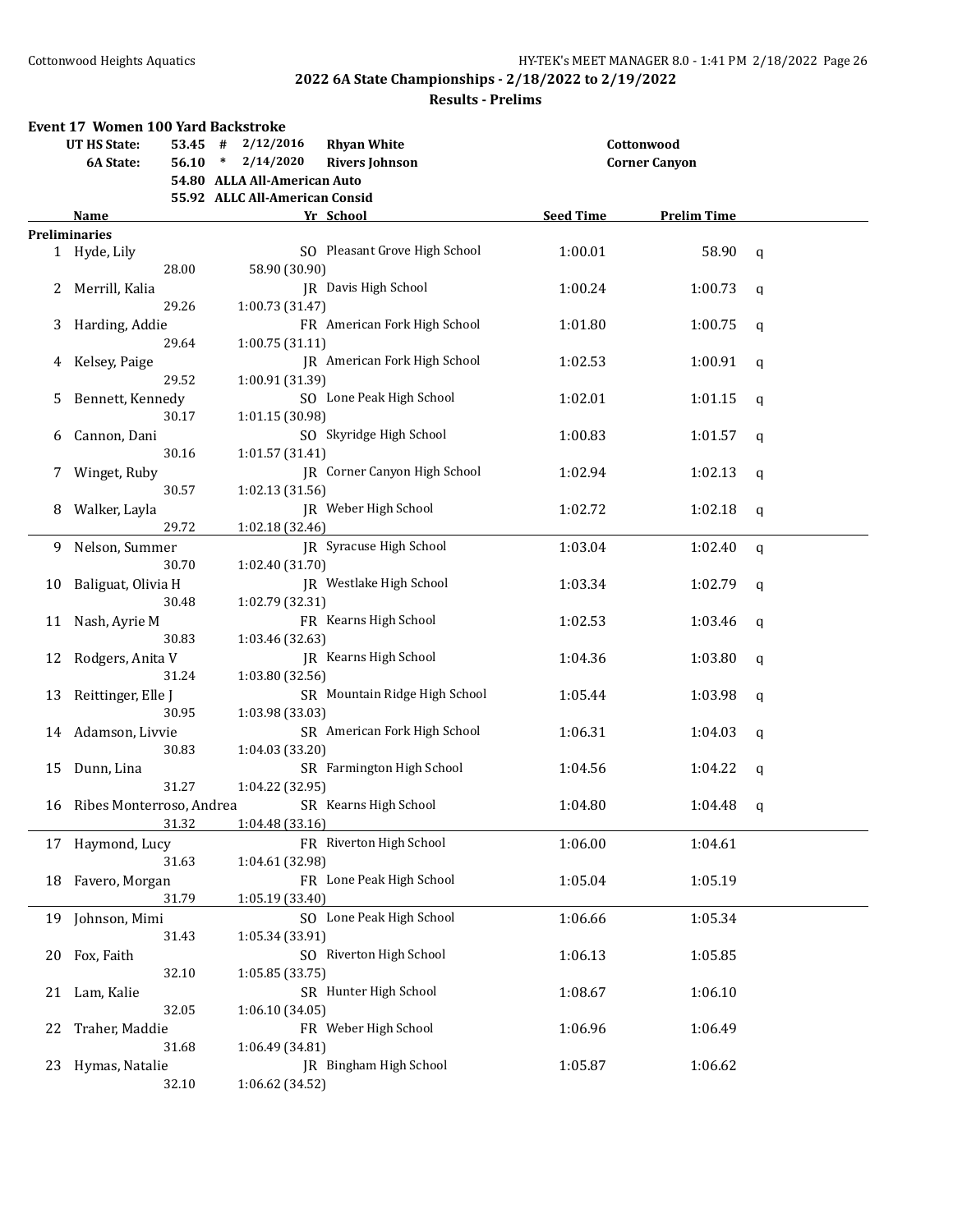#### **Results - Prelims**

## **Preliminaries ... (Event 17 Women 100 Yard Backstroke)**

|    | <b>Name</b>                          | Yr School                                                 | <b>Seed Time</b> | <b>Prelim Time</b> |              |
|----|--------------------------------------|-----------------------------------------------------------|------------------|--------------------|--------------|
|    | 24 Christensen, Sienna<br>32.34      | SR Bingham High School<br>1:07.30 (34.96)                 | 1:06.37          | 1:07.30            |              |
| 25 | Ming, Peyton E                       | SR Herriman High School                                   | 1:07.30          | 1:07.68            |              |
| 26 | 32.43<br>Douglas, Claire C           | 1:07.68 (35.25)<br>JR Fremont High School                 | 1:08.89          | 1:07.87            |              |
| 27 | 32.70<br>Johnson, Madison            | 1:07.87 (35.17)<br>JR Skyridge High School                | 1:07.70          | 1:07.91            |              |
|    | 32.56<br>28 Hatch, Kelly<br>32.74    | 1:07.91 (35.35)<br>SR Clearfield High School              | 1:07.13          | 1:07.99            |              |
| 29 | Gordon, Sierra<br>33.74              | 1:07.99 (35.25)<br>SR West High School<br>1:09.40 (35.66) | 1:08.58          | 1:09.40            |              |
| 30 | Lauder, Mckay A<br>33.57             | JR Westlake High School<br>1:09.92 (36.35)                | 1:06.38          | 1:09.92            |              |
| 31 | Tiffner, Susan G<br>34.68            | FR Fremont High School<br>1:11.82 (37.14)                 | 1:07.80          | 1:11.82            |              |
|    | Wekluk, Anna<br>Declared false start | SR Mountain Ridge High School                             | 59.49            | <b>DFS</b>         |              |
|    | Event 18 Men 100 Yard Backstroke     |                                                           |                  |                    |              |
|    | UT HS State:                         | $48.71$ # $2/15/2020$<br><b>Ryan J Garstang</b>           | <b>Olympus</b>   |                    |              |
|    | 6A State:                            | 48.25 * 2/15/2020<br><b>Jordan R Tiffany</b>              |                  | <b>Lone Peak</b>   |              |
|    |                                      | 49.38 ALLA All-American Auto                              |                  |                    |              |
|    |                                      | 50.37 ALLC All-American Consid                            |                  |                    |              |
|    | Name                                 | Yr School                                                 | <b>Seed Time</b> | <b>Prelim Time</b> |              |
|    | <b>Preliminaries</b>                 |                                                           |                  |                    |              |
|    | 1 Nunez-lanza, Angel A<br>24.66      | SR Hunter High School<br>51.60 (26.94)                    | 52.22            | 51.60              | q            |
| 2  | Page, Kanyon<br>25.23                | SR Syracuse High School<br>51.69 (26.46)                  | 53.50            | 51.69              | q            |
| 3  | Stowers, Spencer<br>25.54            | JR Skyridge High School<br>52.42 (26.88)                  | 53.20            | 52.42              | q            |
| 4  | Blackwood, Brandyn N<br>25.87        | JR Westlake High School<br>52.78 (26.91)                  | 53.14            | 52.78              | q            |
| 5  | Miller, Davis<br>26.46               | SO American Fork High School<br>53.96 (27.50)             | 54.72            | 53.96              | q            |
| 6  | Contreras, Domingo<br>27.10          | SR West High School<br>54.93 (27.83)                      | 54.24            | 54.93              | q            |
|    | Simons, Bryton<br>27.28              | SR Mountain Ridge High School<br>55.65 (28.37)            | 55.62            | 55.65              | q            |
| 8  | Burr, Lincoln<br>27.24               | SO Skyridge High School<br>55.66 (28.42)                  | 55.97            | 55.66              | q            |
| 9  | Hill, Cooper C<br>27.72              | JR Fremont High School<br>56.76 (29.04)                   | 58.37            | 56.76              | $\mathsf{q}$ |
| 10 | Bennett, Neil<br>27.67               | JR Bingham High School<br>56.98 (29.31)                   | 56.11            | 56.98              | q            |
| 11 | Moes, Drew C<br>27.87                | SO Herriman High School<br>57.58 (29.71)                  | 58.59            | 57.58              | q            |
| 12 | James, Truman<br>28.17               | FR American Fork High School<br>57.99 (29.82)             | 58.51            | 57.99              | q            |
| 13 | Smith, Brandon<br>28.31              | JR Corner Canyon High School<br>58.05 (29.74)             | 58.99            | 58.05              | q            |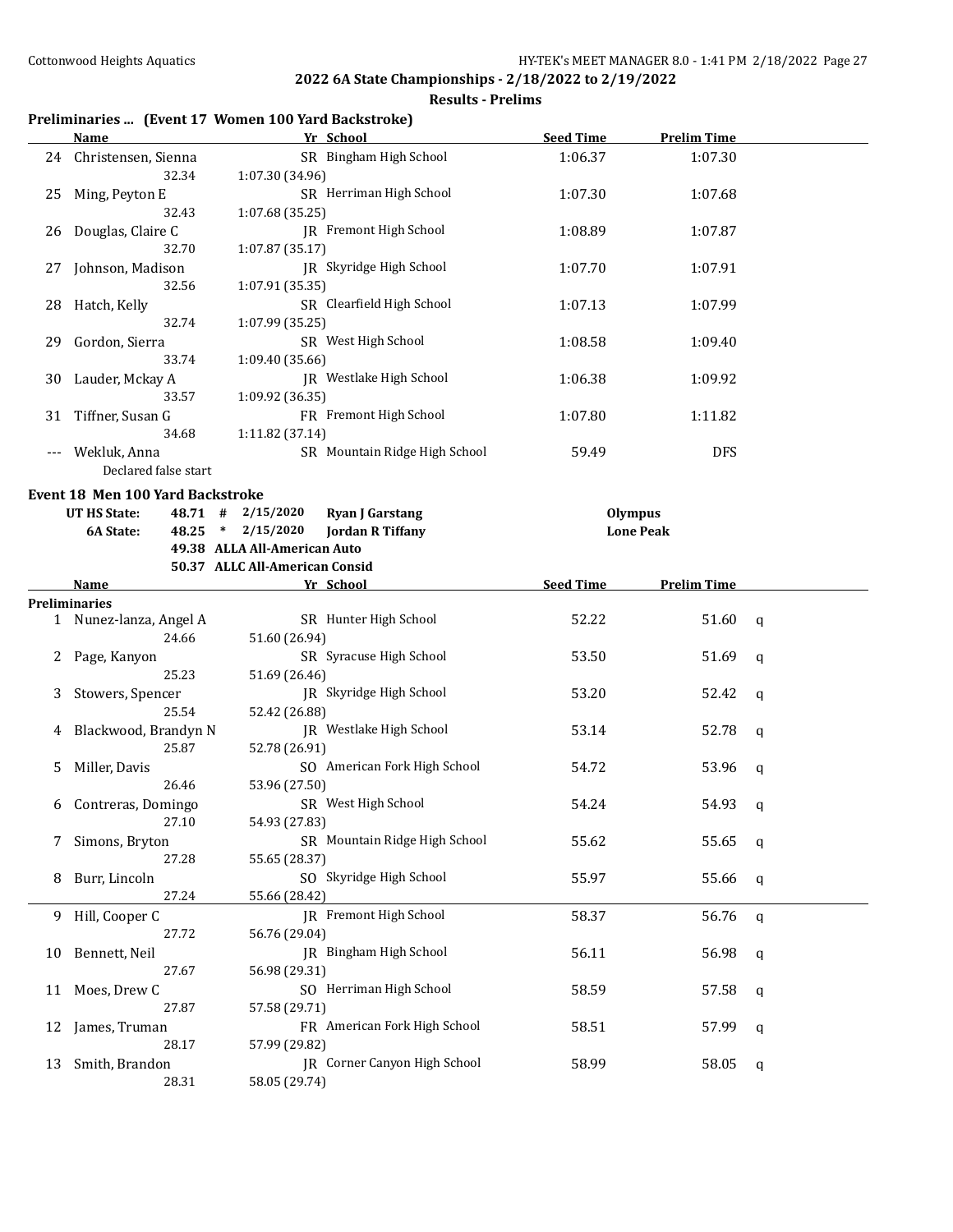|    |                                       | Preliminaries  (Event 18 Men 100 Yard Backstroke) |                                          |                    |   |
|----|---------------------------------------|---------------------------------------------------|------------------------------------------|--------------------|---|
|    | Name                                  | Yr School                                         | <b>Seed Time</b>                         | <b>Prelim Time</b> |   |
|    | 14 Biesinger, Frederick<br>28.13      | SO Kearns High School<br>58.88 (30.75)            | 59.06                                    | 58.88              | q |
|    | 15 Brown, Taylor<br>28.94             | JR Skyridge High School<br>58.94 (30.00)          | 58.62                                    | 58.94              | q |
| 16 | Burton, Collin<br>28.17               | JR Syracuse High School<br>59.08 (30.91)          | 58.58                                    | 59.08              | q |
|    | 17 Nydegger, Ki<br>28.41              | SR Pleasant Grove High School<br>59.11 (30.70)    | 59.11                                    | 59.11              |   |
| 18 | Bradley, Paden<br>28.96               | SR Bingham High School<br>59.36 (30.40)           | 1:00.52                                  | 59.36              |   |
| 19 | Smith, Makai<br>29.53                 | FR Lone Peak High School<br>59.39 (29.86)         | 1:00.10                                  | 59.39              |   |
| 20 | Luckham, Marco<br>29.72               | SO Layton High School<br>59.70 (29.98)            | 1:00.57                                  | 59.70              |   |
| 21 | Favero, Scott<br>28.52                | JR Lone Peak High School<br>1:00.06 (31.54)       | 59.38                                    | 1:00.06            |   |
| 22 | Clinton, Nash<br>29.11                | FR American Fork High School<br>1:00.42 (31.31)   | 1:01.20                                  | 1:00.42            |   |
| 23 | Contreras, Rico<br>29.23              | SR West High School<br>1:00.56 (31.33)            | 1:00.20                                  | 1:00.56            |   |
|    | 24 Harris, Caden N<br>29.39           | SR Fremont High School<br>1:00.71 (31.32)         | 1:01.57                                  | 1:00.71            |   |
| 25 | Johnson, Tate<br>29.63                | FR Lone Peak High School<br>1:01.17 (31.54)       | 1:02.34                                  | 1:01.17            |   |
| 26 | Gerton, Kai<br>29.86                  | SO West High School<br>1:01.38 (31.52)            | 1:01.66                                  | 1:01.38            |   |
| 27 | Nielsen, Andy<br>29.92                | JR Davis High School<br>1:01.70 (31.78)           | 1:00.84                                  | 1:01.70            |   |
| 28 | Buckley, Braxton<br>30.09             | SO Riverton High School<br>1:01.84 (31.75)        | 1:01.86                                  | 1:01.84            |   |
| 29 | Falabella, Luca<br>30.38              | FR Pleasant Grove High School<br>1:02.79 (32.41)  | 1:01.73                                  | 1:02.79            |   |
| 30 | Walters, Ayden<br>30.61               | SO Cyprus High School<br>1:03.01 (32.40)          | 1:02.57                                  | 1:03.01            |   |
|    | 31 Price, Sam<br>31.31                | SO Syracuse High School<br>1:03.59 (32.28)        | 1:02.04                                  | 1:03.59            |   |
|    | Milner, Ryan<br>False start           | JR Pleasant Grove High School                     | 58.79                                    | DQ 57.63           |   |
|    | 26.67                                 | DQ 57.63 (30.96)                                  |                                          |                    |   |
|    | Event 19 Women 100 Yard Breaststroke  |                                                   |                                          |                    |   |
|    | <b>UT HS State:</b><br>$1:02.09$ #    | 1/25/2020<br><b>Haley Altman</b>                  |                                          | Wasatch            |   |
|    | 1:03.01<br>6A State:                  | 2/9/2019<br>$\ast$<br><b>Lily Plaudis</b>         |                                          | <b>Kearns</b>      |   |
|    |                                       | 1:02.58 ALLA All-American Auto                    |                                          |                    |   |
|    |                                       | 1:03.80 ALLC All-American Consid                  |                                          |                    |   |
|    | Name<br><b>Preliminaries</b>          | Yr School                                         | <b>Seed Time</b>                         | <b>Prelim Time</b> |   |
|    | 1 Rich, Chalisse<br>$r: +0.72$ 30.78  | 1:07.79 (37.01)                                   | JR Mountain Ridge High School<br>1:09.76 | 1:07.79            | q |
| 2. | Anderson, Eideann<br>$r: +0.73$ 32.06 | SO American Fork High School<br>1:08.11 (36.05)   | 1:09.34                                  | 1:08.11            | q |
| 3  | Clegg, Ava<br>$r: +0.71$ 32.40        | SO Lone Peak High School<br>1:09.32 (36.92)       | 1:09.14                                  | 1:09.32            | q |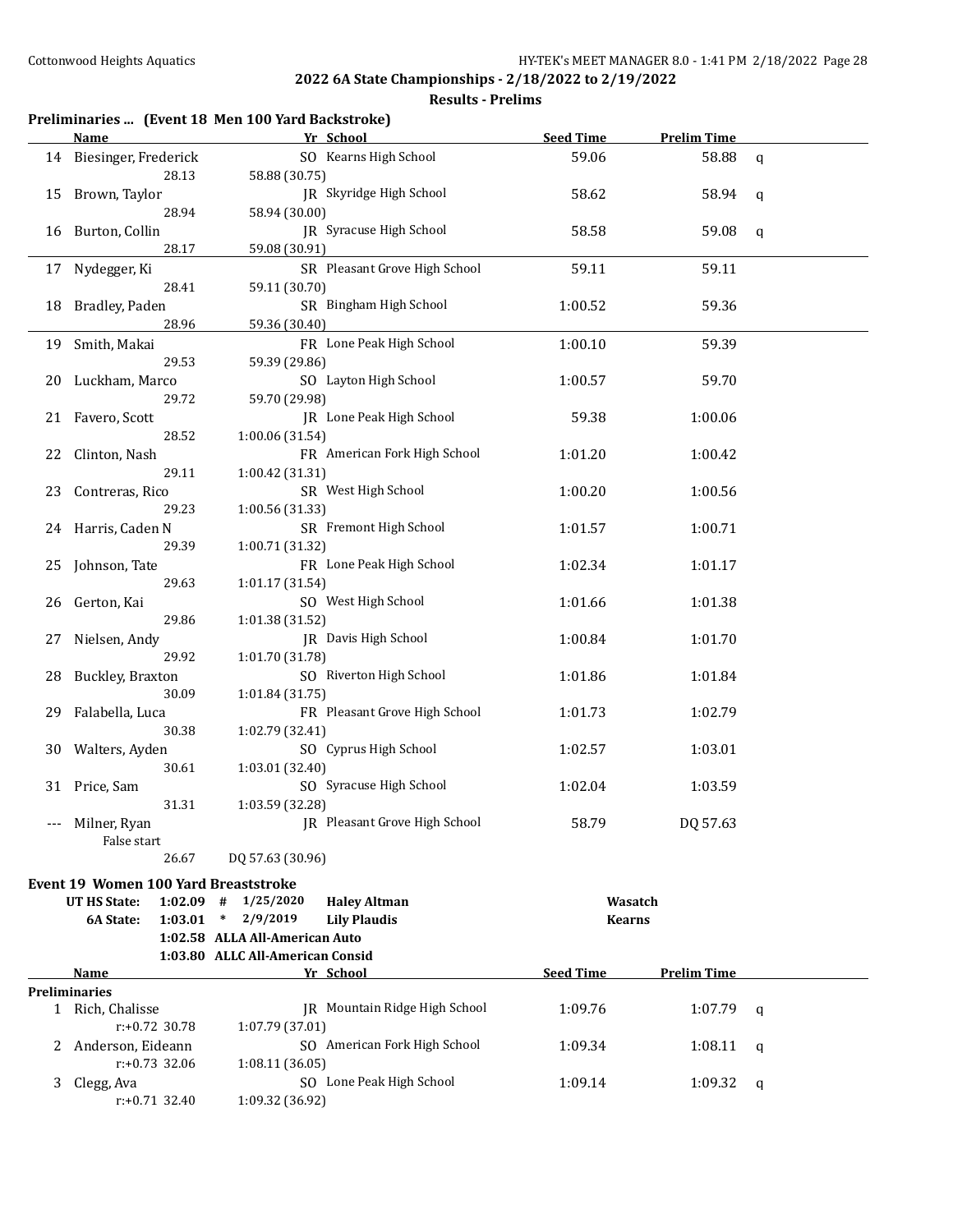#### **Results - Prelims**

## **Preliminaries ... (Event 19 Women 100 Yard Breaststroke)**

|     | <u>Name</u>                         | Yr School                                               | <b>Seed Time</b> | <b>Prelim Time</b> |             |
|-----|-------------------------------------|---------------------------------------------------------|------------------|--------------------|-------------|
| 4   | Roberts, Angela F                   | JR West High School                                     | 1:10.54          | 1:09.49            | $\mathbf q$ |
|     | $r: +0.76$ 32.47                    | 1:09.49 (37.02)                                         |                  |                    |             |
| 5   | Clark, Anya                         | SO Skyridge High School                                 | 1:11.02          | 1:10.19            | q           |
|     | 33.42                               | 1:10.19 (36.77)                                         |                  |                    |             |
| 6   | Hall, Lauryn                        | SR Davis High School                                    | 1:10.15          | 1:10.55            | q           |
|     | $r: +0.59$ 32.61                    | 1:10.55 (37.94)                                         |                  |                    |             |
| 7   | Thomas, Alisha                      | SO Lone Peak High School                                | 1:13.66          | 1:11.81            | q           |
|     | r:+0.79 33.68                       | 1:11.81 (38.13)                                         |                  |                    |             |
| 8   | Visser, Marissa J                   | JR Copper Hills High School                             | 1:12.62          | 1:11.92            | q           |
|     | r:+0.71 33.89                       | 1:11.92 (38.03)                                         |                  |                    |             |
| 9   | Leeper, McKella A                   | SR Herriman High School                                 | 1:12.23          | 1:12.21            | $\mathbf q$ |
|     | r:+0.78 33.37                       | 1:12.21 (38.84)                                         |                  |                    |             |
| 10  | Egbert, Dylan                       | SO Lone Peak High School                                | 1:12.73          | 1:12.38            | q           |
|     | $r: +0.73$ 34.04                    | 1:12.38 (38.34)                                         |                  |                    |             |
| 11  | Cragun, Macie                       | JR Davis High School                                    | 1:14.65          | 1:12.84            | q           |
|     | $r: +0.74$ 34.58                    | 1:12.84 (38.26)                                         |                  |                    |             |
| 12  | Clegg, Shelby                       | SO American Fork High School                            | 1:13.64          | 1:13.46            | q           |
|     | r:+0.85 34.94                       | 1:13.46 (38.52)                                         |                  |                    |             |
| 13  | Petty, Paige                        | JR Lone Peak High School                                | 1:13.07          | 1:14.04            | q           |
|     | $r: +0.67$ 34.08                    | 1:14.04 (39.96)                                         |                  |                    |             |
|     | 14 Whipple, Ashtyn                  | SR Bingham High School                                  | 1:13.46          | 1:14.88            | q           |
|     | r:+0.70 34.62                       | 1:14.88 (40.26)                                         |                  |                    |             |
| 15  | Johnson, Hanah                      | SR Cyprus High School                                   | 1:13.92          | 1:14.90            | q           |
|     | r:+0.66 34.83                       | 1:14.90 (40.07)                                         |                  |                    |             |
| 16  | Akins, Rosemary                     | SO Corner Canyon High School                            | 1:19.62          | 1:16.49            | q           |
|     | $r: +0.71$ 35.91                    | 1:16.49 (40.58)                                         |                  |                    |             |
| 17  | Burton, Maddie                      | SR Riverton High School                                 | 1:16.52          | 1:17.10            |             |
|     | r:+0.74 35.66                       | 1:17.10 (41.44)                                         |                  |                    |             |
| 18  | Fullmer, Madison                    | SR Cyprus High School                                   | 1:16.71          | 1:17.11            |             |
|     | r:+0.82 35.83                       | 1:17.11 (41.28)                                         |                  |                    |             |
|     | 19 Huot, Ally                       | SR Syracuse High School                                 | 1:19.24          | 1:17.39            |             |
|     | $r: +0.73$ 36.38                    | 1:17.39 (41.01)                                         |                  |                    |             |
| 20  | Diaz, Annika                        | SR Weber High School                                    | 1:18.59          | 1:17.78            |             |
|     | $r: +0.73$ 36.48                    | 1:17.78 (41.30)                                         |                  |                    |             |
|     | 21 Cook, McKenzie                   | SO Pleasant Grove High School                           | 1:18.17          | 1:18.13            |             |
|     | $r: +0.65$ 36.60                    | 1:18.13(41.53)                                          |                  |                    |             |
|     | *22 Shields, Hannah                 | SR American Fork High School                            | 1:17.11          | 1:18.15            |             |
|     | $r: +0.73$ 35.53                    | 1:18.15 (42.62)                                         |                  |                    |             |
|     | *22 Gillespie, Selina               | SO Clearfield High School                               | 1:18.75          | 1:18.15            |             |
|     | $r: +0.79$ 36.61                    | 1:18.15 (41.54)                                         |                  |                    |             |
|     | 24 Miyamoto, Carleen                | SR Clearfield High School                               | 1:19.15          | 1:18.46            |             |
|     | $r: +0.71$ 36.51                    | 1:18.46 (41.95)<br>SO Weber High School                 |                  |                    |             |
|     | 25 Nicholson, Mallory               |                                                         | 1:17.41          | 1:18.73            |             |
|     | r:+0.66 37.27                       | 1:18.73 (41.46)                                         |                  |                    |             |
|     | 26 Harris, Baylie                   | SR Layton High School                                   | 1:15.40          | 1:18.81            |             |
|     | $r: +0.77$ 36.81<br>Bilic, Marwah J | 1:18.81 (42.00)<br><b>IR</b> Mountain Ridge High School |                  |                    |             |
| 27  | $r: +0.67$ 36.52                    | 1:18.82 (42.30)                                         | 1:18.69          | 1:18.82            |             |
| 28  | Matthews, Jayde                     | JR Skyridge High School                                 | 1:16.14          | 1:18.90            |             |
|     | $r: +0.65$ 36.99                    | 1:18.90 (41.91)                                         |                  |                    |             |
| 29. | Bishop, Paige                       | <b>IR</b> Pleasant Grove High School                    | 1:19.10          | 1:19.95            |             |
|     | $r: +0.76$ 37.49                    | 1:19.95 (42.46)                                         |                  |                    |             |
|     |                                     |                                                         |                  |                    |             |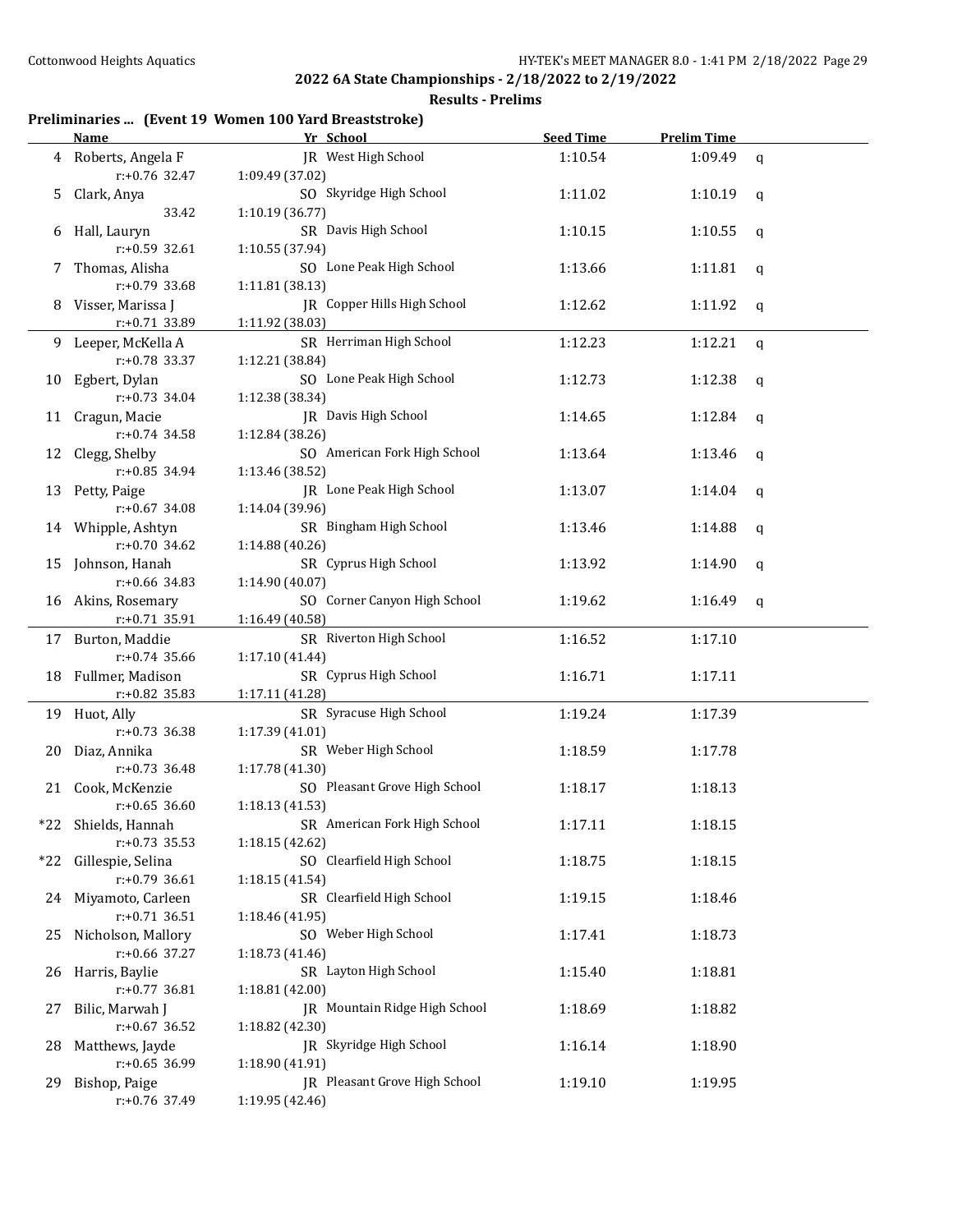|    | Preliminaries  (Event 19 Women 100 Yard Breaststroke)<br>Name |                                | Yr School                        | <b>Seed Time</b> | <b>Prelim Time</b> |              |
|----|---------------------------------------------------------------|--------------------------------|----------------------------------|------------------|--------------------|--------------|
|    | 30 Hansen, Madison<br>$r: +0.75$ 38.41                        | 1:20.07 (41.66)                | IR Clearfield High School        | 1:16.21          | 1:20.07            |              |
|    | 31 LaRocco, Brittany A                                        |                                | JR Copper Hills High School      | 1:18.90          | 1:20.37            |              |
|    | $r: +0.64$ 37.36                                              | 1:20.37 (43.01)                |                                  |                  |                    |              |
| 32 | Ellison, Kaycee                                               |                                | SR Bingham High School           | 1:19.71          | 1:20.97            |              |
|    | $r: +0.76$ 36.96                                              | 1:20.97 (44.01)                |                                  |                  |                    |              |
|    | <b>Event 20 Men 100 Yard Breaststroke</b>                     |                                |                                  |                  |                    |              |
|    | <b>UT HS State:</b>                                           | $55.60$ # $2/20/2021$          | <b>Alexander J Turney</b>        | <b>Olympus</b>   |                    |              |
|    | 6A State:                                                     | 56.34 * 1/6/2021               | <b>Tanner Nelson</b>             | <b>Bingham</b>   |                    |              |
|    |                                                               | 55.84 ALLA All-American Auto   |                                  |                  |                    |              |
|    |                                                               | 56.98 ALLC All-American Consid |                                  |                  |                    |              |
|    | Name                                                          |                                | Yr School                        | <b>Seed Time</b> | <b>Prelim Time</b> |              |
|    | <b>Preliminaries</b><br>1 Biesinger, Joseph P                 |                                | SR Kearns High School            | 59.69            | 58.34              | q            |
|    | r:+0.61 27.48                                                 | 58.34 (30.86)                  |                                  |                  |                    |              |
| 2  | Wesemann, Sohnnie                                             |                                | SR Cyprus High School            | 59.28            | 59.35              | $\mathsf{q}$ |
|    | $r: +0.67$ 28.06                                              | 59.35 (31.29)                  |                                  |                  |                    |              |
| 3  | Draxler, Mason                                                |                                | <b>IR</b> Farmington High School | 1:02.29          | 1:01.09            | q            |
|    | r:+0.76 28.29                                                 | 1:01.09 (32.80)                |                                  |                  |                    |              |
| 4  | Ogden, Wade                                                   |                                | SO Skyridge High School          | 1:02.70          | 1:01.26            | q            |
|    | r:+0.68 29.05                                                 | 1:01.26 (32.21)                |                                  |                  |                    |              |
| 5. | Christenot, Roman                                             |                                | SR Kearns High School            | 1:03.76          | 1:02.52            | q            |
|    | $r: +0.73$ 29.14                                              | 1:02.52 (33.38)                |                                  |                  |                    |              |
| 6  | Davenport, Isaac                                              |                                | JR Weber High School             | 1:03.43          | 1:03.05            | $\mathbf q$  |
|    | $r: +0.71$ 29.55                                              | 1:03.05 (33.50)                |                                  |                  |                    |              |
| 7. | Spencer, Konnor                                               |                                | SO Corner Canyon High School     | 1:05.05          | 1:03.49            | q            |
|    | $r: +0.66$ 29.96                                              | 1:03.49 (33.53)                |                                  |                  |                    |              |
| 8  | Eberly, Benjamin                                              |                                | SO Taylorsville High School      | 1:04.40          | 1:03.53            | q            |
|    | $r: +0.75$ 30.03                                              | 1:03.53 (33.50)                |                                  |                  |                    |              |
| 9. | Edwards, Nick                                                 |                                | SR American Fork High School     | 1:04.67          | 1:04.09            | $\mathbf q$  |
|    | $r: +0.67$ 30.18                                              | 1:04.09 (33.91)                |                                  |                  |                    |              |
| 10 | Johnson, Kaleb S                                              |                                | JR Hunter High School            | 1:06.02          | 1:04.65            | q            |
|    | $r: +0.74$ 29.97                                              | 1:04.65 (34.68)                |                                  |                  |                    |              |
|    | 11 Rock, Tyler E<br>$r: +0.71$ 30.40                          |                                | <b>IR</b> Bingham High School    | 1:04.44          | 1:04.68            | q            |
|    | 12 Long, Carter                                               | 1:04.68 (34.28)                | SO Lone Peak High School         | 1:05.21          |                    |              |
|    | $r: +0.82$ 30.73                                              | 1:04.73 (34.00)                |                                  |                  | 1:04.73            | q            |
| 13 | Skeen, Tyler                                                  |                                | SR West High School              | 1:04.60          | 1:04.74            | q            |
|    | $r: +0.72$ 30.11                                              | 1:04.74 (34.63)                |                                  |                  |                    |              |
| 14 | Smith, Austin                                                 |                                | SO Pleasant Grove High School    | 1:07.21          | 1:04.78            | q            |
|    | r:+0.68 30.49                                                 | 1:04.78 (34.29)                |                                  |                  |                    |              |
| 15 | Barlow, Jaxon                                                 |                                | SR Corner Canyon High School     | 1:04.63          | 1:04.96            | q            |
|    | r:+0.75 29.98                                                 | 1:04.96 (34.98)                |                                  |                  |                    |              |
| 16 | Atnip, Andrew T                                               |                                | SR Mountain Ridge High School    | 1:05.80          | 1:05.04            | q            |
|    | $r: +0.68$ 30.42                                              | 1:05.04 (34.62)                |                                  |                  |                    |              |
| 17 | Morgan, Adam                                                  |                                | JR Roy High School               | 1:06.62          | 1:05.90            |              |
|    | r:+0.76 31.18                                                 | 1:05.90 (34.72)                |                                  |                  |                    |              |
| 18 | Janzen, Andrew                                                |                                | JR Riverton High School          | 1:05.86          | 1:06.02            |              |
|    | r:+0.69 31.28                                                 | 1:06.02 (34.74)                |                                  |                  |                    |              |
| 19 | Garces, Jacob                                                 |                                | JR American Fork High School     | 1:06.30          | 1:06.04            |              |
|    | r:+0.72 30.64                                                 | 1:06.04 (35.40)                |                                  |                  |                    |              |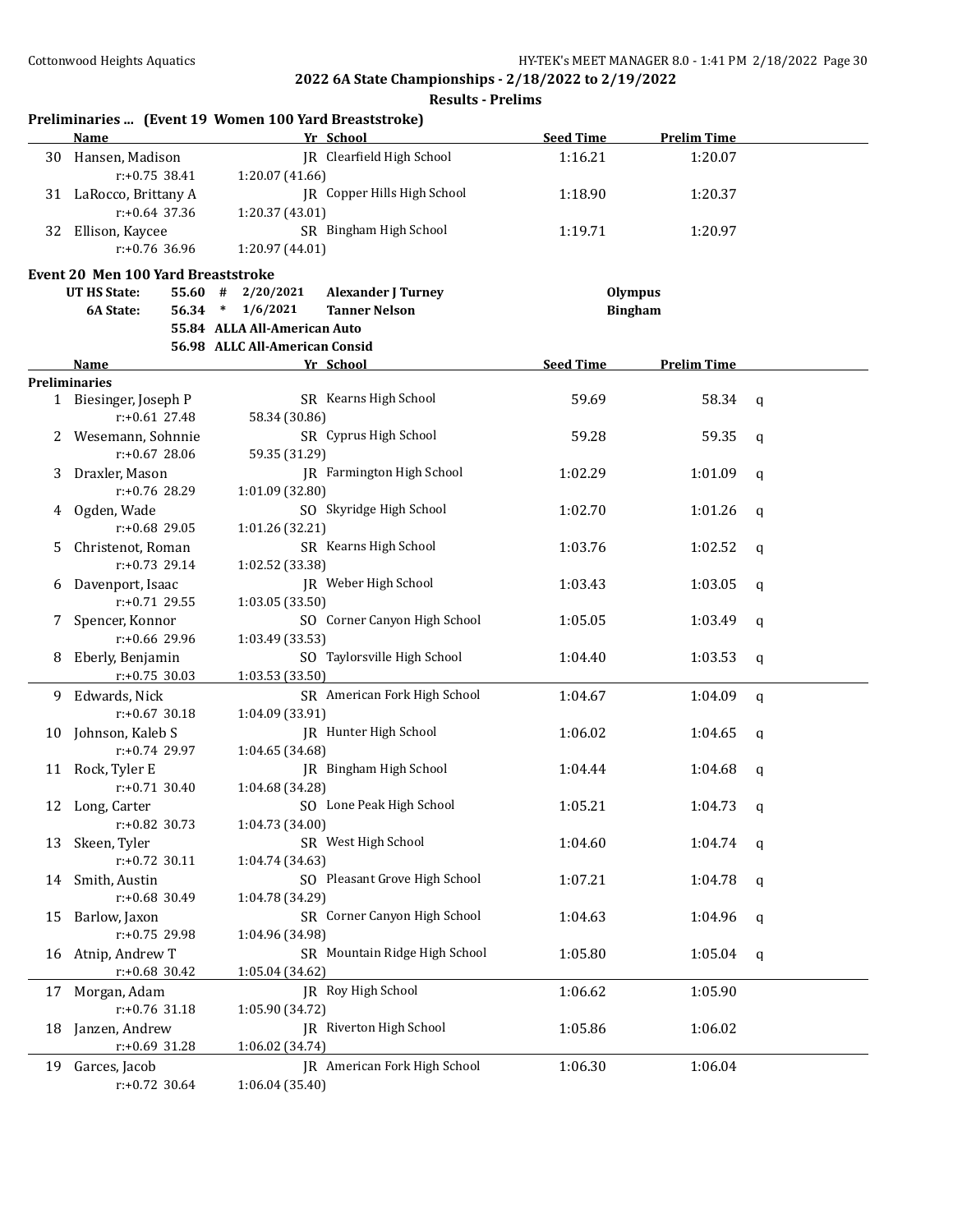#### **Results - Prelims**

### **Preliminaries ... (Event 20 Men 100 Yard Breaststroke)**

|    | Name                                             |                                  | Yr School                                      | <b>Seed Time</b>                                              | <b>Prelim Time</b>             |
|----|--------------------------------------------------|----------------------------------|------------------------------------------------|---------------------------------------------------------------|--------------------------------|
| 20 | Sparrow, Ayden                                   |                                  | SR Layton High School                          | 1:08.14                                                       | 1:06.29                        |
|    | $r: +0.69$ 30.34                                 | 1:06.29 (35.95)                  |                                                |                                                               |                                |
|    | 21 Finlayson, Kaiden                             |                                  | SR Pleasant Grove High School                  | 1:07.94                                                       | 1:06.35                        |
|    | r:+0.68 31.09                                    | 1:06.35 (35.26)                  |                                                |                                                               |                                |
| 22 | Wayman, Noah                                     |                                  | FR Weber High School                           | 1:07.67                                                       | 1:06.74                        |
|    | $r: +0.62$ 30.77                                 | 1:06.74 (35.97)                  |                                                |                                                               |                                |
| 23 | Miller, Connor R                                 |                                  | JR Herriman High School                        | 1:05.08                                                       | 1:06.94                        |
|    | r:+0.70 31.20                                    | 1:06.94 (35.74)                  |                                                |                                                               |                                |
| 24 | Collins, Steven                                  |                                  | SO Copper Hills High School                    | 1:07.64                                                       | 1:07.06                        |
|    | $r: +0.72$ 32.43                                 | 1:07.06 (34.63)                  |                                                |                                                               |                                |
| 25 | Poulson, Sam                                     |                                  | FR Pleasant Grove High School                  | 1:08.12                                                       | 1:07.46                        |
|    | r:+0.70 31.48                                    | 1:07.46 (35.98)                  |                                                |                                                               |                                |
|    | 26 Frandsen, Ethan                               |                                  | JR Davis High School                           | 1:07.43                                                       | 1:07.73                        |
|    | $r: +0.71$ 31.60                                 | 1:07.73 (36.13)                  |                                                |                                                               |                                |
| 27 | Price, Sam                                       |                                  | SO Syracuse High School                        | 1:07.93                                                       | 1:07.74                        |
|    | r:+0.71 31.86                                    | 1:07.74 (35.88)                  |                                                |                                                               |                                |
| 28 | Iverson, Matt                                    |                                  | SR Davis High School                           | 1:06.07                                                       | 1:07.85                        |
|    | $r: +0.67$ 31.67                                 | 1:07.85 (36.18)                  |                                                |                                                               |                                |
| 29 | Torgerson, Skylar T                              |                                  | JR Westlake High School                        | 1:08.20                                                       | 1:07.87                        |
|    | $r: +0.72$ 31.56                                 | 1:07.87 (36.31)                  |                                                |                                                               |                                |
| 30 | Morrison, Tanner                                 |                                  | SR Riverton High School                        | 1:08.13                                                       | 1:09.17                        |
|    | r:+0.72 32.49                                    | 1:09.17 (36.68)                  |                                                |                                                               |                                |
|    | 31 Wangemann, Hayden L                           |                                  | FR Farmington High School                      | 1:08.80                                                       | 1:09.83                        |
|    | r:+0.75 31.90                                    | 1:09.83 (37.93)                  |                                                |                                                               |                                |
| 32 | Biesinger, Frederick                             |                                  | SO Kearns High School                          | 1:08.44                                                       | 1:10.66                        |
|    | r:+0.70 32.46                                    | 1:10.66 (38.20)                  |                                                |                                                               |                                |
|    | Event 21 Women 400 Yard Freestyle Relay          |                                  |                                                |                                                               |                                |
|    | UT HS State:<br>$3:32.07$ #                      | 2/11/2005                        | <b>Kearns High School</b>                      | Kearn                                                         |                                |
|    |                                                  |                                  | N. Edge, M. Raby, T. Huff, J. Fredsall         |                                                               |                                |
|    | 6A State:<br>3:40.28<br>$\ast$                   | 2/20/2021                        | <b>American Fork High School</b>               | <b>AFHS</b>                                                   |                                |
|    |                                                  |                                  | P Kelsey, M Okelberry, A Hill, T Thomas        |                                                               |                                |
|    |                                                  | 3:27.65 ALLA All-American Auto   |                                                |                                                               |                                |
|    |                                                  | 3:31.02 ALLC All-American Consid |                                                |                                                               |                                |
|    | <b>Team</b>                                      |                                  | Relay                                          | <b>Seed Time</b>                                              | <b>Prelim Time</b>             |
|    | <b>Preliminaries</b>                             |                                  |                                                |                                                               |                                |
|    | 1 Lone Peak High School<br>1) Tiffany, Haylee SO |                                  |                                                | 3:40.16<br>3) r:+0.26 Brewer, Emme SO                         | $3:38.65*$ q                   |
|    | $r: +0.82$ 26.23                                 | 54.61 (54.61)                    | 2) r:+0.11 Wilson, Grace FR<br>1:20.70 (26.09) | 1:50.17 (55.56)                                               | 4) r:+0.42 Bennett, Taylor FR  |
|    | 2:16.46 (26.29)                                  | 2:45.42 (55.25)                  | 3:11.20 (25.78)                                | 3:38.65 (53.23)                                               |                                |
|    | 2 West High School                               |                                  |                                                | 3:46.57                                                       | 3:46.18<br>$\mathbf{q}$        |
|    | 1) Cooper, Caroline JR                           |                                  |                                                | 2) r:+0.72 Brennan, Madeleine SR 3) r:+0.57 Johnson, Molly SO | 4) r:+0.70 Fa, Ofa FR          |
|    | $r: +0.71$ 27.20                                 | 56.42 (56.42)                    | 1:22.76 (26.34)                                | 1:51.59 (55.17)                                               |                                |
|    | 2:19.66 (28.07)                                  | 2:49.87 (58.28)                  | 3:16.73 (26.86)                                | 3:46.18 (56.31)                                               |                                |
| 3  | Skyridge High School                             |                                  |                                                | 3:50.35                                                       | 3:46.85<br>$\mathbf q$         |
|    | 1) Cannon, Dani SO                               |                                  | 2) r:+0.31 Pollmann, Kate JR                   | 3) r:+0.19 Willits, Kaira JR                                  | 4) r:+0.32 Andrist, Katelyn SR |
|    | r:+0.58 26.07                                    | 54.04 (54.04)                    | 1:21.11 (27.07)                                | 1:51.83 (57.79)                                               |                                |
|    | 2:20.21 (28.38)                                  | 2:52.14 (1:00.31)                | 3:18.39(26.25)                                 | 3:46.85 (54.71)                                               |                                |
|    | 4 Pleasant Grove High School                     |                                  |                                                | 3:53.64                                                       | 3:53.61<br>$\mathsf{q}$        |
|    | 1) Scoville, Sophie FR                           |                                  | 2) r:+0.29 Hancock, Camry SO                   | 3) r:+0.36 Smith, Eden JR                                     | 4) r:+0.02 Hyde, Lily SO       |
|    | r:+0.73 27.40                                    | 57.47 (57.47)                    | 1:25.20 (27.73)                                | 1:57.06 (59.59)                                               |                                |
|    | 2:24.89 (27.83)                                  | 2:57.41 (1:00.35)                | 3:23.89 (26.48)                                | 3:53.61 (56.20)                                               |                                |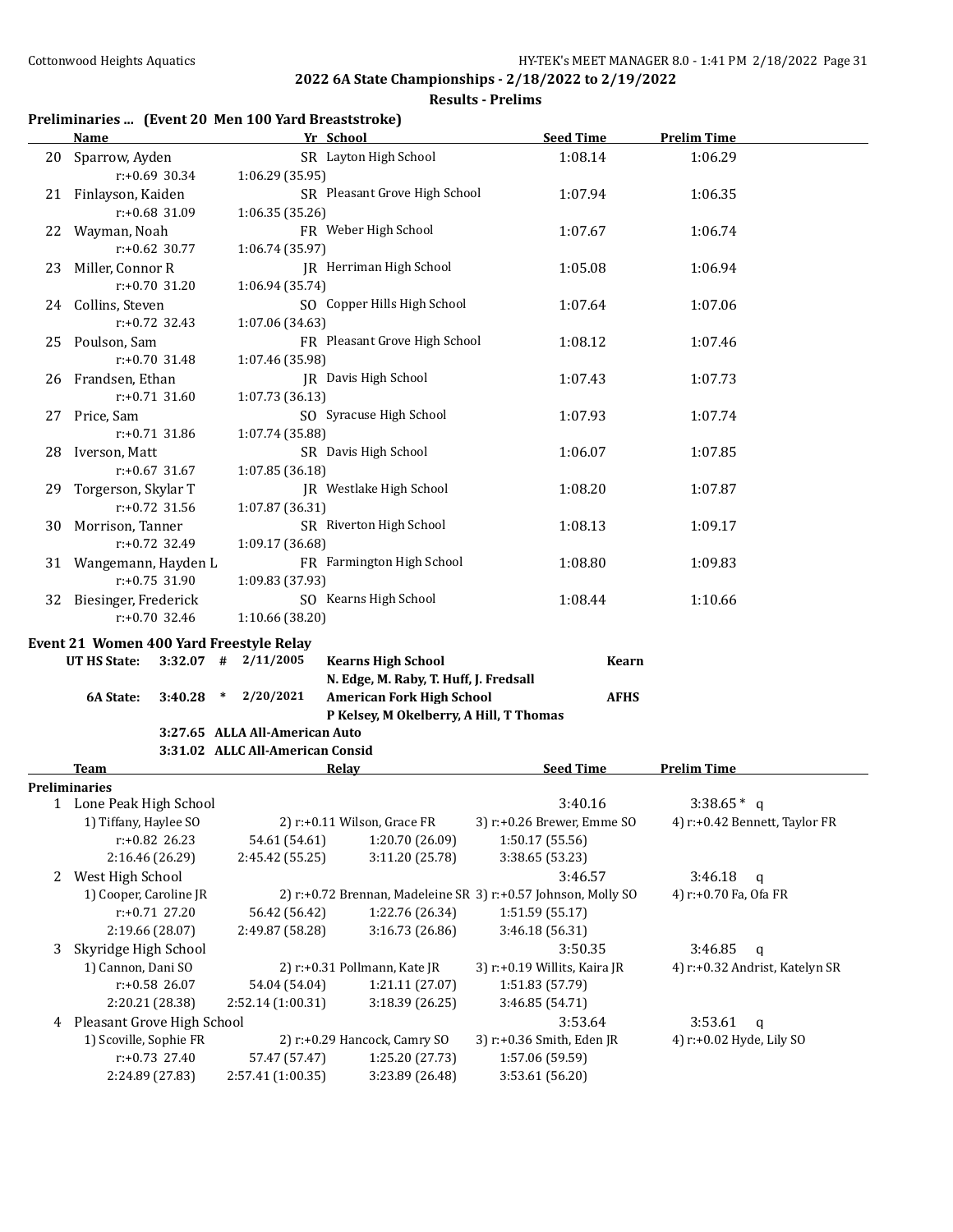|    | Preliminaries  (Event 21 Women 400 Yard Freestyle Relay)<br>Team | Relay                                |                                                 | <b>Seed Time</b>                                                | <b>Prelim Time</b>                         |
|----|------------------------------------------------------------------|--------------------------------------|-------------------------------------------------|-----------------------------------------------------------------|--------------------------------------------|
| 5  | Layton High School                                               |                                      |                                                 | 3:53.00                                                         | 3:53.87<br>$\mathbf q$                     |
|    | 1) Hale, Micah SO                                                |                                      | 2) r:+0.50 Harris, Baylie SR                    | 3) r:+0.23 Peters, Cassidy JR                                   | 4) r:+0.31 Rasband, Chloe SO               |
|    | r:+0.73 28.04                                                    | 59.13 (59.13)                        | 1:15.20 (16.07)                                 | 1:59.74 (1:00.61)                                               |                                            |
|    | 2:27.53 (27.79)                                                  | 2:59.10 (59.36)                      | 3:25.60 (26.50)                                 | 3:53.87 (54.77)                                                 |                                            |
| 6  | Corner Canyon High School                                        |                                      |                                                 | 3:52.61                                                         | 3:54.17<br>$\mathbf q$                     |
|    | 1) Winget, Ruby JR                                               |                                      | 2) r:+0.37 Walker, Halle FR                     | 3) r:+0.30 Granger, Macie JR                                    | 4) r:+0.28 Afualo, Lily JR                 |
|    | $r: +0.75$ 28.13                                                 | 58.46 (58.46)                        | 1:26.22 (27.76)                                 | 1:57.58 (59.12)                                                 |                                            |
|    | 2:26.79 (29.21)                                                  | 2:58.27 (1:00.69)                    | 3:14.14 (15.87)                                 | 3:54.17 (55.90)                                                 |                                            |
| 7  | Copper Hills High School                                         |                                      |                                                 | 3:51.11                                                         | 3:56.37<br>$\mathbf q$                     |
|    | 1) Updike, Jade M SR                                             |                                      | 2) r:+0.12 Atherley, Bayli JR                   | 3) r:+0.32 Greenhalgh, Ashleigh SR4) r:+0.27 Riddle, Katelyn SR |                                            |
|    | $r: +0.68$ 27.15                                                 | 56.85 (56.85)                        | 1:24.58 (27.73)                                 | 1:55.80 (58.95)                                                 |                                            |
|    | 2:24.43 (28.63)                                                  | 2:57.59 (1:01.79)                    | 3:24.98 (27.39)                                 | 3:56.37 (58.78)                                                 |                                            |
| 8  | Bingham High School                                              |                                      |                                                 | 3:55.07                                                         | 3:58.18<br>$\mathbf q$                     |
|    | 1) Christensen, Sienna SR                                        |                                      | 2) r:+0.50 Anderson, Shaye JR                   | 3) r:+0.17 Hymas, Natalie JR                                    | 4) r:+0.40 Reidhead, Katelyn SR            |
|    | r:+0.73 29.08                                                    | 1:00.43(1:00.43)                     | 1:28.81 (28.38)                                 | 2:00.13 (59.70)                                                 |                                            |
|    | 2:28.18 (28.05)                                                  | 2:59.73 (59.60)                      | 3:26.89 (27.16)                                 | 3:58.18 (58.45)                                                 |                                            |
| 9  | Riverton High School                                             |                                      |                                                 | 3:59.55                                                         | 3:58.38<br>$\mathbf{q}$                    |
|    | 1) Watson, Kya SR                                                |                                      | 2) r:+0.49 Haymond, Lucy FR                     | 3) r:+0.30 Nordfelt, Ella FR                                    | 4) r:NRT Fox, Faith SO                     |
|    | $r: +0.66$ 27.57                                                 | 57.87 (57.87)                        | 1:26.40 (28.53)                                 | 1:57.80 (59.93)                                                 |                                            |
|    | 2:27.76 (29.96)                                                  | 2:58.89 (1:01.09)                    | 3:27.45 (28.56)                                 | 3:58.38 (59.49)                                                 |                                            |
|    | 10 Westlake High School                                          |                                      |                                                 | 3:58.63                                                         | 3:58.61<br>$\mathbf q$                     |
|    | 1) Lincoln, Elizabeth A JR                                       |                                      | 2) r:+0.26 Larsen, Hallie SO                    | 3) r:+0.33 Wheeler, Brianna SR                                  | 4) r:+0.11 Baliguat, Olivia JR             |
|    | r:+0.55 28.57                                                    | 1:00.94 (1:00.94)                    | 1:29.16 (28.22)                                 | 1:59.60 (58.66)                                                 |                                            |
|    | 2:27.88 (28.28)                                                  | 2:59.67 (1:00.07)                    | 3:19.29 (19.62)                                 | 3:58.61 (58.94)                                                 |                                            |
|    | 11 Kearns High School                                            |                                      |                                                 | 3:59.74                                                         | 4:02.84                                    |
|    | 1) Ribes Monterroso, Andrea SR 2) r:+0.39 Greene, Jenavee SO     |                                      |                                                 | 3) r:+0.36 Rodgers, Anita JR                                    | $\mathbf q$<br>4) r:+0.45 Plaudis, Ella SO |
|    | r:+0.76 29.45                                                    | 1:01.23 (1:01.23)                    | 1:30.19 (28.96)                                 | 2:01.92 (1:00.69)                                               |                                            |
|    | 2:30.56 (28.64)                                                  | 3:02.02 (1:00.10)                    | 3:30.14(28.12)                                  | 4:02.84 (1:00.82)                                               |                                            |
|    | 12 Fremont High School                                           |                                      |                                                 | 4:06.25                                                         | 4:02.97                                    |
|    | 1) Tiffner, Susan G FR                                           |                                      | 2) r:+0.23 Douglas, Claire JR                   | 3) r:+0.34 Webb, Brielle SR                                     | q<br>4) r:+0.31 Chase, Sydney SR           |
|    | $r: +0.71$ 30.20                                                 | 1:02.83 (1:02.83)                    | 1:31.41 (28.58)                                 | 2:02.66 (59.83)                                                 |                                            |
|    | 2:32.68 (30.02)                                                  | 3:06.54 (1:03.88)                    | 3:32.90 (26.36)                                 |                                                                 |                                            |
|    | Davis High School                                                |                                      |                                                 | 4:02.97 (56.43)                                                 |                                            |
| 13 |                                                                  |                                      |                                                 | 3:54.43                                                         | 4:03.77<br>$\mathbf q$                     |
|    | 1) Mertens, Breanna SR                                           |                                      | 2) r:+0.38 Shaw, Hannah SO                      | 3) r:+0.34 Groberg, Adlen SO                                    | 4) r:+0.34 Merrill, Kalia JR               |
|    | r:+0.82 29.29<br>2:32.37 (28.82)                                 | 1:02.07 (1:02.07)<br>3:03.50 (59.95) | 1:31.03 (28.96)<br>3:31.52 (28.02)              | 2:03.55 (1:01.48)                                               |                                            |
|    |                                                                  |                                      |                                                 | 4:03.77 (1:00.27)<br>3:54.06                                    |                                            |
|    | 14 Mountain Ridge High School                                    |                                      |                                                 |                                                                 | 4:06.87<br>$\mathsf{q}$                    |
|    | 1) Reittinger, Elle J SR                                         |                                      | 2) r:+0.33 Barlow, Bailey SR<br>1:29.82 (28.89) | 3) r:+0.18 Cabiness, Charlotte JR 4) r:+0.35 Childs, Myah SR    |                                            |
|    | r:+0.71 28.50                                                    | 1:00.93 (1:00.93)                    |                                                 | 2:02.70 (1:01.77)                                               |                                            |
|    | 2:32.20 (29.50)                                                  | 3:05.76 (1:03.06)                    | 3:34.41 (28.65)                                 | 4:06.87 (1:01.11)                                               |                                            |
| 15 | Cyprus High School                                               |                                      |                                                 | 4:00.17                                                         | 4:12.05<br>$\mathbf q$                     |
|    | 1) Leon, Adriana SR                                              |                                      | 2) r:+0.40 Jacobs, Jennifer SR                  | 3) r:+0.47 Pilcher, Gracie SO                                   | 4) r:+0.28 Huerta, Jo JR                   |
|    | r:+0.76 29.35                                                    | 1:02.69 (1:02.69)                    | 1:32.19 (29.50)                                 | 2:04.60 (1:01.91)                                               |                                            |
|    | 2:33.15 (28.55)                                                  | 3:07.11 (1:02.51)                    | 3:37.17 (30.06)                                 | 4:12.05 (1:04.94)                                               |                                            |
|    | 16 Herriman High School                                          |                                      |                                                 | 4:04.10                                                         | 4:14.25<br>q                               |
|    | 1) Ming, Ava L SO                                                |                                      | 2) r:+0.31 Leeper, Jesslyn SO                   | 3) r:+0.07 Youlton, Tiffany SR                                  | 4) r:+0.35 Ming, Peyton SR                 |
|    | $r: +0.74$ 30.07                                                 | 1:03.02 (1:03.02)                    | 1:33.89 (30.87)                                 | 2:07.95 (1:04.93)                                               |                                            |
|    | 2:37.20 (29.25)                                                  | 3:11.29 (1:03.34)                    | 3:40.58 (29.29)                                 | 4:14.25 (1:02.96)                                               |                                            |
|    | 17 Farmington High School                                        |                                      |                                                 | 3:59.00                                                         | 4:22.47                                    |
|    | 1) Spears, London FR                                             |                                      | 2) r:-0.16 Kennedy, Sarah JR                    | 3) r:+0.33 Turnbaugh, Nerys SO                                  | 4) r:+0.28 Stroud, Haidyn SO               |
|    | r:+0.80 30.55                                                    | 1:06.44 (1:06.44)                    | 1:37.33 (30.89)                                 | 2:12.65 (1:06.21)                                               |                                            |
|    | 2:43.78 (31.13)                                                  | 3:19.99 (1:07.34)                    | 3:49.72 (29.73)                                 | 4:22.47 (1:02.48)                                               |                                            |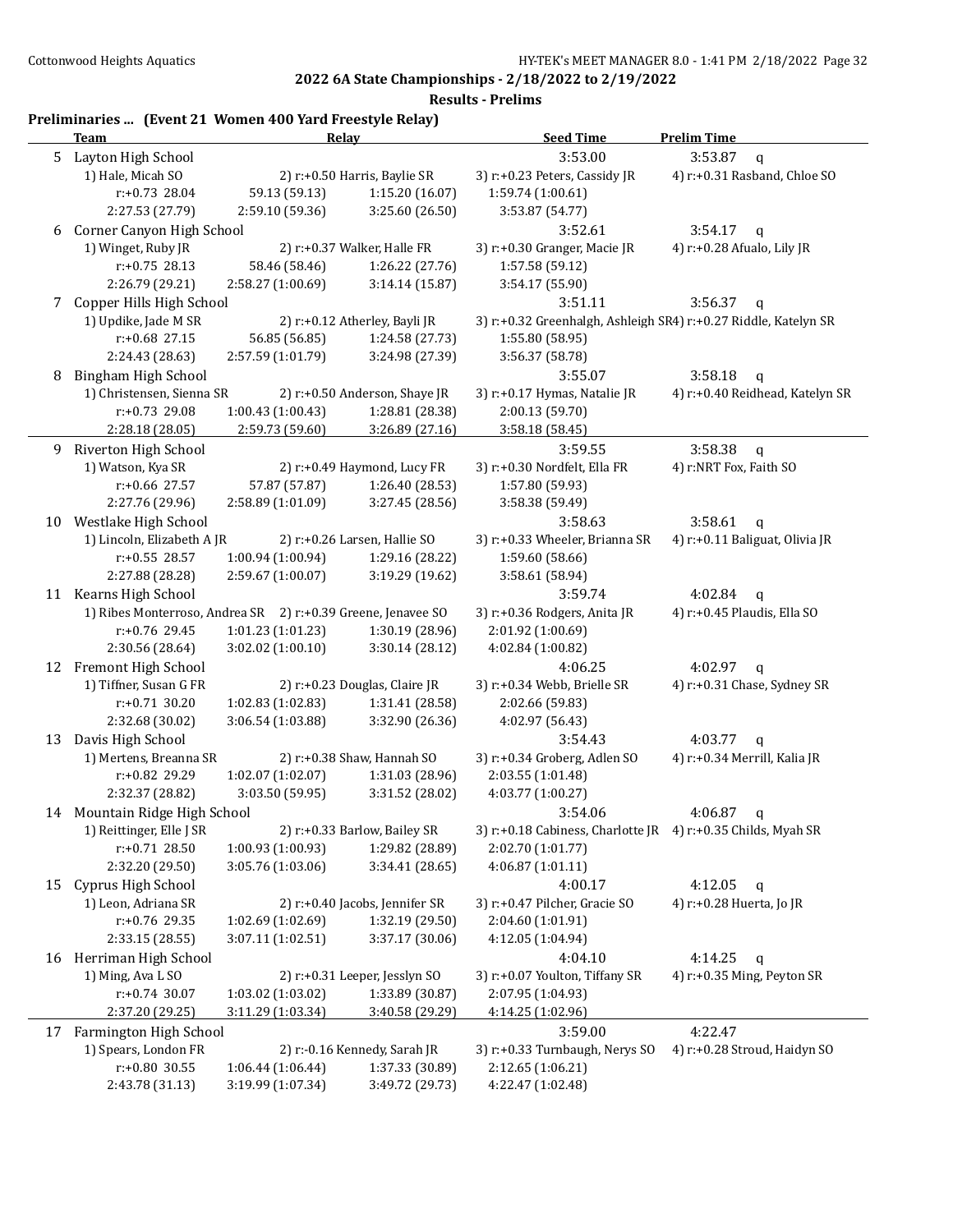|       | <b>Team</b>                |                           | Preliminaries  (Event 21 Women 400 Yard Freestyle Relay)<br>Relay |                                            | <b>Seed Time</b>                              | <b>Prelim Time</b>               |
|-------|----------------------------|---------------------------|-------------------------------------------------------------------|--------------------------------------------|-----------------------------------------------|----------------------------------|
| 18    | Syracuse High School       |                           |                                                                   |                                            | 4:08.50                                       | 4:26.73                          |
|       | 1) Nelson, Sydnie FR       |                           |                                                                   | 2) r:+0.22 Cook, Ellie JR                  | 3) r:+0.39 Senkel, Kiara SO                   | 4) r:+0.24 Brough, Jaci SO       |
|       |                            | $r: +0.80$ 30.34          | 1:04.74 (1:04.74)                                                 | 1:35.65 (30.91)                            | 2:10.46 (1:05.72)                             |                                  |
|       |                            | 2:43.00 (32.54)           | 3:19.72 (1:09.26)                                                 | 3:50.56 (30.84)                            | 4:26.73 (1:07.01)                             |                                  |
| ---   | American Fork High School  |                           |                                                                   |                                            | 3:48.53                                       | DQ 3:47.58                       |
|       |                            | Early take-off swimmer #3 |                                                                   |                                            |                                               |                                  |
|       | 1) Kelsey, Paige JR        |                           |                                                                   | 2) r:+0.21 Davis, Olivia JR                | 3) r:-0.09 Clegg, Shelby SO                   | 4) $r: +0.44$ Harding, Addie FR  |
|       |                            | r:+0.75 28.38             | 57.95 (57.95)                                                     | 1:25.80 (27.85)                            | 1:56.19 (58.24)                               |                                  |
|       |                            | 2:23.43 (27.24)           | 2:52.71 (56.52)                                                   | 3:18.75 (26.04)                            | DQ 3:47.58 (54.87)                            |                                  |
|       | Weber High School          |                           |                                                                   |                                            | 3:53.82                                       | DQ 3:56.39                       |
| $---$ |                            | Early take-off swimmer #3 |                                                                   |                                            |                                               |                                  |
|       |                            | 1) Wayman, Abigail JR     |                                                                   | 2) r:+0.18 Nye, Kamryn SR                  | 3) r:-0.15 Mortensen, Brooke JR               | 4) r:+0.42 Walker, Layla JR      |
|       |                            | r:+0.80 28.09             | 59.04 (59.04)                                                     | 1:27.98 (28.94)                            | 2:01.45 (1:02.41)                             |                                  |
|       |                            | 2:28.37 (26.92)           | 2:58.61 (57.16)                                                   | 3:25.55 (26.94)                            | DQ 3:56.39 (57.78)                            |                                  |
|       |                            |                           |                                                                   |                                            |                                               |                                  |
|       |                            |                           | Event 22 Men 400 Yard Freestyle Relay                             |                                            |                                               |                                  |
|       | <b>UT HS State:</b>        |                           | $3:10.16$ # 2/9/2019                                              | <b>Desert Hills High School</b>            | <b>Desert Hills</b>                           |                                  |
|       |                            |                           |                                                                   |                                            | P Plumb, G Crawford, A Anderson, K Wawrzyniak |                                  |
|       | 6A State:                  | 3:11.07                   | 2/9/2018<br>$\ast$                                                | <b>Lone Peak High School</b>               | Lone                                          |                                  |
|       |                            |                           |                                                                   | J Ries, J Mickelson, B Tiffany, B Karratti |                                               |                                  |
|       |                            |                           | 3:06.28 ALLA All-American Auto                                    |                                            |                                               |                                  |
|       |                            |                           | 3:09.26 ALLC All-American Consid                                  |                                            |                                               |                                  |
|       | Team                       |                           | Relay                                                             |                                            | <b>Seed Time</b>                              | <b>Prelim Time</b>               |
|       | <b>Preliminaries</b>       |                           |                                                                   |                                            |                                               |                                  |
|       | 1 Syracuse High School     |                           |                                                                   |                                            | 3:20.08                                       | 3:20.16<br>$\mathsf{q}$          |
|       |                            | 1) Portillo, Sawyer SO    |                                                                   | 2) r:+0.28 Portillo, Soren JR              | 3) r:+0.19 Voshell, Gavin FR                  | 4) r:+0.42 Page, Kanyon SR       |
|       |                            | $r: +0.66$ 23.74          | 50.36 (50.36)                                                     | 1:15.28 (24.92)                            | 1:43.24 (52.88)                               |                                  |
|       |                            | 2:06.85 (23.61)           | 2:32.86 (49.62)                                                   | 2:55.50 (22.64)                            | 3:20.16 (47.30)                               |                                  |
| 2     | West High School           |                           |                                                                   |                                            | 3:19.60                                       | 3:21.77<br>$\mathbf q$           |
|       |                            | 1) Dvorteskiy, Yan SR     |                                                                   | 2) r:+0.37 Ji, Richard SR                  | 3) r:+0.31 Contreras, Rico SR                 | 4) r:+0.52 Contreras, Domingo SR |
|       |                            | r:+0.80 24.04             | 49.63 (49.63)                                                     | 1:14.07 (24.44)                            | 1:41.39 (51.76)                               |                                  |
|       |                            | 2:05.56 (24.17)           | 2:32.72 (51.33)                                                   | 2:56.55 (23.83)                            | 3:21.77 (49.05)                               |                                  |
| 3     | American Fork High School  |                           |                                                                   |                                            | 3:19.33                                       | 3:22.97<br>$\mathbf{q}$          |
|       | 1) Ehat, Cole SO           |                           |                                                                   | 2) r:+0.24 James, Truman FR                | 3) r:+0.47 Miller, Davis SO                   | 4) r:NRT Day, Jes JR             |
|       |                            | r:+0.71 24.14             | 50.28 (50.28)                                                     | 1:15.94 (25.66)                            | 1:44.28 (54.00)                               |                                  |
|       |                            | 2:08.19 (23.91)           | 2:34.67 (50.39)                                                   | 2:57.56 (22.89)                            | 3:22.97 (48.30)                               |                                  |
|       | 4 Kearns High School       |                           |                                                                   |                                            | 3:28.87                                       | 3:23.03<br>q                     |
|       | 1) Bunker, Bryan SO        |                           |                                                                   | 2) r:+0.19 Crane, Noah SO                  | 3) r:+0.25 Biesinger, Joseph SR               | 4) r:+0.48 Christenot, Roman SR  |
|       |                            | $r: +0.74$ 24.50          | 51.42 (51.42)                                                     | 1:16.84 (25.42)                            | 1:44.55 (53.13)                               |                                  |
|       |                            | 2:08.04 (23.49)           | 2:34.06 (49.51)                                                   | 2:57.40 (23.34)                            | 3:23.03 (48.97)                               |                                  |
| 5.    | Mountain Ridge High School |                           |                                                                   |                                            | 3:24.37                                       | 3:24.30<br>$\mathsf{q}$          |
|       |                            | 1) Simons, Bryton SR      |                                                                   | 2) r:+0.42 Weller, Sam JR                  | 3) r:+0.24 Turnbow, Caleb SR                  | 4) r:+0.47 Jackson, Trey SR      |
|       |                            | r:+0.67 24.98             | 52.46 (52.46)                                                     | 1:16.96 (24.50)                            | 1:43.68 (51.22)                               |                                  |
|       |                            | 2:07.86 (24.18)           | 2:34.72 (51.04)                                                   | 2:58.02 (23.30)                            | 3:24.30 (49.58)                               |                                  |
| 6     | Pleasant Grove High School |                           |                                                                   |                                            | 3:26.29                                       | 3:24.32<br>$\mathbf q$           |
|       | 1) Milner, Ryan JR         |                           |                                                                   | 2) r:+0.27 Andersen, Nate SR               | 3) r:+0.06 Fairbanks, Braden SR               | 4) r:NRT Nydegger, Ki SR         |
|       |                            | $r: +0.62$ 24.68          | 51.89 (51.89)                                                     | 1:16.11 (24.22)                            | 1:42.44 (50.55)                               |                                  |
|       |                            |                           |                                                                   |                                            |                                               |                                  |
|       |                            | 2:06.33 (23.89)           | 2:33.64 (51.20)                                                   | 2:57.30 (23.66)                            | 3:24.32 (50.68)                               |                                  |
| 7     | Corner Canyon High School  |                           |                                                                   |                                            | 3:27.59                                       | 3:25.47<br>q                     |
|       |                            | 1) Spencer, Karson JR     |                                                                   | 2) r:+0.48 Brunt, Ashton SR                | 3) r:+0.08 Smith, Brandon JR                  | 4) r:+0.32 Smith, Rocky JR       |
|       |                            | r:+0.73 23.87             | 49.67 (49.67)                                                     |                                            | 1:42.22 (52.55)                               |                                  |